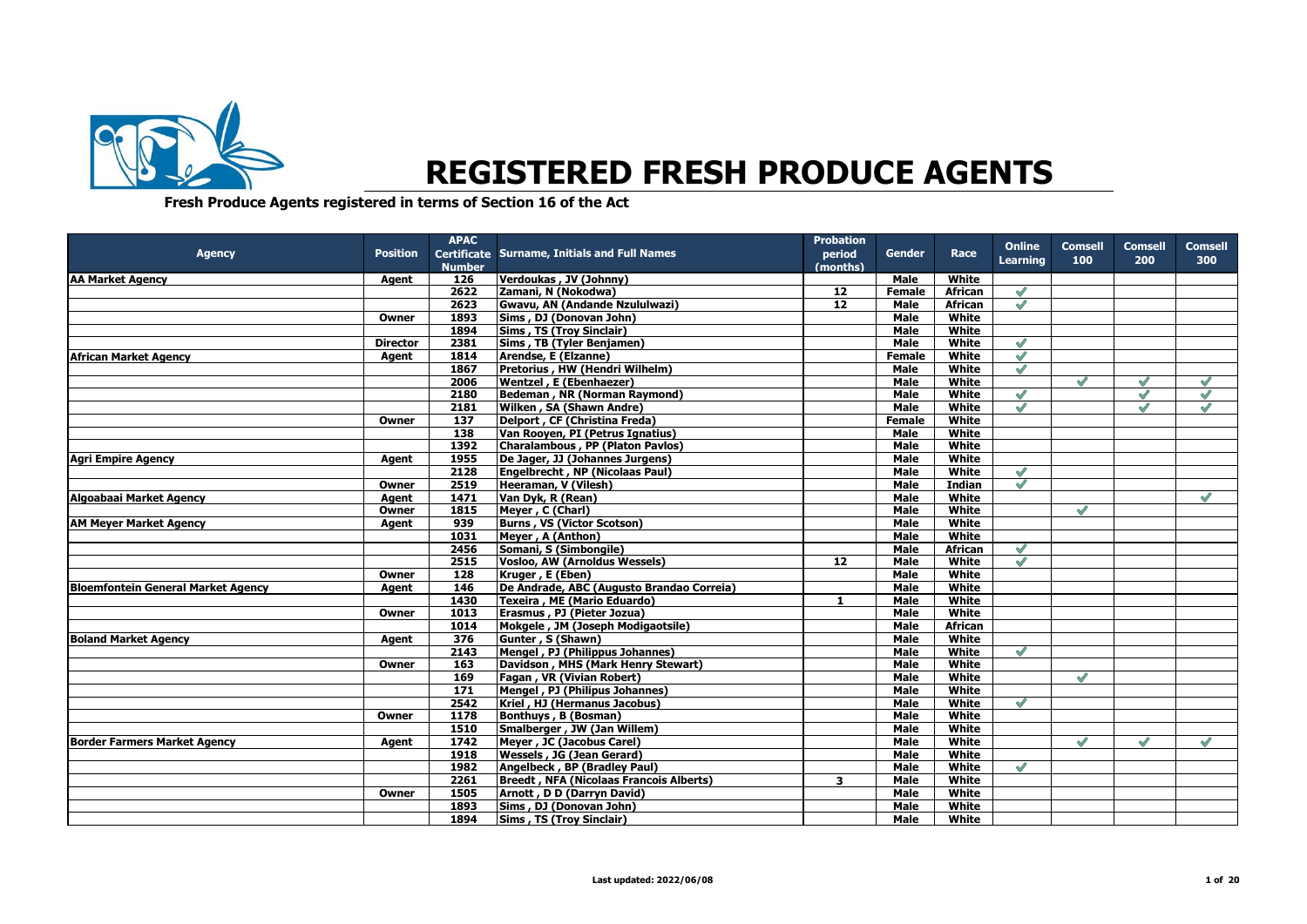| <b>Agency</b>                          |       | <b>APAC</b><br><b>Number</b> | Position Certificate Surname, Initials and Full Names | <b>Probation</b><br>period<br>(months) | Gender        | Race    | <b>Online</b><br><b>Learning</b> | 100 | <b>Comsell Comsell</b><br>200 | <b>Comsell</b><br>300 |
|----------------------------------------|-------|------------------------------|-------------------------------------------------------|----------------------------------------|---------------|---------|----------------------------------|-----|-------------------------------|-----------------------|
| <b>Border Farmers Market Agency</b>    | Owner | 2092                         | Pearce, R A (Roland Andrew)                           |                                        | Male          | White   |                                  |     |                               |                       |
| Botha & Roodt Welkom Market Agency     | Agent | 533                          | Dressler, F (Francois)                                | 12                                     | Male          | White   |                                  |     |                               |                       |
|                                        | Owner | (blank)                      | Schmidt, E (Esme)                                     |                                        | <b>Female</b> | White   |                                  |     |                               |                       |
| Botha Roodt Johannesburg Market Agency | Aaent | 183                          | Baloyi, MD (Mzamana Daniel)                           |                                        | Male          | African |                                  |     |                               |                       |
|                                        |       | 190                          | Geral, J (Jose)                                       |                                        | Male          | White   |                                  |     |                               |                       |
|                                        |       | 199                          | Meiring, S (Steven)                                   |                                        | Male          | White   |                                  |     |                               |                       |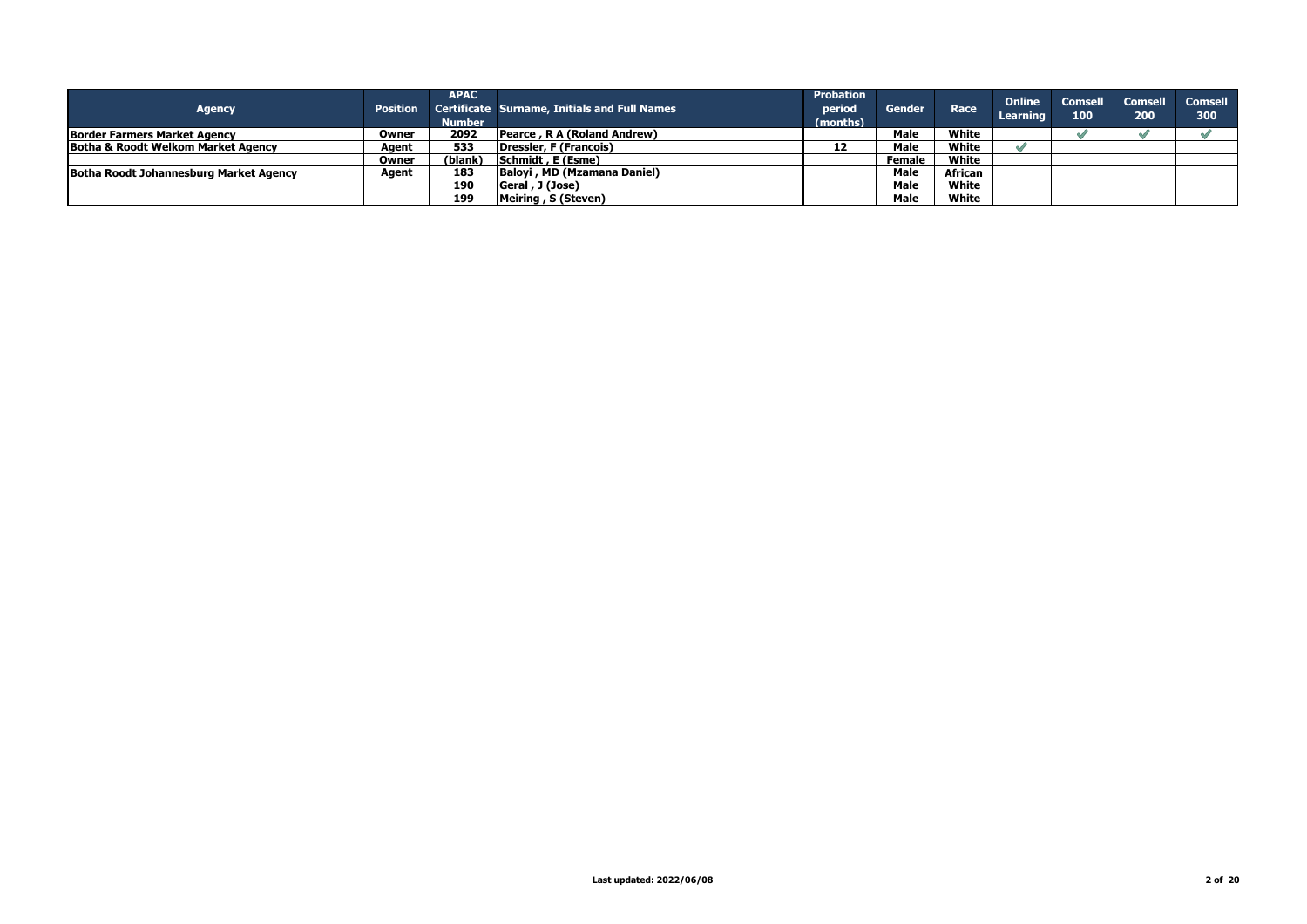|                                               |                 | <b>APAC</b>   |                                              | <b>Probation</b> |               |                 |                 |                |               |                |
|-----------------------------------------------|-----------------|---------------|----------------------------------------------|------------------|---------------|-----------------|-----------------|----------------|---------------|----------------|
| <b>Agency</b>                                 | <b>Position</b> |               | Certificate Surname, Initials and Full Names | period           | <b>Gender</b> | Race            | <b>Online</b>   | <b>Comsell</b> | Comsell       | <b>Comsell</b> |
|                                               |                 | <b>Number</b> |                                              | (months)         |               |                 | <b>Learning</b> | 100            | 200           | 300            |
| <b>Botha Roodt Johannesburg Market Agency</b> | Agent           | 203           | Nel, JP (Johannes Petrus)                    |                  | Male          | White           |                 |                |               |                |
|                                               |                 | 204           | Ngcobo, MM (Milton Mbongiseni)               |                  | Male          | African         |                 |                |               |                |
|                                               |                 | 212           | Christodolides, A (Alexander)                |                  | Male          | White           |                 |                |               |                |
|                                               |                 | 311           | Van Heerden, F (Freiderich)                  |                  | <b>Male</b>   | White           |                 |                |               |                |
|                                               |                 | 593           | Gnade, CM (Carel Marais)                     |                  | Male          | White           | $\mathscr{S}$   |                |               |                |
|                                               |                 | 615           | Simbhi, MR (Mkhacani Reckson)                |                  | Male          | <b>African</b>  |                 | $\mathscr{I}$  | $\checkmark$  | $\mathscr{S}$  |
|                                               |                 | 707           | Krieg, W (Werner)                            |                  | Male          | White           |                 |                |               |                |
|                                               |                 | 1000          | Potgieter, JC (Jan Casper)                   |                  |               | White           |                 |                | $\mathscr{S}$ | $\mathscr{S}$  |
|                                               |                 |               |                                              |                  | Male          |                 |                 |                |               |                |
|                                               |                 | 1016          | Naidoo, L (Lloyd)                            |                  | Male          | Indian          |                 |                |               |                |
|                                               |                 | 1069          | Kotze, RP (Ricardo Paulus)                   |                  | <b>Male</b>   | White           |                 |                |               |                |
|                                               |                 | 1266          | Vallabh, AM (Arvind Mohanlal)                |                  | Male          | Indian          |                 | $\mathscr{S}$  | $\mathscr{S}$ | $\mathscr{S}$  |
|                                               |                 | 1477          | Ras, WS (Willem Sterrenberg)                 |                  | Male          | White           |                 |                |               |                |
|                                               |                 | 1508          | Joowalay, SA (Sheik Abess)                   |                  | <b>Male</b>   | Indian          |                 |                |               |                |
|                                               |                 | 1576          | Haas, AN (Adrian Neill)                      |                  | <b>Male</b>   | <b>Coloured</b> | $\mathscr{S}$   |                |               | $\mathscr{S}$  |
|                                               |                 | 1764          | Van Zyl, DH (Deon Haar)                      |                  | Male          | White           | $\mathscr{S}$   |                |               |                |
|                                               |                 | 1787          | Ladeira, ZJK (Zane Jarrad Kyle)              |                  | Male          | White           |                 | $\mathscr{S}$  | $\checkmark$  | $\mathscr{S}$  |
|                                               |                 | 1809          | De Guisti, DL (Dino Luigi)                   |                  | Male          | White           |                 | $\mathscr{S}$  | $\mathscr{S}$ | $\mathscr{S}$  |
|                                               |                 | 1854          | Mabelane, MA (Mpolaboleng Alfred)            |                  | Male          | African         |                 | $\mathscr{S}$  | $\mathscr{Q}$ | $\mathscr{S}$  |
|                                               |                 | 1871          | <b>Boshoff, RL (Riaan Lourens)</b>           |                  | Male          | White           |                 |                |               |                |
|                                               |                 | 1872          | <b>Boshoff, RH (Rikus Hendrik)</b>           |                  | Male          | White           |                 |                |               |                |
|                                               |                 | 1920          | Blom, WJ (Willem Johannes)                   |                  | Male          | White           |                 |                |               |                |
|                                               |                 | 1984          | Singo, MD (Mpfariseni Dalton)                |                  | Male          | African         |                 | $\checkmark$   | $\checkmark$  | $\checkmark$   |
|                                               |                 | 2103          | Patel, RB (Rakeshkumar Bhagubhai)            |                  | Male          | <b>Indian</b>   |                 | $\checkmark$   | $\sqrt{}$     | $\mathscr{O}$  |
|                                               |                 | 2203          | Hodge, JE (Jeremy Evan)                      |                  | Male          | White           | $\mathscr{S}$   |                |               |                |
|                                               |                 | 2225          | Cuambe, BT (Bento Teodosio)                  | 12               | Male          | African         |                 | $\mathscr{S}$  |               |                |
|                                               |                 | 2357          | du Vanage, B (Bernadene)                     |                  | <b>Female</b> | White           | $\mathscr{S}$   |                |               |                |
|                                               |                 | 2403          | Sibisi, TE (Thulisile Eunice)                |                  | <b>Female</b> | <b>African</b>  | $\mathscr{S}$   |                |               |                |
|                                               |                 |               |                                              |                  |               |                 |                 |                |               |                |
|                                               |                 | 2404          | Bavuma, N (Nokubonga)                        | 12               | <b>Female</b> | <b>African</b>  | $\mathscr{S}$   |                |               |                |
|                                               |                 | 2514          | Van Rooyen, R (Ronaldo)                      | $\overline{12}$  | <b>Male</b>   | White           | $\checkmark$    |                |               |                |
|                                               |                 | 2516          | Meiring, S (Steven)                          | 12               | Male          | White           | $\mathscr{S}$   |                |               |                |
|                                               |                 | 2546          | <b>Buys, WA (Willem Abraham)</b>             | 12               | <b>Male</b>   | <b>White</b>    | $\mathscr{S}$   |                |               |                |
|                                               |                 | 2615          | Viljoen, JE (Josef Erasmus)                  | 12               | Male          | White           | $\mathscr{S}$   |                |               |                |
|                                               | Owner           | 182           | Roodt, CJT (Christian Johannes Theinues)     |                  | Male          | White           |                 |                |               |                |
|                                               |                 | 1772          | Eksteen, HJ (Hendrik Jacobus)                |                  | <b>Male</b>   | White           |                 |                |               |                |
|                                               |                 | 2211          | Nel, DJ (David Josephus)                     |                  | <b>Male</b>   | White           | $\mathscr{S}$   |                |               |                |
|                                               |                 | 2450          | Tshabalala, EM (Emmanuel Mokgethi)           |                  | Male          | <b>African</b>  | $\mathscr{S}$   |                |               |                |
| <b>Botha Roodt Pretoria Market Agency</b>     | Agent           | 528           | Steyn, F (Francois)                          |                  | Male          | White           |                 |                |               |                |
|                                               |                 | 626           | <b>Bezuidenhout, AH (Andries Hendrik)</b>    |                  | Male          | White           |                 |                |               |                |
|                                               |                 | 631           | Mthobeni, EM (Elias Masale)                  |                  | Male          | African         |                 |                |               |                |
|                                               |                 | 636           | Souer, HJ (Hendrikus Johannes)               |                  | <b>Male</b>   | White           |                 |                |               |                |
|                                               |                 | 1644          | Schoeman, AJS (Arend Johannes Stehanus)      |                  | Male          | White           |                 |                |               |                |
|                                               |                 | 1645          | Schoeman, S (Shawn)                          |                  | Male          | White           |                 |                |               |                |
|                                               |                 | 2537          | Mashigo, SM (Solly Mzwandile)                | 12               | Male          | <b>African</b>  | $\mathscr{S}$   |                |               |                |
|                                               | Owner           | 624           | <b>Cilliers, LR (Louis Rossouw)</b>          |                  | Male          | White           |                 |                |               |                |
| <b>CA-TU Fresh Market Agency</b>              | Owner           | 1852          | Nedzanani, KG (Khathutshelo Gilbert)         |                  | Male          | African         | $\mathscr{S}$   |                |               |                |
| <b>Citifresh Market Agency</b>                | Agent           | 279           | Van der Walt, MJ (Michael Jacob)             |                  | Male          | White           |                 |                |               |                |
|                                               |                 | 910           | Steyn, HJ (Hans Jurgens)                     |                  | Male          | White           |                 |                |               |                |
|                                               |                 | 1281          | Matlala, LA (Lesibana Albert)                |                  | Male          | <b>African</b>  |                 |                |               |                |
|                                               |                 | 1846          |                                              |                  | Male          |                 | $\mathscr{S}$   |                |               |                |
|                                               |                 |               | Magar, P (Pragnesh)                          |                  |               | Indian          |                 |                |               |                |
|                                               |                 | 1876          | Jeevan, GR (Gitesh Raman)                    |                  | Male          | <b>Indian</b>   |                 | $\mathscr{S}$  | $\mathscr{S}$ | $\sqrt{}$      |
|                                               |                 | 2297          | Mudau, N (Nyambeni)                          |                  | Male          | African         |                 | $\mathscr{S}$  | $\mathscr{S}$ | $\mathscr{S}$  |
|                                               | Owner           | 277           | Theunissen, H (Helgaard)                     |                  | <b>Male</b>   | White           |                 |                |               |                |
|                                               | <b>Director</b> | 891           | Vos, A (Anton)                               |                  | Male          | White           |                 |                |               |                |
|                                               |                 | 2281          | Van der Walt, P (Pieter)                     |                  | Male          | White           |                 |                |               |                |
| <b>City Deep Waatlemoen Market Agency</b>     | Agent           | 215           | Michael, KW (Kane William)                   |                  | Male          | White           |                 |                |               |                |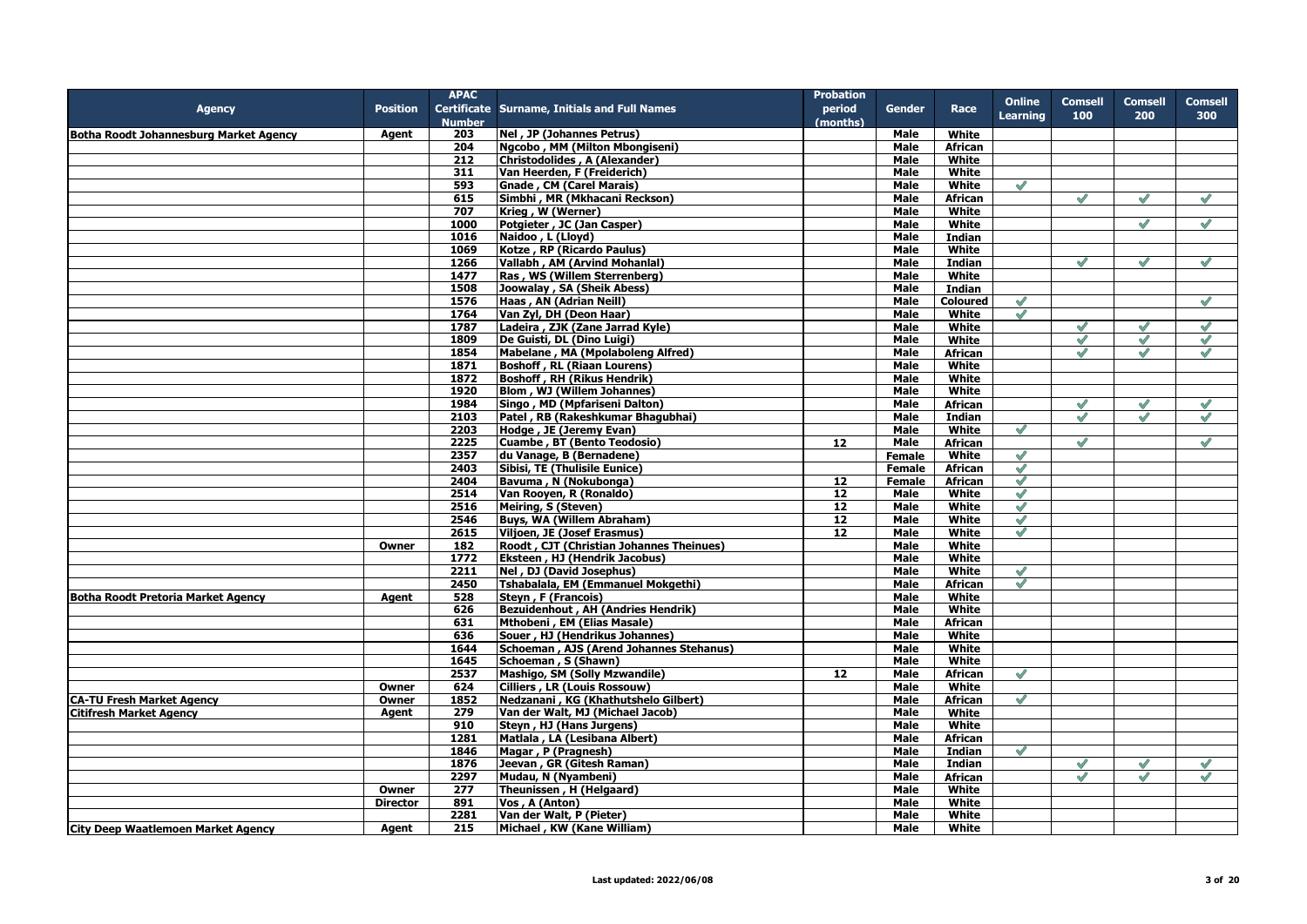|                                           |                 | <b>APAC</b>      |                                              | <b>Probation</b> |               |                |                 |                |                |               |
|-------------------------------------------|-----------------|------------------|----------------------------------------------|------------------|---------------|----------------|-----------------|----------------|----------------|---------------|
| <b>Agency</b>                             | <b>Position</b> |                  | Certificate Surname, Initials and Full Names | period           | <b>Gender</b> | Race           | <b>Online</b>   | <b>Comsell</b> | <b>Comsell</b> | Comsell       |
|                                           |                 | <b>Number</b>    |                                              | (months)         |               |                | <b>Learning</b> | 100            | 200            | 300           |
| <b>City Deep Waatlemoen Market Agency</b> | Owner           | 179              | <b>Botha, PM (Paul Marthinus)</b>            |                  | Male          | White          |                 |                |                |               |
|                                           |                 | 182              | Roodt, CJT (Christian Johannes Theinues)     |                  | <b>Male</b>   | White          |                 |                |                |               |
|                                           |                 |                  |                                              |                  |               |                |                 |                |                |               |
|                                           |                 | 216              | Michael, SR (Stephen Rissik)                 |                  | Male          | White          |                 |                |                |               |
|                                           |                 | 277              | Theunissen, H (Helgaard)                     |                  | Male          | White          |                 |                |                |               |
|                                           |                 | 280              | Muller, AN (Anton Nico)                      |                  | Male          | White          |                 |                |                |               |
|                                           |                 | 484              | Michael, SN (Sean Norman)                    |                  | Male          | White          |                 |                |                |               |
|                                           |                 | 2227             | Coetser, R (Roy)                             |                  | Male          | White          |                 |                |                |               |
| <b>CL de Villiers Market Agency</b>       | Agent           | 253              | <b>Butler, BW (Bruce Wayne)</b>              |                  | Male          | White          |                 |                |                |               |
|                                           |                 | 254              | Cassim, AZ (Ahmed Zahid)                     |                  | Male          | <b>Indian</b>  |                 |                |                |               |
|                                           |                 | 256              | Fernandes, MH (Maria Helena)                 |                  | <b>Female</b> | White          |                 |                |                |               |
|                                           |                 | 257              | Freitas, JMA (Jose Manuel Aquiar)            |                  | Male          | White          |                 |                |                |               |
|                                           |                 | 261              | Mudau, AT (Alfred Tsieni)                    |                  | Male          | African        |                 |                |                |               |
|                                           |                 | 1255             | Swart, DD (Daniel Diederick)                 |                  | Male          | White          |                 |                |                |               |
|                                           |                 | 1511             | Schoeman, B (Benjamin)                       |                  | Male          | White          |                 |                |                |               |
|                                           |                 | 1983             | <b>Swart, CH (Cornelius Hendriks)</b>        |                  | Male          | White          |                 | $\checkmark$   | $\checkmark$   | $\checkmark$  |
|                                           |                 | 2100             |                                              |                  |               |                |                 | $\mathscr{O}$  | $\mathscr{O}$  | $\mathscr{S}$ |
|                                           |                 |                  | Ismail, MA (Manzoor Ahmad)                   |                  | Male          | <b>Indian</b>  |                 |                |                |               |
|                                           |                 | 2395             | Patel, JA (Jigneshkumar Amrutbhai)           |                  | <b>Male</b>   | Indian         | $\mathscr{S}$   |                |                |               |
|                                           |                 | 2523             | Patel, P (Prijeshkumar)                      |                  | Male          | <b>Indian</b>  | $\mathscr{S}$   |                |                |               |
|                                           |                 | 2604             | <b>Fernandes, JDG (Joel David Gomes)</b>     | 12               | Male          | White          | $\mathscr{S}$   |                |                |               |
|                                           |                 | 2617             | Badimo, AMM (Anna Mirriam Mmanoko)           | 12               | Female        | African        | $\mathscr{S}$   |                |                |               |
|                                           | Owner           | 280              | Muller, AN (Anton Nico)                      |                  | Male          | White          |                 |                |                |               |
| <b>Comfy Fresh</b>                        | Agent           | 1862             | Singh, N (Navin)                             |                  | Male          | <b>Indian</b>  |                 | $\mathscr{S}$  |                |               |
|                                           | Owner           | 2427             | Zwart, PJ (Philippus Jeremia)                |                  | <b>Male</b>   | White          | $\checkmark$    |                |                |               |
| <b>Core Fruit Market Agency</b>           | Agent           | 1700             | Du Toit, KF (Karel Frederik)                 |                  | <b>Male</b>   | White          |                 |                |                |               |
|                                           | Owner           | 1701             | Van Staden, NJ (Nicolaas Johannes)           |                  | Male          | White          |                 |                |                |               |
|                                           |                 | $\frac{1702}{ }$ | Lombard, A (Andre)                           |                  | Male          | White          |                 |                |                |               |
|                                           |                 | 1703             | <b>Steenkamp, CV (Charles Voster)</b>        |                  | Male          | White          |                 |                |                |               |
|                                           |                 | 1723             | Snyman, JP (Jacobus Petrus)                  |                  | Male          |                |                 |                |                |               |
|                                           |                 |                  |                                              |                  |               | <b>White</b>   |                 |                |                |               |
| <b>Dapper Market Agency</b>               | Agent           | 288              | Bhaqwam, AN (Ashwin Natverlal)               |                  | Male          | <b>Indian</b>  |                 |                |                |               |
|                                           |                 | 289              | Cagnacci, SM (Susanna Martina)               |                  | Male          | White          |                 |                |                |               |
|                                           |                 | 290              | Chauke, MH (Mafemani James)                  |                  | Male          | African        |                 |                |                |               |
|                                           |                 | 291              | Corbett, FJ (Fred John)                      |                  | Male          | White          |                 |                |                |               |
|                                           |                 | 292              | De Freitas, FFJ (Francisco Jose)             |                  | Male          | <b>Indian</b>  |                 |                |                |               |
|                                           |                 | 293              | Dhanjee, PD (Pradip Daya)                    |                  | Male          | Indian         |                 |                |                |               |
|                                           |                 | 295              | Gomes, JV (John Vincent)                     |                  | Male          | Indian         |                 |                |                |               |
|                                           |                 | 296              | Greyling, PW (Petrus Wessel)                 |                  | Male          | White          |                 |                |                |               |
|                                           |                 | 300              | Morar, AD (Arunkumar Daya)                   |                  | Male          | <b>Indian</b>  |                 |                |                |               |
|                                           |                 | 302              | Nethwadzi, MR (Matodzi Rollert)              |                  | Male          | <b>African</b> |                 |                |                |               |
|                                           |                 | 303              | Patel, K (Kirankumar)                        |                  | Male          | <b>Indian</b>  |                 |                |                |               |
|                                           |                 | 305              | Ratshilingana, NP (Nyambeni Patrick)         |                  | Male          | African        |                 |                |                |               |
|                                           |                 | 306              | Rosella, JA (Joseph Anthony)                 |                  | Male          | White          |                 |                |                |               |
|                                           |                 |                  |                                              |                  |               |                |                 |                |                |               |
|                                           |                 | 308              | Ross, JB (John Barend)                       |                  | Male          | White          |                 |                |                |               |
|                                           |                 | 309              | Santana, L (Luis)                            |                  | Male          | White          |                 |                |                |               |
|                                           |                 | 484              | Michael, SN (Sean Norman)                    |                  | Male          | White          |                 |                |                |               |
|                                           |                 | 487              | Michael, NR (Norman Rocky)                   |                  | <b>Male</b>   | White          |                 |                |                |               |
|                                           |                 | 489              | Van Rooyen, HM (Hazel Maryline)              |                  | Male          | White          |                 |                |                |               |
|                                           |                 | 1183             | Patel, V (Vineshkumar)                       |                  | <b>Male</b>   | <b>Indian</b>  |                 |                |                |               |
|                                           |                 | 1285             | Sehloho, TP (Tshepo Paul)                    |                  | Male          | African        |                 |                |                |               |
|                                           |                 | 1291             | Frazer, P (PW)                               |                  | Male          | White          |                 |                |                |               |
|                                           |                 | 1987             | Ramuthivheli, ME (Musundwa Eunice)           |                  | Female        | African        | $\mathscr{S}$   |                |                |               |
|                                           |                 | 2076             | Patel, PK (Pramodbhai Kamaiyalal)            |                  | Male          | <b>Indian</b>  |                 | $\mathscr{S}$  | $\mathscr{S}$  | $\mathscr{S}$ |
|                                           |                 | 2077             | Mordt, SL (Sven Ludvig)                      |                  | Male          | White          |                 | $\mathscr{S}$  | $\checkmark$   | $\checkmark$  |
|                                           |                 | 2124             | Chigwiri, P (Panganai)                       | 12               | Male          | <b>African</b> | $\mathscr{S}$   | $\checkmark$   | $\checkmark$   | $\mathscr{S}$ |
|                                           |                 |                  |                                              |                  |               |                |                 | $\mathscr{S}$  | $\mathscr{S}$  | $\mathscr{O}$ |
|                                           |                 | 2142             | Rosella, ND (Nicholas Derek)                 |                  | Male          | White          |                 |                |                |               |
|                                           |                 | 2278             | Sana, P (Pratik)                             |                  | Male          | Indian         | $\mathscr{S}$   |                |                |               |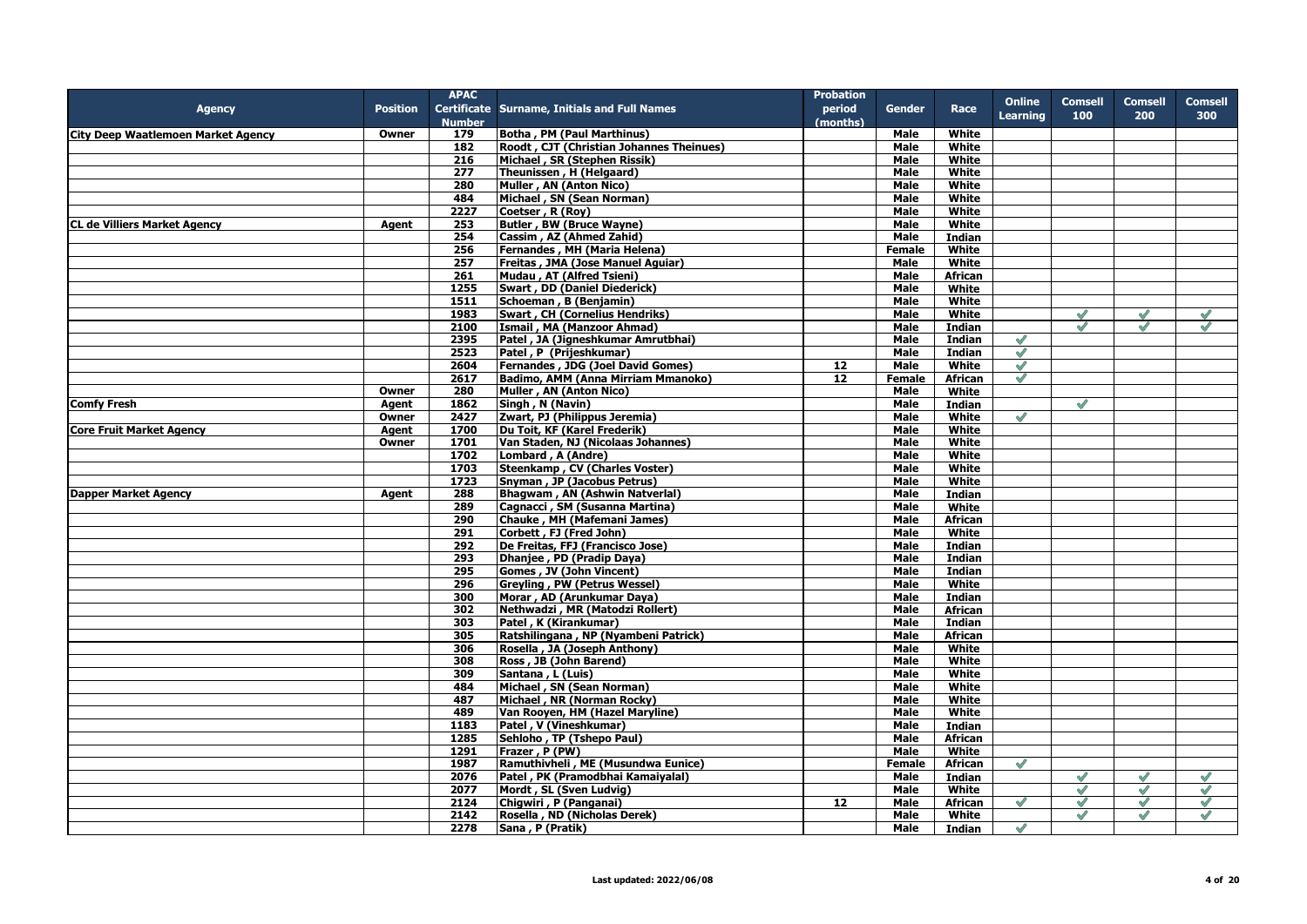|                                               |                 | <b>APAC</b>   |                                              | <b>Probation</b> |               |                 |                 |                |               |                |
|-----------------------------------------------|-----------------|---------------|----------------------------------------------|------------------|---------------|-----------------|-----------------|----------------|---------------|----------------|
| <b>Agency</b>                                 | <b>Position</b> |               | Certificate Surname, Initials and Full Names | period           | Gender        | Race            | <b>Online</b>   | <b>Comsell</b> | Comsell       | <b>Comsell</b> |
|                                               |                 | <b>Number</b> |                                              | (months)         |               |                 | <b>Learning</b> | 100            | 200           | 300            |
| Dapper Market Agency                          | Agent           | 2283          | Lumley, MJ (Michael John)                    |                  | Male          | White           |                 | $\mathscr{S}$  | $\mathscr{S}$ | $\mathscr{S}$  |
|                                               |                 | 2284          | Kuin, C (Christiaan)                         |                  | Male          | White           |                 | $\mathscr{S}$  | $\mathscr{S}$ | $\checkmark$   |
|                                               |                 | 2285          |                                              |                  |               | White           |                 | $\mathscr{S}$  | $\mathscr{S}$ | $\mathscr{S}$  |
|                                               |                 |               | Gomes, JV (Jean Vincent)                     |                  | <b>Male</b>   |                 |                 |                |               |                |
|                                               |                 | 2436          | Fourie, H (Hendre)                           | 12               | Male          | White           |                 |                |               |                |
|                                               |                 | 2484          | Mathebula, MW (Mosesenyane William)          |                  | Male          | African         | $\mathscr{S}$   |                |               |                |
|                                               |                 | 2511          | Butler, S (Sheldon)                          |                  | Male          | White           | $\mathscr{S}$   |                |               |                |
|                                               | Owner           | 283           | Booth, MA (Montagu Almore)                   |                  | Male          | White           |                 |                |               |                |
|                                               |                 | 284           | Lumley, AJE (Albert John Edward)             |                  | <b>Male</b>   | White           |                 |                |               |                |
|                                               |                 | 285           | Schimper, LN (Lawrence Norman)               |                  | Male          | White           |                 |                |               |                |
| Du Plessis & Wolmarans Market Agency          | Agent           | 235           | Pretorius, JH (Jan Hendrik)                  |                  | Male          | <b>White</b>    |                 |                |               |                |
|                                               |                 | 1642          | Baloyi, JT (John Thabo)                      |                  | Male          | African         | $\mathscr{S}$   |                |               |                |
|                                               |                 | 1971          | Driescher, JJ (Jakobus Johannes)             |                  | Male          | White           |                 | $\mathscr{S}$  | $\sqrt{}$     | $\mathscr{S}$  |
|                                               |                 | 2012          | <b>Baloyi</b> , ER (Ephraim Rasemate)        |                  | Male          | African         |                 |                |               |                |
|                                               |                 | 2160          | Mokoena, ZH (Zingane Hellen)                 |                  | <b>Female</b> | African         |                 | $\checkmark$   | $\sqrt{}$     | $\checkmark$   |
|                                               | Owner           | 2052          | Van Molendroff, JF (Jan Frederick)           |                  | Male          | White           |                 | $\mathscr{S}$  | $\mathscr{S}$ | $\mathscr{S}$  |
|                                               |                 | 2148          | Sebastiao, PD (Paulo Domingos)               |                  | Male          | White           |                 |                | $\mathscr{S}$ | $\mathscr{S}$  |
| DW Fresh Johannesburg Produce Market Agency   | Agent           | 1273          | Meyer, JS (Johan Stephen)                    |                  | <b>Male</b>   | White           |                 |                |               |                |
|                                               |                 | 1300          | Engelbrect, S (Shaun)                        |                  | Male          | White           |                 |                |               |                |
|                                               |                 | 1469          | Patel, AG (Arvindkumar Gandabhai)            |                  | Male          | Indian          |                 |                |               |                |
|                                               |                 | 1618          | Nzeh, ML (Michael Levi)                      |                  | Male          | African         |                 |                |               |                |
|                                               |                 | 2098          |                                              |                  |               | <b>African</b>  |                 |                |               |                |
|                                               |                 |               | Baloyi, KJ (Khaizen Jeffrey)                 | 18               | Male          |                 |                 |                |               |                |
|                                               |                 | 2303          | Engelbrecht, HH (Hester Herlina)             |                  | <b>Female</b> | White           | $\mathscr{S}$   |                |               |                |
|                                               |                 | 2483          | Delport, R (Ryan)                            |                  | Male          | White           | $\mathscr{S}$   |                |               |                |
|                                               |                 | 2488          | Engelbrecht, CJ (Cornelius Johannes)         |                  | <b>Male</b>   | White           | $\mathscr{S}$   |                |               |                |
|                                               | Owner           | 1215          | Fredericks, TE (Theresa Elizabeth)           |                  | Female        | Coloured        |                 |                |               |                |
|                                               | <b>Director</b> | 891           | Vos, A (Anton)                               |                  | Male          | White           |                 |                |               |                |
|                                               |                 | 2281          | Van der Walt, P (Pieter)                     |                  | Male          | White           |                 |                |               |                |
| <b>DW Fresh Tshwane Produce Market Agency</b> | Agent           | 129           | Dippenaar, A (Andre)                         |                  | Male          | White           |                 |                |               |                |
|                                               |                 | 752           | Diederiks, JP (Jan Pieter)                   |                  | Male          | White           |                 |                |               |                |
|                                               |                 | 1588          | Van Coller, MP (Marthinus Phillippus)        |                  | Male          | White           |                 |                |               |                |
|                                               |                 | 1589          | Du Plessis, B (Bekker)                       |                  | Male          | White           | $\mathscr{S}$   |                |               |                |
|                                               |                 | 2011          | Grindstad, SO (Sven Olsen)                   | 12               | Male          | White           | $\mathscr{S}$   |                |               |                |
|                                               |                 | 2035          | Booysens, RL (Roan Lourens)                  |                  | Male          | White           |                 | $\mathscr{S}$  | $\mathscr{S}$ | $\mathscr{S}$  |
|                                               |                 | 2263          | <b>Blom, JF (Johan Francois)</b>             |                  | Male          | White           | $\checkmark$    | $\checkmark$   | $\checkmark$  | $\checkmark$   |
|                                               |                 | 2327          | Germishuizen, E (Ernest)                     |                  | Male          | White           |                 |                |               |                |
|                                               |                 | 2373          | De Bruin, JD (Juan Daniel)                   |                  | <b>Male</b>   | White           | $\mathscr{S}$   |                |               |                |
|                                               |                 | 2464          | Van Tonder, G (Gideon)                       |                  | Male          | White           | $\mathscr{S}$   |                |               |                |
|                                               |                 | 2550          | Blom, JJ (Jason Johnny)                      | 12 <sub>1</sub>  | Male          | White           | $\mathscr{S}$   |                |               |                |
|                                               |                 | 2559          | Oosthuizen, C (Cilje)                        | 12               | Male          | White           | $\mathscr{S}$   |                |               |                |
|                                               |                 | 2633          | <b>Besselaar, HJ (Hendrik Johannes)</b>      | 12               | Male          | White           | $\mathscr{S}$   |                |               |                |
|                                               | Owner           | 1215          | <b>Fredericks, TE (Theresa Elizabeth)</b>    |                  |               |                 |                 |                |               |                |
|                                               |                 |               |                                              |                  | <b>Female</b> | <b>Coloured</b> |                 |                |               |                |
|                                               | <b>Director</b> | 891           | Vos. A (Anton)                               |                  | <b>Male</b>   | White           |                 |                |               |                |
|                                               |                 | 2281          | Van der Walt, P (Pieter)                     |                  | Male          | <b>White</b>    |                 |                |               |                |
| <b>Exec-U-Fruit Market Agency</b>             | Agent           | 356           | Da Mata, T (Trevor)                          |                  | Male          | White           |                 |                |               |                |
|                                               |                 | 359           | Morapedi, KF (Kgatla Frank)                  |                  | Male          | <b>African</b>  |                 |                |               |                |
|                                               |                 | 360           | Motloding, MA (Mbolaheni Amos)               |                  | Male          | African         |                 |                |               |                |
|                                               |                 | 362           | Rothner, AG (Alice Grace)                    |                  | <b>Female</b> | White           |                 |                |               |                |
|                                               |                 | 611           | Mthombeni, BM (Benneth Mbhazima)             |                  | Male          | African         |                 |                |               |                |
|                                               |                 | 1190          | Sovendle, S (Sidwell)                        |                  | Male          | African         |                 |                |               |                |
|                                               |                 | 1305          | Parbhoo, J (Jayesh)                          |                  | Male          | Indian          |                 |                |               |                |
|                                               |                 | 1478          | Michael, MC (Martin Colin G)                 |                  | Male          | White           |                 |                |               |                |
|                                               |                 | 1479          | Naran, M (Minakshi)                          |                  | Male          | Indian          |                 |                |               |                |
|                                               |                 | 1601          | Morgan, EJ (Errol Joseph)                    |                  | Male          | Indian          |                 |                |               |                |
|                                               |                 | 1602          | Morgan, JP (Jerel Paul)                      |                  | <b>Male</b>   | <b>Indian</b>   |                 |                |               |                |
|                                               |                 | 1837          | Phasa, ME (Makabe Ernest)                    |                  | Male          | African         |                 |                |               |                |
|                                               |                 |               |                                              |                  |               |                 |                 |                |               |                |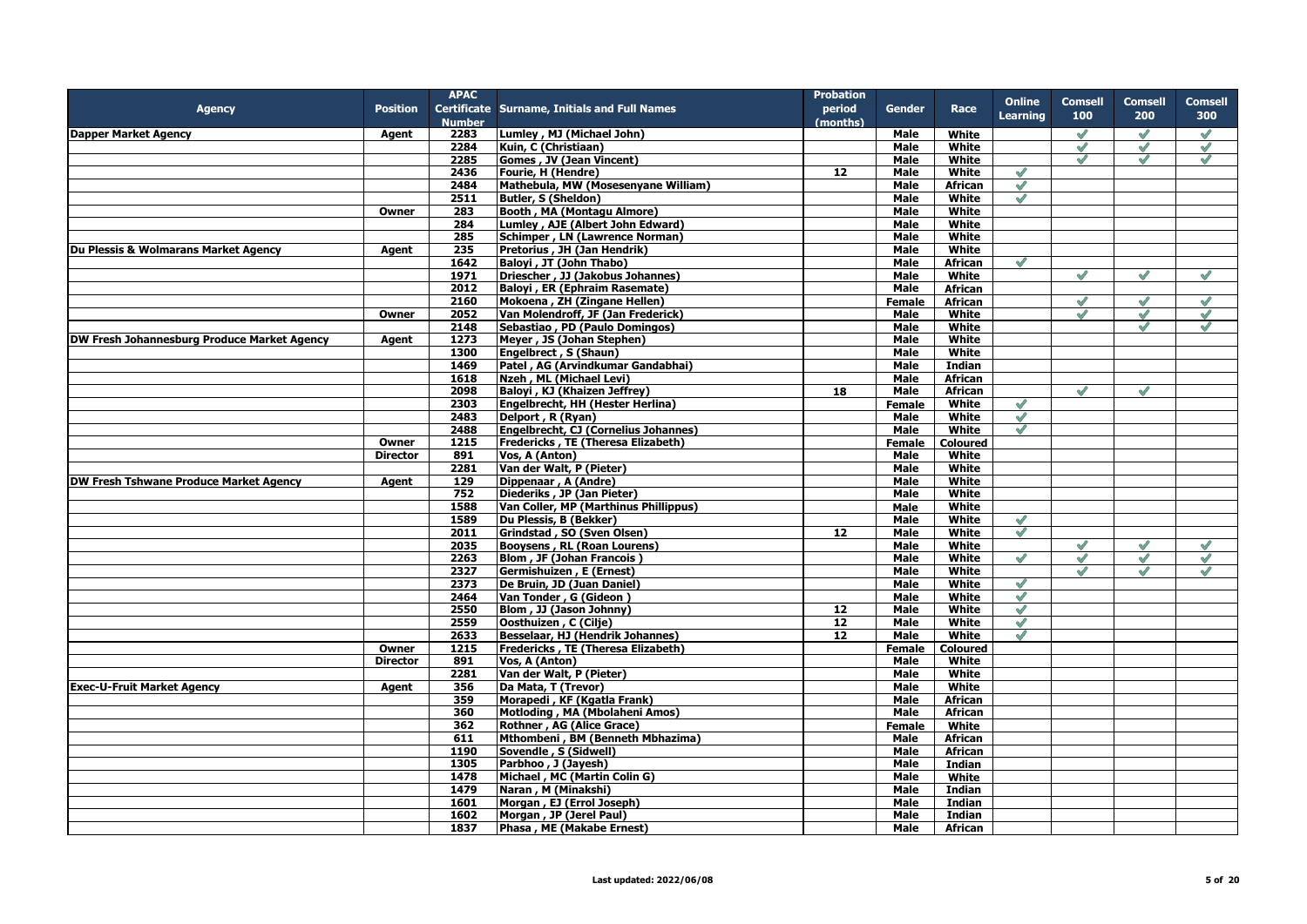|                                     |                 | <b>APAC</b>   |                                                     | <b>Probation</b> |               |                |                 |                |               |                |
|-------------------------------------|-----------------|---------------|-----------------------------------------------------|------------------|---------------|----------------|-----------------|----------------|---------------|----------------|
| <b>Agency</b>                       | <b>Position</b> |               | <b>Certificate Surname, Initials and Full Names</b> | period           | <b>Gender</b> | Race           | <b>Online</b>   | <b>Comsell</b> | Comsell       | <b>Comsell</b> |
|                                     |                 | <b>Number</b> |                                                     | (months)         |               |                | <b>Learning</b> | 100            | 200           | 300            |
| <b>Exec-U-Fruit Market Agency</b>   | Agent           | 2034          | <b>Branco, FP (Frank)</b>                           |                  | Male          | White          |                 | $\checkmark$   | $\mathscr{O}$ | $\mathscr{S}$  |
|                                     |                 | 2087          | Cos, DW (Davin Wade)                                |                  | Male          | White          |                 | $\mathscr{O}$  | $\checkmark$  | $\mathscr{S}$  |
|                                     |                 | 2200          | <b>Gomes, DS (Duarte Soares)</b>                    |                  | <b>Male</b>   | <b>White</b>   | $\mathscr{S}$   |                |               |                |
|                                     |                 | 2218          | Morgan, NM (Nicholas Michael)                       |                  | Male          | <b>Indian</b>  |                 | $\mathscr{O}$  | $\mathscr{S}$ | $\checkmark$   |
|                                     |                 | 2452          | Van Tonder, TE (Thomas Edward)                      |                  | Male          | White          | $\mathscr{S}$   |                |               |                |
|                                     |                 | 2453          | Ellis, PH (Patrick Heinrich)                        |                  | Male          | White          | $\mathscr{S}$   |                |               |                |
|                                     |                 | 2469          | Dos Ramos, CD (Carlos Dias)                         |                  | Male          | White          | $\blacklozenge$ |                |               |                |
|                                     |                 | 2476          | Mashisane, RV (Risenga Vincent)                     |                  | Male          | African        | $\mathscr{S}$   |                |               |                |
|                                     |                 | 2527          | Moshobane, MR (Madikana Reuben)                     |                  | <b>Male</b>   | <b>African</b> | $\checkmark$    |                |               |                |
|                                     | Owner           | 346           | Cos, GJ (Gavin John)                                |                  | <b>Male</b>   | White          |                 |                |               |                |
|                                     |                 | 351           | Dos Ramos, JC (Joao Carlos)                         |                  | Male          | White          |                 |                |               |                |
|                                     |                 | 353           | Van Zyl, DJ (Dian Jacobus)                          |                  | Male          | White          |                 |                |               |                |
|                                     |                 | 364           | Van Tonder, TE (Thomas Edward)                      |                  | Male          | White          |                 |                |               |                |
| <b>Farm Fresh Direct Agency</b>     | Agent           | 2635          | Sommer, CJ (Charmaine Judith)                       | 12               | <b>Female</b> | White          | $\mathscr{S}$   |                |               |                |
|                                     | Owner           | 2254          | Van Der Merwe, CT (Carl Theodoris)                  |                  | Male          | White          | $\mathscr{S}$   |                |               |                |
| <b>Farm Market</b>                  | Owner           | 2408          | Van der Bijl, AJ (Anton Jasper)                     |                  | <b>Male</b>   | White          | $\mathscr{S}$   |                |               |                |
|                                     |                 | 2409          | Schoeman, J (Johan)                                 |                  | Male          | White          | $\mathscr{S}$   |                |               |                |
| <b>Farmers Direct Market Agency</b> | Owner           | 1985          | <b>Westerberg, VS (Vince Sayers)</b>                |                  | Male          | White          |                 |                |               |                |
| <b>Farmers Trust Market Agency</b>  | Agent           | 722           | <b>Bennett, A (Ashley)</b>                          |                  | Male          | Indian         |                 |                |               |                |
|                                     |                 | 724           | Boshoff, HJ (Hendrik Jan)                           |                  | Male          | White          |                 |                |               |                |
|                                     |                 | 732           | Roos, SM (Stefan Maurice)                           |                  | <b>Male</b>   | White          |                 |                |               |                |
|                                     |                 | 1199          | <b>Bronkhorst, WJ (Willem Johannes)</b>             |                  | Male          | White          |                 | $\mathscr{S}$  | $\mathscr{S}$ | $\mathscr{S}$  |
|                                     |                 | 1296          | Mohr, JO (Jurie Otto)                               |                  | Male          | White          |                 |                |               |                |
|                                     |                 | 1297          | Sepuru, F (Frans)                                   |                  | <b>Male</b>   | <b>African</b> |                 |                |               |                |
|                                     |                 | 1431          | Ragoo, N (Niresh)                                   |                  | Male          | <b>Indian</b>  |                 | $\mathscr{S}$  | $\mathscr{S}$ | $\mathscr{S}$  |
|                                     |                 | 2167          | Swanepoel, WH (Wilhelm Hermanus)                    |                  | <b>Male</b>   | White          |                 | $\mathscr{S}$  | $\mathscr{S}$ | $\mathscr{S}$  |
|                                     |                 | 2293          | Dannhauser, CJ (Cornelius Johannes)                 |                  | Male          | White          | $\mathscr{S}$   |                |               |                |
|                                     |                 | 2309          | Hoogenhout, ER (Elfranco Ryan)                      |                  | <b>Male</b>   | White          |                 | $\mathscr{S}$  | $\mathscr{Q}$ | $\mathscr{S}$  |
|                                     |                 | 2502          | <b>Marais, PA (Philip Alexander)</b>                | 12               | Male          | White          | $\mathscr{S}$   |                |               |                |
|                                     |                 | 2533          | Nurnberger, M (Mark)                                | 12               | <b>Male</b>   | White          | $\mathscr{S}$   |                |               |                |
|                                     |                 | 2534          | Maduna, K (Kolomane)                                | 12               | Male          | <b>African</b> | $\mathscr{S}$   |                |               |                |
|                                     |                 | 2535          | <b>Boshoff, T (Tylor)</b>                           | 12               | <b>Male</b>   | White          | $\checkmark$    |                |               |                |
|                                     | Owner           | 721           | Hoogenhout, EC (Elfranco Christo)                   |                  | Male          | White          |                 |                | $\mathscr{S}$ |                |
| <b>Federated Farmers Agency</b>     | Owner           | 1800          | Koen, JS (Stephanus Johannes)                       |                  | <b>Male</b>   | White          |                 |                |               |                |
|                                     |                 | 1801          | Oosthuizen, MJ (Marthinus Jacobus)                  |                  | <b>Male</b>   | White          |                 |                |               |                |
|                                     |                 | 2229          | Scholtz, M (Marelize)                               |                  | <b>Female</b> | White          |                 |                |               | $\mathscr{S}$  |
| <b>Fine Bros Market Agency</b>      | Agent           | 387           | Wright, SLM (Shaun L M)                             |                  | Male          | White          |                 |                |               |                |
|                                     |                 | 859           | Williams, GG (Gary Garth)                           |                  | <b>Male</b>   | White          | $\mathscr{S}$   |                |               |                |
|                                     |                 | 1329          | Van der Vyver, A (Andre)                            |                  | Male          | White          |                 | $\mathscr{S}$  |               |                |
|                                     |                 | 1402          | Engelbrecht, VC (Vivian Christopher)                |                  | <b>Male</b>   | White          | $\mathscr{S}$   |                |               |                |
|                                     |                 | 1403          | Hon, A (Andrew)                                     |                  | Male          | White          | $\mathscr{S}$   |                |               |                |
|                                     |                 | 1860          | Huysamen, JC (Johannes Christiaan)                  |                  | Male          | White          | $\checkmark$    |                |               |                |
|                                     |                 | 2216          | Kriel, JM (Jacques Martin)                          |                  | Male          | White          |                 | $\mathscr{S}$  | $\mathscr{A}$ | $\mathscr{S}$  |
|                                     |                 | 2423          | Frick, K (Kyle)                                     |                  | <b>Male</b>   | White          | $\mathscr{S}$   |                |               |                |
|                                     |                 | 2501          | Nel, TAV (Thomas Adriaan Viljoen)                   | 12               | Male          | White          | $\mathscr{S}$   |                |               |                |
|                                     |                 | 2517          | <b>Frick, T (Tiaan)</b>                             | 12               | Male          | White          | $\mathscr{S}$   |                |               |                |
|                                     | Owner           | 386           | Wright, JJM (Jason John Mitford)                    |                  | Male          | White          | $\mathscr{S}$   |                |               |                |
|                                     |                 | 849           | Lotter, K (Kade)                                    |                  | Male          | White          | $\mathscr{S}$   |                |               |                |
|                                     |                 | 856           | Van Niekerk, WJ (William John)                      |                  | <b>Male</b>   | White          | $\mathscr{S}$   |                |               |                |
|                                     |                 | 2338          | Van Rensburg, RV (Deon)                             |                  | <b>Male</b>   | <b>White</b>   |                 |                |               |                |
|                                     |                 | 2541          | Cox, TM (Tanya Maria)                               |                  | <b>Female</b> | White          | $\mathscr{S}$   |                |               |                |
| <b>Fresh Pro Market Agency</b>      | Owner           | 2526          | <b>Ueckermann, JPB (James Patrick Boyle)</b>        |                  | Male          | White          | $\mathscr{S}$   |                |               |                |
|                                     |                 | 2555          | <b>Smuts, M (Martin)</b>                            |                  | <b>Male</b>   | White          | $\mathscr{O}$   |                |               |                |
| <b>Fresh Way Market Agency</b>      | Owner           | 2257          | Seseni, RR (Raophala Ronald)                        |                  | Male          | <b>African</b> |                 | $\mathscr{S}$  | $\checkmark$  | $\mathscr{S}$  |
|                                     |                 | 2258          | Seseni, MJ (Maupa Johannes)                         |                  | <b>Male</b>   | African        | $\mathscr{S}$   | $\mathscr{S}$  | $\mathscr{S}$ | $\checkmark$   |
|                                     |                 |               |                                                     |                  |               |                |                 |                |               |                |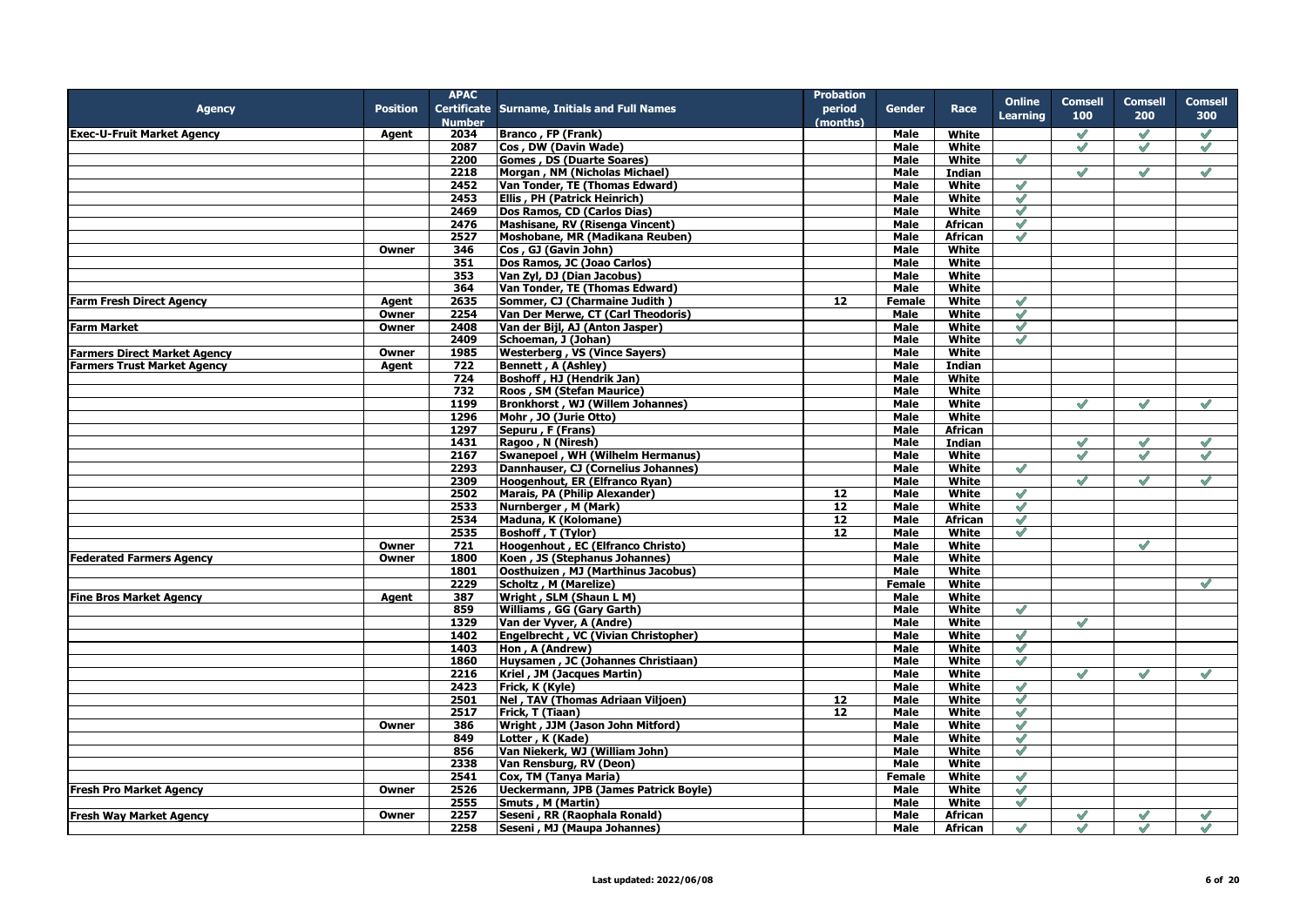|                                                    |                 | <b>APAC</b>   |                                                     | <b>Probation</b> |               |                 |                 |                |               |                |
|----------------------------------------------------|-----------------|---------------|-----------------------------------------------------|------------------|---------------|-----------------|-----------------|----------------|---------------|----------------|
| <b>Agency</b>                                      | <b>Position</b> |               | <b>Certificate Surname, Initials and Full Names</b> | period           | <b>Gender</b> | Race            | <b>Online</b>   | <b>Comsell</b> | Comsell       | <b>Comsell</b> |
|                                                    |                 | <b>Number</b> |                                                     | (months)         |               |                 | <b>Learning</b> | 100            | 200           | 300            |
| <b>Fresh Way Market Agency</b>                     | Owner           | 2259          | Seseni, SM (Sekedi Martha)                          |                  | <b>Female</b> | <b>African</b>  |                 | $\mathscr{S}$  | $\mathscr{S}$ | $\mathscr{S}$  |
| <b>Fruitways Market Agency</b>                     | Agent           | 1361          | Wolfaardt, LK (Linda Kathleen)                      |                  | Female        | White           |                 |                |               |                |
|                                                    | Owner           | 1033          | Moodie, AD (Alastair Donald)                        |                  | Male          | White           |                 |                |               |                |
|                                                    |                 | 1158          |                                                     |                  |               | White           |                 |                |               |                |
|                                                    |                 |               | Moodie, CA (Christopher Andrew)                     |                  | Male          |                 |                 |                |               |                |
|                                                    |                 | 1318          | Keulder, JH (Jaco Hein)                             |                  | Male          | White           |                 |                |               |                |
|                                                    |                 | 1753          | De Villiers, DM (Daniel Michael)                    |                  | Male          | White           |                 |                |               |                |
|                                                    |                 | 2194          | Bowden, DG (Donald George)                          |                  | Male          | White           |                 |                |               |                |
| <b>G W Poole Market Agency</b>                     | Agent           | 394           | Budhram, B (Budhram)                                |                  | Male          | Indian          |                 |                |               |                |
|                                                    |                 | 397           | Gaskon, MD (Mark D)                                 |                  | Male          | White           |                 |                |               |                |
|                                                    |                 | 398           | Govender, N (Neelendran)                            |                  | <b>Male</b>   | Indian          |                 |                |               |                |
|                                                    |                 | 401           | Moodley, R (Rajabalan)                              |                  | Male          | Indian          |                 |                |               |                |
|                                                    |                 | 402           | Moodley, YD (Yanaprakasan D)                        |                  | Male          | Indian          |                 |                |               |                |
|                                                    |                 | 829           | Devcharran, R (Rabindranath)                        |                  | <b>Male</b>   | <b>Indian</b>   |                 |                |               |                |
|                                                    |                 | 922           | Baldowu, R (Rajendra)                               |                  | <b>Male</b>   | <b>Indian</b>   |                 |                |               |                |
|                                                    |                 | 1485          | Janse van Rensburg, LW (Leon Wayne)                 |                  | Male          | White           |                 |                |               |                |
|                                                    |                 | 1531          | Govender, S (Selvenathan)                           |                  | Male          | <b>Indian</b>   |                 |                |               |                |
|                                                    |                 | 2184          | Reddy, CS (Coleen Shereen)                          | 6                | <b>Female</b> | Indian          |                 |                | $\mathscr{S}$ | $\mathscr{S}$  |
|                                                    |                 |               | Govender, D (Dayalan)                               |                  |               |                 | $\mathscr{S}$   |                |               |                |
|                                                    |                 | 2447          |                                                     |                  | Male          | Indian          |                 |                |               |                |
|                                                    | Owner           | 406           | Poole, SSB (Simon St Clair B)                       |                  | Male          | White           |                 |                |               |                |
|                                                    | <b>Director</b> | 891           | Vos, A (Anton)                                      |                  | Male          | White           |                 |                |               |                |
| <b>Garfield Market Agency</b>                      | Agent           | 414           | Melato, SD (Sedie Dorcas)                           |                  | <b>Female</b> | African         |                 |                |               |                |
|                                                    |                 | 1566          | Pretorius, AM (Anna Maria)                          |                  | Female        | White           | $\mathscr{S}$   |                |               |                |
|                                                    |                 | 1749          | Scholtz, JC (Johanna Catharina)                     |                  | Female        | White           |                 |                |               |                |
|                                                    |                 | 1750          | Niemand, M (Michael)                                |                  | Male          | White           |                 | $\mathscr{S}$  | $\mathscr{S}$ | $\mathscr{S}$  |
|                                                    |                 | 1888          | Qankase, MJ (Mongesi Jacob)                         |                  | Male          | African         |                 |                |               |                |
|                                                    | Owner           | 408           | <b>Hattingh, LM (Leonard Marinus)</b>               |                  | Male          | White           |                 |                |               |                |
|                                                    |                 | 410           | Pretorius, GD (Gerhardus Dirk)                      |                  | <b>Male</b>   | White           |                 |                |               |                |
|                                                    |                 | 411           | Stols, J (Jantina)                                  |                  | Male          | White           |                 |                |               |                |
|                                                    |                 | 416           | Viljoen, W (Wikus)                                  |                  | Male          | White           |                 |                |               |                |
| <b>George National Fresh Produce Market Agency</b> | Owner           | 1516          | Simons, AL (Aletta Lorraine)                        |                  | Female        | <b>Coloured</b> |                 |                |               |                |
|                                                    |                 | 1518          | Theron, JGM (Johannes Gysbert Marthinus)            |                  | Male          | White           |                 |                |               |                |
|                                                    |                 | 429           | Potgieter, MM (Melda Michelle)                      |                  |               | White           |                 |                |               |                |
| <b>Gouws &amp; Co Produce Market Agency</b>        | Agent           |               |                                                     |                  | Male          |                 |                 |                |               | $\mathscr{S}$  |
|                                                    |                 | 1524          | Dixon, R (Ronald)                                   |                  | Male          | White           |                 |                |               |                |
|                                                    |                 | 1614          | <b>Wilken, LB (Leonard Barend)</b>                  |                  | <b>Male</b>   | White           |                 |                |               |                |
|                                                    |                 | 1615          | <b>Bowles, AD (Alvin Derrick)</b>                   |                  | <b>Male</b>   | White           |                 |                |               |                |
|                                                    | Owner           | 428           | Nance, CC (Christopher Charles)                     |                  | <b>Male</b>   | White           |                 | $\mathscr{S}$  | $\mathscr{S}$ | $\mathscr{S}$  |
| <b>Green Network Market Agency</b>                 | Agent           | 210           | Botha, LH (Linda Helena)                            |                  | Female        | White           |                 |                |               |                |
|                                                    |                 | 237           | Karani, AS (Abdul S)                                |                  | Male          | <b>Indian</b>   |                 |                |               |                |
|                                                    |                 | 1764          | Van Zyl, DH (Deon Haar)                             |                  | Male          | White           | $\mathscr{S}$   |                |               |                |
|                                                    |                 | 2096          | Karani, F (Fuaad)                                   |                  | Male          | <b>Indian</b>   | $\mathscr{S}$   |                |               |                |
|                                                    |                 | 2342          | Gnade, J (Jacques)                                  |                  | Male          | White           | $\mathscr{S}$   |                |               |                |
|                                                    | <b>Director</b> | 182           | Roodt, CJT (Christian Johannes Theinues)            |                  | Male          | White           |                 |                |               |                |
|                                                    |                 | 1772          | Eksteen, HJ (Hendrik Jacobus)                       |                  | Male          | White           |                 |                |               |                |
|                                                    |                 | 2208          | Karani, B (Bilal)                                   | 12 <sup>12</sup> | Male          | Indian          | $\mathscr{S}$   |                |               |                |
|                                                    |                 | 2450          | Tshabalala, EM (Emmanuel Mokgethi)                  |                  | Male          | <b>African</b>  | $\mathscr{S}$   |                |               |                |
| <b>Hanly Market Agency</b>                         | Agent           | 458           | Naidoo, SM (Sagren Malcom)                          |                  | Male          | Indian          |                 |                |               |                |
|                                                    |                 | 509           | Shamase, SK (Solibanzi Khangelani)                  |                  | Male          | <b>African</b>  |                 |                |               |                |
|                                                    |                 | 776           | Gaffoor, FI (Faizel Ismail)                         |                  | <b>Male</b>   | <b>Indian</b>   |                 |                | $\mathscr{S}$ | $\mathscr{S}$  |
|                                                    |                 |               |                                                     |                  |               |                 |                 | $\mathscr{O}$  |               |                |
|                                                    |                 | 796           | Siphika, B (Bonginkosi)                             |                  | <b>Male</b>   | <b>African</b>  |                 | $\mathscr{S}$  |               |                |
|                                                    |                 | 1321          | Moodley, J (Judy)                                   |                  | Male          | Indian          |                 |                |               | $\mathscr{S}$  |
|                                                    |                 | 1608          | Du Plessis, JH (John Henry)                         |                  | Male          | White           |                 |                |               |                |
|                                                    |                 | 1609          | Du Plessis, JP (Johannes Petrus)                    |                  | <b>Male</b>   | White           |                 | $\mathscr{Q}$  |               |                |
|                                                    |                 | 1612          | Velayudam, A (Amys)                                 |                  | Male          | Indian          |                 |                |               |                |
|                                                    |                 | 2065          | Grana, K (Kamla)                                    |                  | Male          | Indian          | $\mathscr{S}$   |                |               |                |
|                                                    |                 | 2128          | Engelbrecht, NP (Nicolaas Paul)                     |                  | <b>Male</b>   | White           | $\mathscr{S}$   |                |               |                |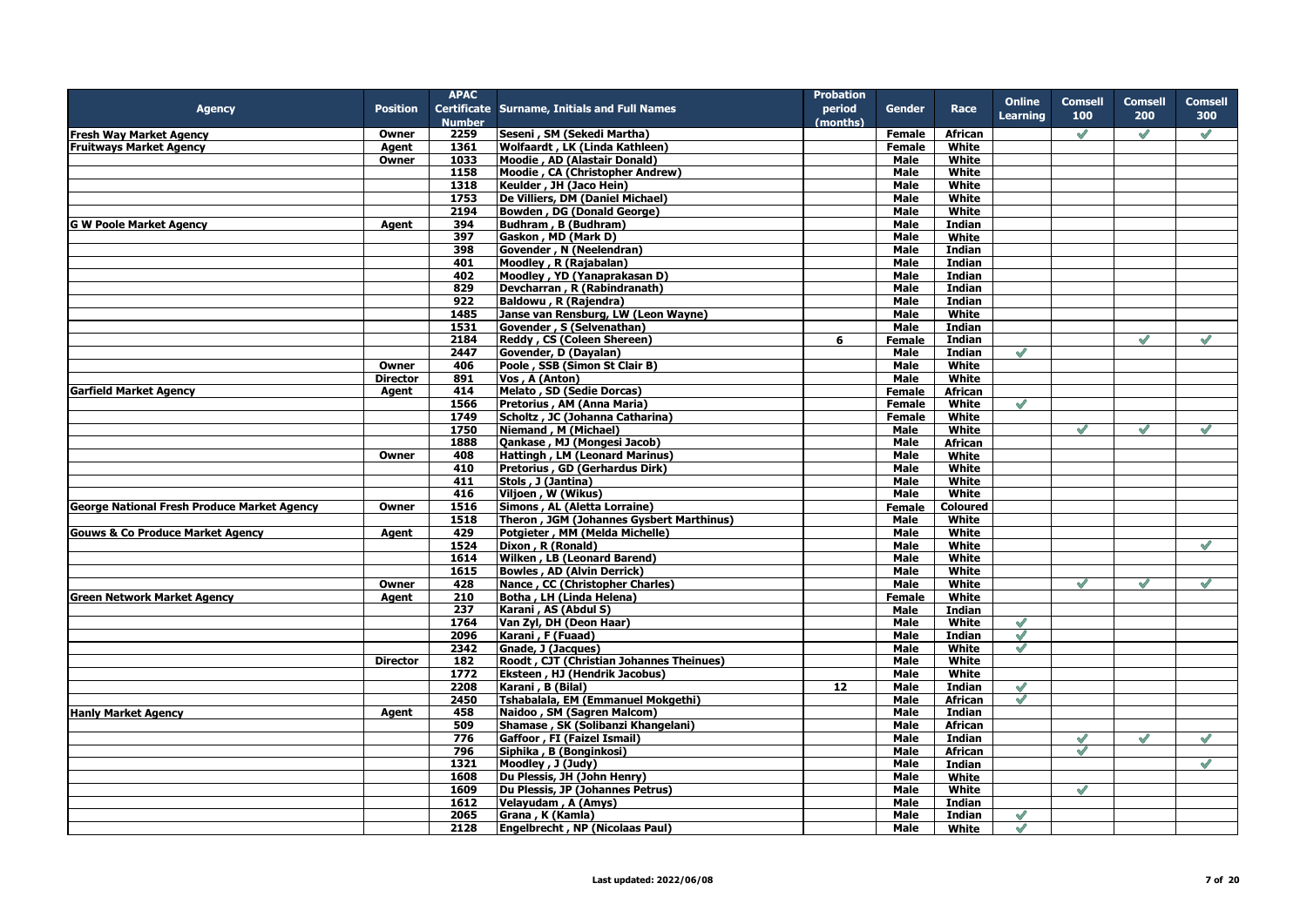|                                              |                 | <b>APAC</b>   |                                              | <b>Probation</b>  |               |                 |                 |                |                |                |
|----------------------------------------------|-----------------|---------------|----------------------------------------------|-------------------|---------------|-----------------|-----------------|----------------|----------------|----------------|
| <b>Agency</b>                                | <b>Position</b> |               | Certificate Surname, Initials and Full Names | period            | <b>Gender</b> | Race            | <b>Online</b>   | <b>Comsell</b> | <b>Comsell</b> | <b>Comsell</b> |
|                                              |                 | <b>Number</b> |                                              | (months)          |               |                 | <b>Learning</b> | 100            | 200            | 300            |
| <b>Hanly Market Agency</b>                   | Agent           | 2384          | Lewis, D (Denzil)                            |                   | Male          | White           | $\mathscr{S}$   |                |                |                |
|                                              |                 | 2472          | Ntsebesha, HR (Hloniphile Rebecca)           |                   | <b>Female</b> | African         | $\mathscr{S}$   |                |                |                |
|                                              |                 | 2569          | Bezuidenhout, EJ (Emmett John)               | 12                | Male          | White           | $\mathscr{S}$   |                |                |                |
|                                              |                 | 2599          | Dlamini, N (Nhlanhla)                        | 12                | Male          | <b>African</b>  | $\mathscr{S}$   |                |                |                |
|                                              |                 | 2630          | Naidoo, S (Shahil)                           | 12                | Male          | Indian          | $\mathscr{S}$   |                |                |                |
|                                              | Owner           | 1955          | De Jager, JJ (Johannes Jurgens)              |                   | <b>Male</b>   | White           |                 |                |                |                |
|                                              |                 | 2519          | Heeraman, V (Vilesh)                         |                   | <b>Male</b>   | <b>Indian</b>   | $\checkmark$    |                |                |                |
|                                              |                 |               |                                              |                   |               |                 |                 |                |                |                |
| <b>HL Hall &amp; Sons</b>                    | Agent           | 2580          | Smith, J (Jacklyn)                           | 12                | Female        | White           | $\mathscr{S}$   |                |                |                |
|                                              |                 | 2581          | Armitage, RM (Roger Myles)                   | 12                | Male          | White           | $\mathscr{S}$   |                |                |                |
|                                              | Owner           | 2576          | Davies, TN (Tracey Norma)                    |                   | Female        | White           | $\mathscr{S}$   |                |                |                |
|                                              |                 | 2577          | <b>Baker, MF (Mark Frederick)</b>            |                   | <b>Male</b>   | White           | $\sqrt{}$       |                |                |                |
|                                              |                 | 2578          | Backwell, PWJ (Peter William John)           |                   | Male          | White           | $\mathscr{S}$   |                |                |                |
|                                              |                 | 2579          | Williams, JG (John Gareth)                   |                   | <b>Male</b>   | White           | $\mathcal Q$    |                |                |                |
| J Frances & Son Market Agency                | Agent           | 444           | Rossouw, CH (Casper Hendrik)                 |                   | Male          | White           |                 |                |                |                |
|                                              |                 | 684           | Jerling, EM (Elizabeth Magdalena)            |                   | <b>Female</b> | <b>White</b>    |                 |                |                |                |
|                                              |                 | 1551          | Le Roux, J (Juan)                            |                   | Male          | White           | $\checkmark$    |                |                |                |
|                                              |                 | 1632          | Mokoena, SP (Sethubathe Petrus)              |                   | Male          | <b>African</b>  |                 |                |                |                |
|                                              |                 | 2172          | Otukile, JD (Joseph Diteko)                  |                   | Male          | African         |                 | $\mathscr{A}$  | $\mathscr{S}$  | $\mathscr{S}$  |
|                                              |                 | 2313          | Prinsloo, A (Ailona)                         |                   | Female        | White           | $\mathscr{S}$   |                |                |                |
|                                              | Owner           | 438           | Kock, HR (Heinrich Rinaldo)                  |                   | Male          | White           |                 |                |                |                |
| <b>Kimberley Fresh Produce Market Agency</b> | Agent           | 466           | Strydom, HJ (Herculaas J)                    |                   | Male          | White           |                 |                |                |                |
| <b>Lansdell Market Agency</b>                | Agent           | 141           | Jones, M (Maurice)                           |                   | Male          | <b>Coloured</b> |                 |                |                |                |
|                                              |                 | 468           | Versfeld, MW (Michael Wayne)                 |                   | Male          | White           |                 |                |                |                |
|                                              |                 |               |                                              |                   |               |                 |                 |                |                |                |
|                                              |                 | 1317          | Mocke, JG (Jan Gideon)                       |                   | Male          | White           |                 |                |                |                |
|                                              |                 | 2047          | Slater, RV (Ralston Vernon)                  |                   | Male          | White           |                 | $\mathscr{S}$  | $\checkmark$   |                |
|                                              | Owner           | 1526          | Smit, G (Gerrit de Klerk)                    |                   | Male          | White           |                 |                | $\mathscr{Q}$  | $\mathscr{S}$  |
| <b>Mabeka Market Agency</b>                  | Owner           | 1441          | Mashiane, AM (Andries Mabeka)                |                   | Male          | <b>African</b>  | $\mathscr{S}$   |                |                |                |
| <b>Marco Market Agency</b>                   | Agent           | 201           | Mosamedi, JM (Jerry Majariman)               |                   | Male          | Indian          |                 |                |                |                |
|                                              |                 | 210           | Botha, LH (Linda Helena)                     |                   | Female        | White           |                 |                |                |                |
|                                              |                 | 215           | Michael, KW (Kane William)                   |                   | Male          | White           |                 |                |                |                |
|                                              |                 | 216           | Michael, SR (Stephen Rissik)                 |                   | <b>Male</b>   | <b>White</b>    |                 |                |                |                |
|                                              |                 | 219           | <b>Neto, MCN (Manuel Carlos N)</b>           |                   | Male          | White           |                 |                |                |                |
|                                              |                 | 221           | Patel, AO (Amrat Odhav)                      |                   | Male          | Indian          |                 |                |                |                |
|                                              |                 | 222           | Pretorius, G (Gerhard)                       |                   | Male          | White           |                 |                |                |                |
|                                              |                 | 1415          | Rebelo, NP (Nelson Pereira)                  |                   | Male          | White           |                 |                |                |                |
|                                              |                 | 1535          | Kruger, A (Adrihan)                          |                   | Male          | White           |                 |                | $\mathscr{S}$  |                |
|                                              |                 | 1764          | Van Zyl, DH (Deon Haar)                      |                   | Male          | White           | $\mathscr{S}$   |                |                |                |
|                                              |                 | 1818          | Neto, JCC (Jonathan Carlos Camacho)          |                   | Male          | <b>White</b>    |                 | $\mathscr{Q}$  | $\mathscr{Q}$  | $\mathscr{S}$  |
|                                              |                 | 1848          | Geral, DD (Daniel Da Silva)                  |                   | Male          | White           |                 |                |                |                |
|                                              |                 | 1850          | Geral, MD (Manny Da Silva)                   |                   | Male          | White           |                 | $\mathscr{S}$  | $\mathscr{S}$  | $\mathscr{S}$  |
|                                              |                 | 1873          | Van Aswegen, L (Aswegen Lizelle)             |                   | <b>Female</b> | White           |                 |                |                |                |
|                                              |                 | 1874          | Fugareu, CD (Candido Demingo)                |                   | <b>Male</b>   | <b>Other</b>    |                 | $\mathscr{S}$  | $\mathscr{S}$  | $\mathscr{S}$  |
|                                              |                 |               |                                              |                   |               | White           |                 | $\mathcal{S}$  | $\mathscr{O}$  | $\checkmark$   |
|                                              |                 | 2001          | Van Aswegen, L (Lenette)                     |                   | <b>Female</b> |                 |                 | $\mathscr{O}$  | $\mathscr{O}$  |                |
|                                              |                 | 2060          | Nakana, NS (Ngwako Stephen)                  |                   | Male          | <b>African</b>  |                 |                |                | $\checkmark$   |
|                                              |                 | 2109          | Shandu, BM (Bonginhlanhla Mzonjani)          | 18                | <b>Male</b>   | <b>African</b>  |                 |                |                |                |
|                                              |                 | 2125          | Mazibuko, BN (Bongekile Ntombenhle)          |                   | Female        | <b>African</b>  | $\mathscr{S}$   | $\mathscr{S}$  |                |                |
|                                              |                 | 2178          | Nkwali, N (Nonfuneko)                        |                   | Female        | <b>African</b>  |                 | $\mathscr{S}$  | $\mathscr{S}$  | $\sqrt{}$      |
|                                              |                 | 2182          | Lalla, ACS (Anup Chotu)                      |                   | Male          | Indian          |                 |                |                |                |
|                                              |                 | 2326          | Neto, LMC (Lionel Miguel Camacho)            |                   | Male          | <b>White</b>    | $\checkmark$    |                |                |                |
|                                              |                 | 2377          | Smith, L (Leslie)                            |                   | Male          | White           | $\mathscr{S}$   |                |                |                |
|                                              |                 | 2454          | Meyer, MA (Michael Andre)                    |                   | Male          | White           | $\mathscr{S}$   |                |                |                |
|                                              |                 | 2485          | Salgado, DJ (Dino John)                      | $12 \overline{ }$ | <b>Male</b>   | White           | $\mathscr{S}$   |                |                |                |
|                                              |                 | 2486          | Mafoea, TG (Thembinkosi George)              | 12                | Male          | African         | $\checkmark$    |                |                |                |
|                                              |                 | 2547          | Patel, PG (Pragnashkumar Gulabbhai)          | 12                | Male          | <b>Indian</b>   | $\mathscr{S}$   |                |                |                |
|                                              | Owner           | 182           | Roodt, CJT (Christian Johannes Theinues)     |                   | Male          | White           |                 |                |                |                |
|                                              |                 |               |                                              |                   |               |                 |                 |                |                |                |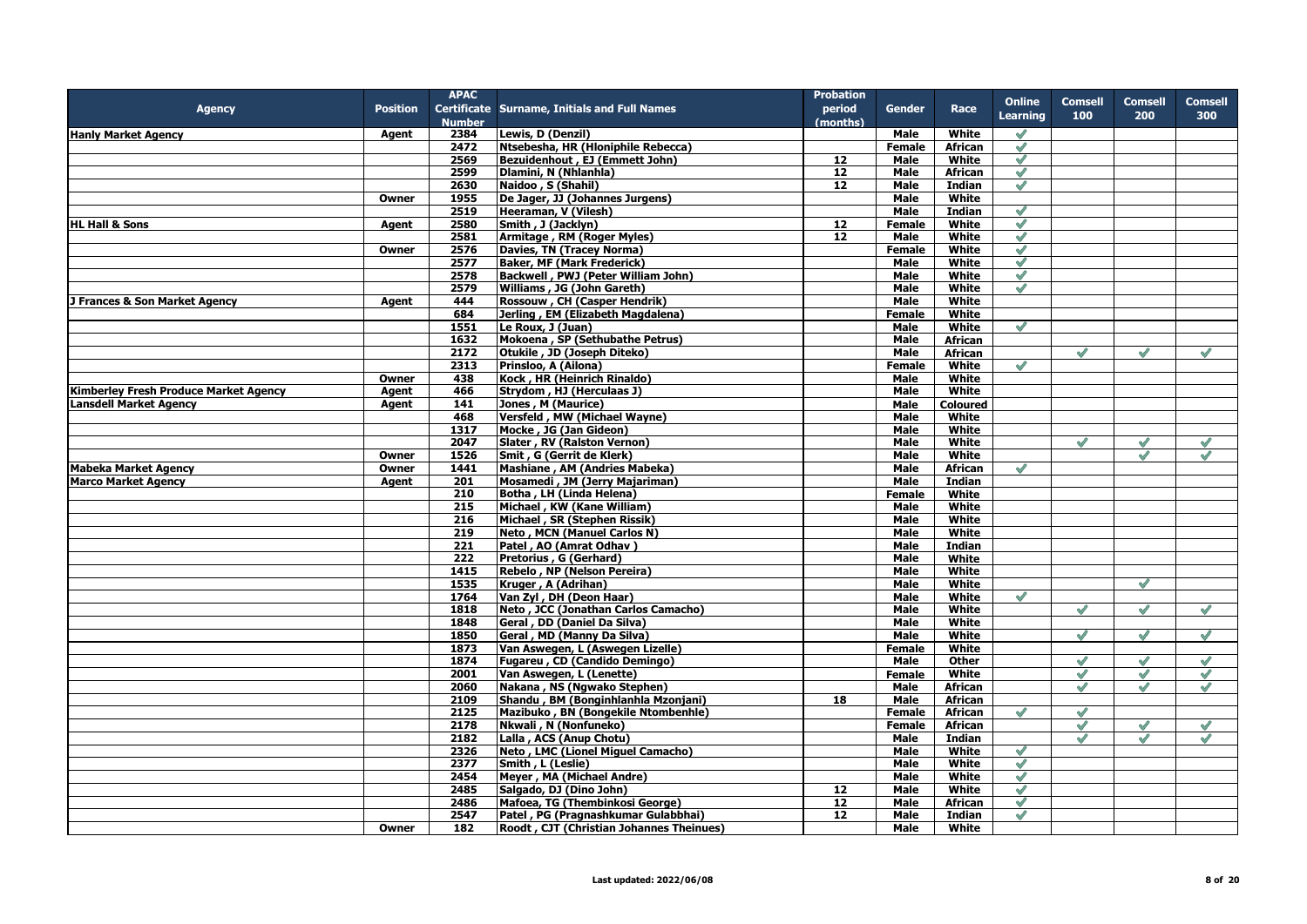|                                             |                 | <b>APAC</b>   |                                              | <b>Probation</b> |               |                |               |                |               |                |
|---------------------------------------------|-----------------|---------------|----------------------------------------------|------------------|---------------|----------------|---------------|----------------|---------------|----------------|
| <b>Agency</b>                               | <b>Position</b> |               | Certificate Surname, Initials and Full Names | period           | <b>Gender</b> | Race           | <b>Online</b> | <b>Comsell</b> | Comsell       | <b>Comsell</b> |
|                                             |                 | <b>Number</b> |                                              | (months)         |               |                | Learning      | 100            | 200           | 300            |
| <b>Marco Market Agency</b>                  | Owner           | 1772          | Eksteen, HJ (Hendrik Jacobus)                |                  | Male          | White          |               |                |               |                |
|                                             |                 | 2450          | Tshabalala, EM (Emmanuel Mokgethi)           |                  | Male          | African        | $\mathscr{S}$ |                |               |                |
| <b>Martin &amp; Scheepers Market Agency</b> | Agent           | 1364          | Mnto, E (Edward)                             |                  | <b>Male</b>   | <b>African</b> |               |                |               |                |
|                                             |                 | 1505          | Arnott, D D (Darryn David)                   |                  | Male          | White          |               |                |               |                |
|                                             |                 | 1671          | Bonke, M (Mdiza)                             |                  | <b>Male</b>   | <b>African</b> |               |                |               |                |
|                                             |                 | 2626          | Engelbrecht, JB (Johannes Benjamin)          | 12               | Male          | White          | $\mathscr{S}$ |                |               |                |
|                                             |                 | 2627          | Engelbrecht, C (Cindy-lee)                   | 12               | <b>Female</b> | White          | $\mathscr{S}$ |                |               |                |
|                                             | Owner           | 1893          | Sims, DJ (Donovan John)                      |                  | Male          | White          |               |                |               |                |
|                                             |                 | 1894          | Sims, TS (Troy Sinclair)                     |                  | <b>Male</b>   | White          |               |                |               |                |
| <b>Matla Market Agency</b>                  | Owner           | 179           | <b>Botha, PM (Paul Martihinus)</b>           |                  | Male          | White          |               |                |               |                |
|                                             |                 | 181           | Du Toit, PW (Petrus Wilhelmus)               |                  | Male          | White          |               |                |               |                |
|                                             |                 | 182           | Roodt, CJT (Christian Johannes Theinues)     |                  | Male          | White          |               |                |               |                |
|                                             |                 | 1256          | Balovi, J (Joel)                             |                  | <b>Male</b>   | <b>African</b> |               |                |               |                |
|                                             |                 | 1676          | Mofokeng, PP (Piet Pitso)                    |                  | Male          | African        |               | $\mathscr{S}$  | $\mathscr{S}$ | $\mathscr{S}$  |
| <b>Matlosana Market Agency</b>              | Owner           | 446           | Dreyer, M (Marius)                           |                  | <b>Male</b>   | White          |               |                |               |                |
|                                             |                 | 1413          | Rakoto, MF (Mpho Frans)                      |                  | Male          | <b>African</b> |               |                |               |                |
|                                             |                 | 1414          | Mokone, ZJ (Zenzile Johannes)                |                  | <b>Male</b>   | <b>African</b> |               |                |               |                |
| <b>Metro Market Agency</b>                  | Agent           | 1181          | Gonsalves, C (Carlos)                        |                  | Male          | White          |               |                |               |                |
|                                             |                 | 2091          | Mojaki, MR (Mogoje Richard)                  | 6                | <b>Male</b>   | African        |               |                |               |                |
|                                             |                 | 2432          | Komane, E (Emmanuel)                         |                  | Male          | African        | $\checkmark$  |                |               |                |
|                                             | Owner           | 480           | Nedzanani, NZ (Ntameni Zeblon)               |                  | Male          | African        | $\checkmark$  |                |               |                |
|                                             |                 | 2634          | Nedzanani, TD (Tshiwela Daisy)               |                  | Female        | <b>African</b> | $\mathscr{S}$ |                |               |                |
| <b>Modise Market Agency</b>                 | Agent           | 146           | De Andrade, ABC (Augusto Brandao Correia)    |                  | <b>Male</b>   | White          |               |                |               |                |
|                                             |                 | 1013          | Erasmus, PJ (Pieter Jozua)                   |                  | Male          | White          |               |                |               |                |
|                                             |                 | 1430          | Texeira, ME (Mario Eduardo)                  |                  | Male          | White          |               |                |               |                |
|                                             | Owner           | 1014          | Mokgele, JM (Joseph Modigaotsile)            |                  | Male          | <b>African</b> |               |                |               |                |
| <b>Multiflora Market Agency</b>             | Agent           | 1899          | Pretorius, S (Sonja)                         |                  | <b>Female</b> | White          |               |                |               |                |
|                                             |                 | 1900          | Kaspers, B (Bert)                            |                  | Male          | White          |               |                |               |                |
|                                             |                 | 1903          | Kekana, MC (Mapolana Carlton)                |                  | Male          | <b>African</b> |               |                |               |                |
|                                             |                 | 1908          | Calvert, BJ (Brian Jonathan)                 |                  | Male          | White          |               |                |               |                |
|                                             |                 | 2437          | Khiba, RS (Retshedistswe Simon)              |                  | <b>Male</b>   | <b>African</b> |               |                |               |                |
|                                             |                 | 2438          | Sejobe, MM (Mphijo Maurice)                  |                  | Male          | African        |               |                |               |                |
|                                             |                 | 2439          | Sellwig, PG (Paul George)                    |                  | Male          | White          |               |                |               |                |
|                                             |                 | 2440          | <b>Collyer, MC (Michael Christiaan)</b>      |                  | <b>Male</b>   | White          |               |                |               |                |
|                                             |                 | 2441          | Kgantlapane, CL (Christopher Lebohang)       |                  | Male          | <b>African</b> |               |                |               |                |
|                                             |                 | 2442          | <b>Mabotja, TS (Tlou Samuel)</b>             |                  | Male          | African        |               |                |               |                |
|                                             | Owner           | 1936          | Smith, ACS (Alfred Cyprien Sacareu)          |                  | Male          | White          |               |                |               |                |
|                                             |                 | 1937          | <b>Barnhoorn, S (Stuart)</b>                 |                  | Male          | White          |               |                |               |                |
|                                             |                 | 1938          | De Wit, AJ (Andre Johann)                    |                  | Male          | White          |               |                |               |                |
|                                             |                 | 1940          | De Bruin, D (Dirk)                           |                  | Male          | White          |               |                |               |                |
|                                             |                 | 1941          | De La Porte, MR (Michael Robert)             |                  | <b>Male</b>   | White          |               |                |               |                |
|                                             |                 | 1944          | Van Egmond, GC (Gerard Cornelis)             |                  | Male          | White          |               |                |               |                |
|                                             |                 | 1945          | Xavier, JA (Jason Ashley)                    |                  | <b>Male</b>   | White          |               |                |               |                |
|                                             |                 | 2639          | Du Plessis, R (Riana)                        |                  | Female        | White          |               |                |               |                |
| <b>Natalia Market Agency</b>                | Agent           | 496           | St. John-Ward, SK (Stanley K)                | 12               | <b>Male</b>   | White          | $\mathscr{S}$ |                |               |                |
|                                             |                 | 497           | Mahabeer, A (Ajithkumar)                     |                  | Male          | Indian         |               |                |               |                |
|                                             |                 | 498           | Prigge, JR (Johan Reinhold)                  |                  | Male          | White          |               |                |               |                |
|                                             |                 | 828           | Bosman, A (Andre)                            |                  | Male          | White          |               |                |               |                |
|                                             |                 | 1082          | Ramsumuj, R (Rishen)                         |                  | Male          | <b>Indian</b>  |               |                |               |                |
|                                             |                 | 1112          | Sewchuran, H (Harsha)                        |                  | Male          | Indian         |               |                |               |                |
|                                             |                 | 1991          | Takurpasath, P (Purushotum)                  |                  | Male          | Indian         |               | $\mathscr{S}$  | $\mathscr{S}$ | $\mathscr{S}$  |
|                                             | Owner           | 930           | Sewchuran, A (Anil)                          |                  | Male          | Indian         |               |                |               |                |
|                                             |                 | 1375          | Sookdahoo, YS (Yogitha)                      |                  | <b>Female</b> | Indian         |               |                |               |                |
| <b>New Africa Market Agency</b>             | Agent           | 1026          | Fourie, K (Karen)                            |                  | Female        | White          |               |                |               |                |
|                                             |                 | 1028          | Steyn, D (Despina)                           |                  | <b>Female</b> | White          | $\mathscr{S}$ |                |               |                |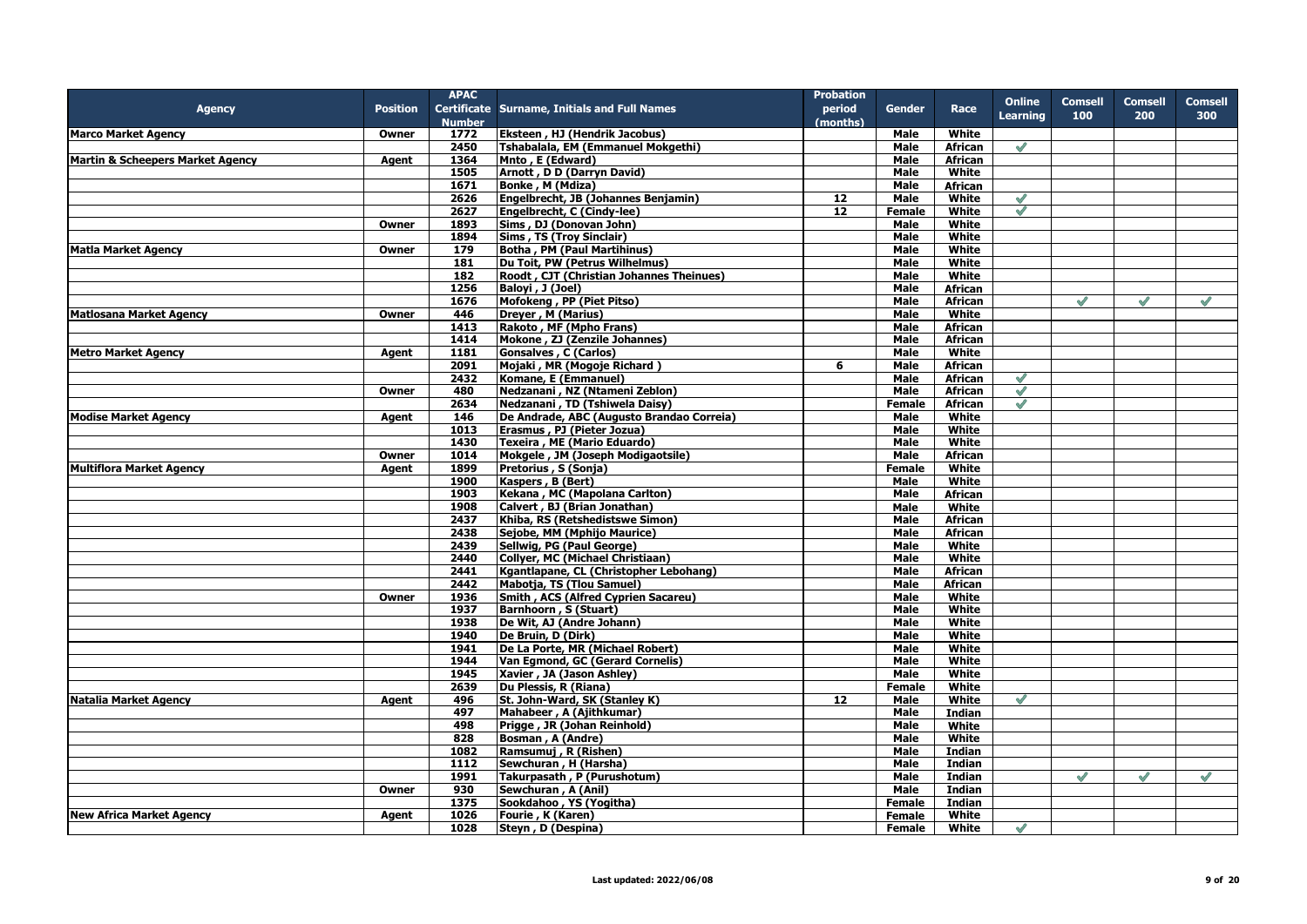|                                          |                 | <b>APAC</b>   |                                              | <b>Probation</b> |               |                |               |                |                |                |
|------------------------------------------|-----------------|---------------|----------------------------------------------|------------------|---------------|----------------|---------------|----------------|----------------|----------------|
| <b>Agency</b>                            | <b>Position</b> |               | Certificate Surname, Initials and Full Names | period           | <b>Gender</b> | Race           | <b>Online</b> | <b>Comsell</b> | <b>Comsell</b> | <b>Comsell</b> |
|                                          |                 | <b>Number</b> |                                              | (months)         |               |                | Learning      | 100            | 200            | 300            |
| <b>New Africa Market Agency</b>          | Agent           | 2101          | Steyn, AP (Alexandros Peter)                 |                  | Male          | White          | $\mathscr{S}$ | $\mathscr{S}$  | $\mathscr{S}$  | $\mathscr{S}$  |
|                                          |                 | 2571          | Singh, Y (Yatish)                            | 12               | <b>Male</b>   | Indian         | $\mathscr{S}$ |                |                |                |
|                                          | Owner           | 1025          | Kara, NA (Nazir Ahmed)                       |                  | <b>Male</b>   | Indian         |               |                |                |                |
| <b>Nkosi Market Agency</b>               | Agent           | 508           | Sewchuran, J (Jiten)                         |                  | Male          | Indian         |               |                |                |                |
|                                          |                 | 930           | Sewchuran, A (Anil)                          |                  | <b>Male</b>   | Indian         |               |                |                |                |
|                                          |                 | 2003          | Ramouthar, S (Shoba)                         |                  | <b>Female</b> | <b>Indian</b>  |               |                |                |                |
|                                          |                 | 2079          | Chuma, A (Artwell)                           |                  | <b>Male</b>   | <b>African</b> |               | $\mathscr{S}$  | $\sqrt{}$      | $\checkmark$   |
|                                          |                 | 2080          | Chetty, R (Reuben)                           |                  | Male          | Indian         |               | $\mathscr{S}$  | $\mathscr{S}$  | $\mathscr{S}$  |
|                                          |                 | 2099          | Mawarire, T (Tawanda)                        | 12               | Male          | <b>African</b> | $\mathscr{S}$ |                |                |                |
|                                          | Owner           | 1375          | Sookdahoo, YS (Yogitha)                      |                  | <b>Female</b> | Indian         |               |                |                |                |
| <b>Noordeinde Market Agency</b>          | Agent           | 2451          | Vermaak, M (Michael)                         |                  | <b>Male</b>   | White          | $\mathscr{S}$ |                |                |                |
|                                          | Owner           | 1690          | Vermaak, M (Margaret)                        |                  | Female        | White          |               |                |                |                |
| <b>Noordvaal Market Agency</b>           | Agent           | 339           | Jansen, HC (Hendrik Christiaan)              |                  | <b>Male</b>   | <b>White</b>   |               |                |                |                |
|                                          |                 | 525           | Mathimbi, JN (Jan Nduna)                     |                  | <b>Male</b>   | African        |               |                |                |                |
|                                          |                 | 641           | Du Plessis, PGW (Pieter Gert W)              |                  | Male          | White          |               |                |                |                |
|                                          |                 | 1029          | Steinberg, M (Marius)                        |                  | Male          | White          | $\mathscr{S}$ |                |                |                |
|                                          |                 | 1165          | Rantho, J (Johannes)                         |                  | Male          | <b>African</b> |               |                |                |                |
|                                          |                 | 1388          | Chauke, EO (Elias Obrey)                     |                  | Male          | African        |               |                |                |                |
|                                          |                 | 1619          |                                              |                  |               |                |               |                |                |                |
|                                          |                 | 1624          | <b>Steinberg, MC (Michelle Christine)</b>    |                  | Female        | White<br>White |               | $\checkmark$   | ہے             | $\checkmark$   |
|                                          |                 |               | Bain, JW (Joseph William)                    |                  | Male          |                |               |                |                |                |
|                                          |                 | 1733          | Christie, JJC (Johannes Jacobus Carolinus)   |                  | Male          | White          |               |                |                |                |
|                                          |                 | 1764          | Van Zyl, DH (Deon Haar)                      |                  | <b>Male</b>   | <b>White</b>   | $\mathcal{S}$ |                |                |                |
|                                          |                 | 1820          | Globler, TV (Toinette Vereen)                |                  | Female        | White          | $\mathscr{S}$ |                |                |                |
|                                          |                 | 2014          | Jooste, WT (William Theunis)                 |                  | Male          | White          |               | $\mathscr{S}$  | $\checkmark$   | $\checkmark$   |
|                                          |                 | 2067          | Styger, GH (Gustav Heinreich)                |                  | <b>Male</b>   | White          |               | $\mathscr{S}$  | $\mathscr{S}$  | $\checkmark$   |
|                                          |                 | 2189          | James, F (Fortunate)                         |                  | <b>Female</b> | <b>African</b> |               |                |                | $\mathscr{S}$  |
|                                          |                 | 2503          | Rademan, LW (Lukas Werner)                   | 12               | <b>Male</b>   | White          | $\mathscr{S}$ |                |                |                |
|                                          |                 | 2505          | Bender, CHC (Casper Hendrik Coetzee)         | 12               | <b>Male</b>   | White          | $\mathscr{S}$ |                |                |                |
|                                          |                 | 2518          | Maioor, MJ (Michael Johan)                   | $\overline{12}$  | <b>Male</b>   | White          | $\checkmark$  |                |                |                |
|                                          |                 | 2618          | Van der Merwe, EP (Eugene Petrus)            | 12               | Male          | White          | $\mathscr{S}$ |                |                |                |
|                                          |                 | 2632          | Strydom, N (Nicolaas)                        | 12               | Male          | White          | $\mathscr{S}$ |                |                |                |
|                                          | Owner           | 516           | De Lange, SD (Stanley D)                     |                  | Male          | White          |               |                |                |                |
|                                          |                 | 518           | Vermeulen, DJ (Deon Jacobus)                 |                  | Male          | White          |               |                |                |                |
|                                          |                 | 520           | De Wet, J (Johannes)                         |                  | <b>Male</b>   | White          |               |                |                |                |
|                                          |                 | 521           | De Freitas, JL (Joao Louis)                  |                  | <b>Male</b>   | White          |               |                |                |                |
|                                          |                 | 1772          | Eksteen, HJ (Hendrik Jacobus)                |                  | Male          | White          |               |                |                |                |
|                                          |                 | 2450          | Tshabalala, EM (Emmanuel Mokgethi)           |                  | Male          | African        | $\mathscr{S}$ |                |                |                |
| <b>Opkoms Market Agency</b>              | Agent           | 532           | Diesel, RD (Raymond David)                   |                  | Male          | <b>White</b>   |               |                |                |                |
|                                          |                 | 535           | Esterhuizen, CL (Christoffel L)              |                  | Male          | White          |               |                |                |                |
|                                          |                 | 538           | Uys, F (Francois)                            |                  | Male          | White          |               |                |                |                |
|                                          |                 | 2553          | Van Coller, N (Nico)                         |                  | <b>Male</b>   | White          | $\mathscr{O}$ |                |                |                |
|                                          |                 | 2572          | Schmidt, WR (Walter Richard)                 | 12               | Male          | White          | $\mathscr{S}$ |                |                |                |
|                                          |                 | 2573          | Hartslief, JC (Jonathan Calvin)              | 12               | Male          | White          | $\mathscr{S}$ |                |                |                |
|                                          | Owner           | 174           | Schmidt, WR (Walter Richard)                 |                  | Male          | White          |               |                |                |                |
| <b>Peter &amp; Company Market Agency</b> | Agent           | 2089          | Mbanjwa, NE (Nkosinathi Emmanuel)            | 12               | <b>Male</b>   | <b>African</b> |               |                |                |                |
|                                          |                 | 2094          | Somana, R (Rakesh)                           |                  | Male          | <b>Indian</b>  |               | $\mathscr{S}$  | $\mathscr{S}$  | $\mathscr{S}$  |
|                                          | Owner           | 836           | Peter, CM (Catherine Murray)                 |                  | <b>Female</b> | White          |               |                |                |                |
|                                          |                 | 2066          | Sewchuran, J (Jiveshkar)                     |                  | <b>Male</b>   | Indian         | $\mathscr{S}$ | $\mathscr{S}$  |                |                |
| <b>Port Natal Market Agency</b>          | Agent           | 328           | Reddy, D (Daliah)                            | $\overline{12}$  | Male          | Indian         |               |                |                |                |
|                                          |                 | 456           | <b>Gumede, BS (Blessing Sibusiso)</b>        |                  | Male          | <b>African</b> |               |                |                |                |
|                                          |                 | 459           | Pragraj, RK (Rakesh Kumar)                   |                  | Male          | Indian         |               |                |                |                |
|                                          |                 | 461           | Strydom, A (Anthony)                         |                  | <b>Male</b>   | White          |               | $\mathscr{S}$  | $\mathscr{Q}$  | $\mathscr{S}$  |
|                                          |                 | 547           | Govender, M (Munsany)                        |                  | Male          | <b>Indian</b>  |               |                |                |                |
|                                          |                 | 556           | Nair, P (Paramaswaran)                       |                  | Male          | <b>Indian</b>  |               | $\mathscr{S}$  |                |                |
|                                          |                 | 558           | Reddy, G (Goonaseelan)                       |                  | Male          | Indian         |               |                |                |                |
|                                          |                 |               |                                              |                  |               |                |               |                |                |                |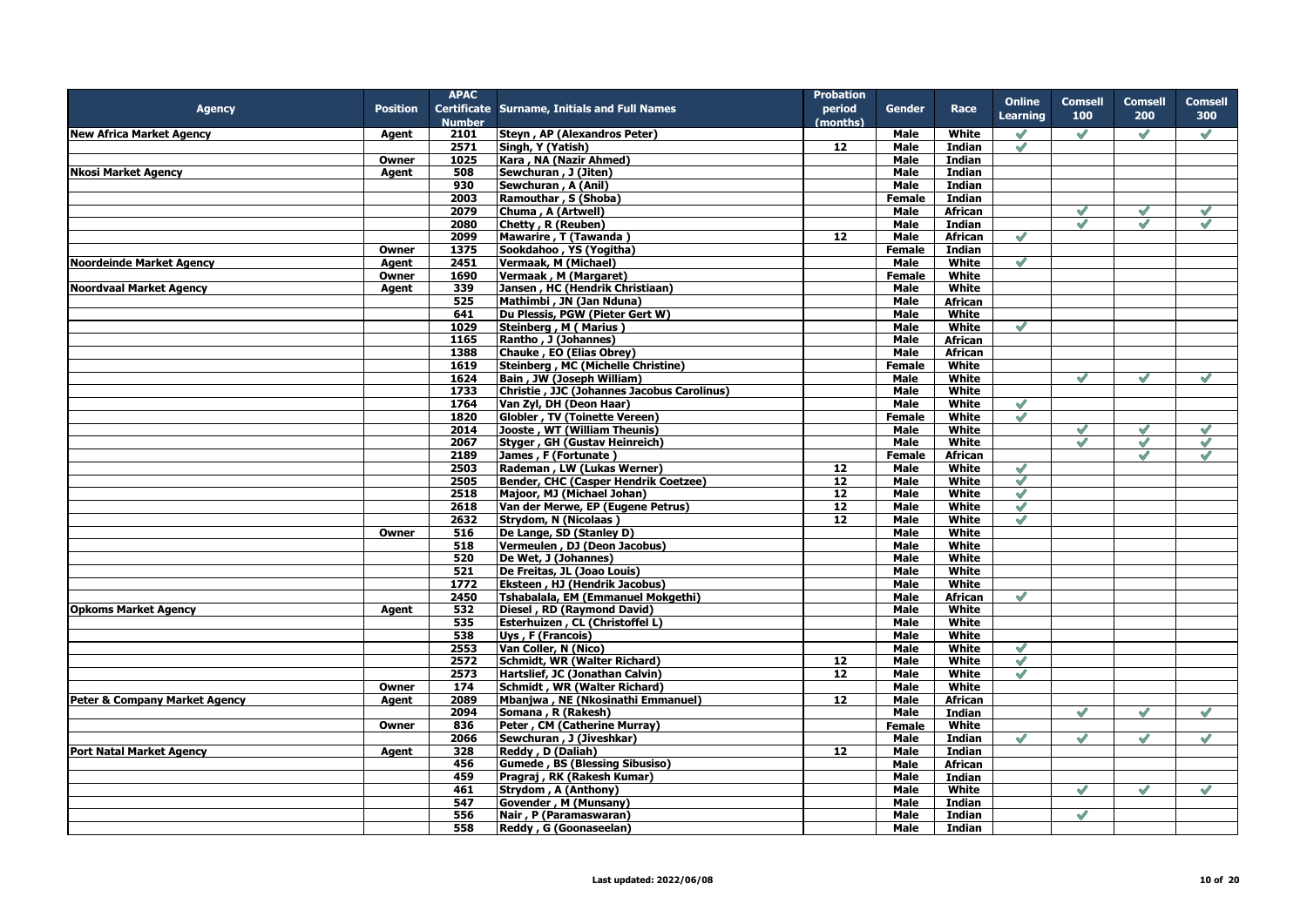|                                            |                 | <b>APAC</b>   |                                                | <b>Probation</b>  |               |                 |                 |                |               |                |
|--------------------------------------------|-----------------|---------------|------------------------------------------------|-------------------|---------------|-----------------|-----------------|----------------|---------------|----------------|
| <b>Agency</b>                              | <b>Position</b> |               | Certificate Surname, Initials and Full Names   | period            | Gender        | Race            | <b>Online</b>   | <b>Comsell</b> | Comsell       | <b>Comsell</b> |
|                                            |                 | <b>Number</b> |                                                | (months)          |               |                 | <b>Learning</b> | 100            | 200           | 300            |
| <b>Port Natal Market Agency</b>            | Agent           | 782           | Kruger, G (Gerhard)                            |                   | Male          | White           |                 |                |               |                |
|                                            |                 | 785           | Moodley, D (Devandren)                         |                   | Male          | Indian          |                 |                |               |                |
|                                            |                 | 967           |                                                |                   |               |                 |                 |                |               |                |
|                                            |                 |               | Meintjes, AD (Anton Deon)                      |                   | Male          | White           |                 |                |               |                |
|                                            |                 | 968           | Maharaj, V (Virendra)                          |                   | Male          | Indian          |                 |                |               |                |
|                                            |                 | 1087          | Pienaar, JJ (Jakobus Johannes)                 |                   | Male          | White           |                 | $\mathscr{S}$  | $\mathscr{S}$ | $\mathscr{S}$  |
|                                            |                 | 1245          | Dlamini, MM (Michael M)                        |                   | Male          | <b>African</b>  |                 |                |               |                |
|                                            |                 | 1650          | Pillay, F (Fabian)                             |                   | Male          | <b>Indian</b>   | $\mathscr{Q}$   | $\mathscr{Q}$  |               |                |
|                                            |                 | 1773          | Jansen van Vuuren, JH (Johannes Hendrik)       |                   | Male          | White           |                 |                |               |                |
|                                            |                 | 1840          | Briscoe, ETH (Eliott-Drake TH)                 |                   | Male          | White           |                 | $\mathscr{S}$  |               | $\mathscr{O}$  |
|                                            |                 | 1959          | Nair, R (Rennie)                               |                   | <b>Male</b>   | Indian          |                 | $\checkmark$   | $\checkmark$  | $\checkmark$   |
|                                            |                 | 2040          | Appenah, GR (Graham Raymond)                   |                   | Male          | <b>Coloured</b> | $\mathscr{S}$   | $\mathscr{S}$  | $\mathscr{S}$ | $\mathscr{S}$  |
|                                            |                 | 2071          | Harriepersad, R (Reshma)                       |                   | Female        | Indian          |                 | $\mathscr{S}$  | $\mathscr{S}$ | $\mathscr{S}$  |
|                                            |                 | 2175          | De Sousa, AH (Arnaldo Hunes)                   |                   | Male          | White           |                 | $\checkmark$   | $\sqrt{}$     | $\checkmark$   |
|                                            |                 | 2217          | Jacobs, WJ (Willem Jandre)                     |                   | <b>Male</b>   | White           | $\mathscr{S}$   |                |               |                |
|                                            |                 | 2240          | Ndlovu, BBN (Bernard Balwayiphi Nkonzwenhle)   |                   | Male          | African         |                 |                |               |                |
|                                            |                 | 2340          | Jacobs, W (Wian)                               |                   | Male          | White           | $\blacklozenge$ |                |               |                |
|                                            |                 | 2341          | Maharaj, VV (Vikesh Virendra)                  |                   | <b>Male</b>   | <b>Indian</b>   | $\mathscr{S}$   |                |               |                |
|                                            |                 | 2343          | Pillay, L (Leisher)                            |                   | Male          | <b>Indian</b>   | $\mathscr{S}$   |                |               |                |
|                                            |                 | 2448          |                                                |                   |               | <b>Indian</b>   | $\mathscr{S}$   |                |               |                |
|                                            |                 |               | Sewpersadh, S (Shamila)                        |                   | Female        |                 |                 |                |               |                |
|                                            |                 | 2551          | Makwena, JB (Johnny Basil)                     | 12                | Male          | <b>Coloured</b> | $\checkmark$    |                |               |                |
|                                            |                 | 2552          | Ngcobo, ME (Mthandeni Enock)                   | 12                | Male          | <b>African</b>  | $\blacklozenge$ |                |               |                |
|                                            |                 | 2621          | Rampadarath, D (Devashni)                      |                   | <b>Female</b> | <b>Indian</b>   | $\mathscr S$    |                |               |                |
|                                            | Owner           | 542           | Jacobs, WJ (Willem Johannes)                   |                   | Male          | White           |                 |                |               |                |
|                                            |                 | 1772          | Eksteen, HJ (Hendrik Jacobus)                  |                   | <b>Male</b>   | <b>White</b>    |                 |                |               |                |
|                                            |                 | 2239          | Reddy, R (Radha)                               |                   | Female        | Indian          |                 |                |               |                |
| <b>Prinsloo &amp; Venter Market Agency</b> | Agent           | 563           | Bosman, RL (Raymond L)                         |                   | <b>Male</b>   | White           |                 |                |               |                |
|                                            |                 | 566           | Frade, A (Amanda)                              |                   | <b>Female</b> | White           |                 |                |               |                |
|                                            |                 | 567           | Frade, FC (Fermino Cabeco)                     |                   | Male          | White           |                 |                |               |                |
|                                            |                 | 570           | Hattingh, H (Hendrikus)                        |                   | Male          | White           |                 |                |               |                |
|                                            |                 | 575           | Naidoo, N (Nathan)                             |                   | Male          | Indian          |                 |                |               |                |
|                                            |                 | 578           | Schoeman, AJ (Andreas Johannes)                |                   | Male          | <b>White</b>    |                 |                |               |                |
|                                            |                 | 738           | Van der Walt, BJ (Barend Johannes)             |                   | Male          | White           |                 |                |               |                |
|                                            |                 | 1381          | De Klerk, WA (Willem Abraham)                  |                   | Male          | White           |                 |                |               |                |
|                                            |                 | 1634          | Khoza, IA (Isaac Ajiji)                        |                   | Male          | African         |                 |                |               |                |
|                                            |                 | 1637          | Uys, CJ (Coenraad Johannes)                    |                   | Male          | White           |                 |                |               |                |
|                                            |                 |               |                                                |                   |               |                 |                 |                |               |                |
|                                            |                 | 2009          | Becker, N (Norman)                             | 12                | Male          | White           | $\mathscr{S}$   | $\mathscr{S}$  | $\mathscr{S}$ | $\mathscr{S}$  |
|                                            |                 | 2017          | San Giorgio, MA (Mario Anthony)                | $12 \overline{ }$ | Male          | <b>Other</b>    |                 |                |               |                |
|                                            |                 | 2022          | Van Schalkwyk, J (Japie)                       |                   | Male          | White           |                 | $\mathscr{S}$  |               | $\mathscr{S}$  |
|                                            |                 | 2023          | Thongo, PM (Phinea M)                          |                   | Male          | African         |                 |                |               |                |
|                                            |                 | 2024          | Mthombeni, PB (Phillipine B)                   |                   | Male          | African         |                 |                |               |                |
|                                            |                 | 2072          | Drotsky, JR (Jan Riaan)                        |                   | Male          | White           |                 | $\mathscr{Q}$  |               | $\mathscr{S}$  |
|                                            |                 | 2426          | De Wet, JI (Jacobus Ignatuis)                  | 12                | <b>Male</b>   | White           | $\mathscr{S}$   |                |               |                |
|                                            |                 | 2463          | Grobler, WH (Willem Hendrik)                   |                   | <b>Male</b>   | <b>White</b>    | $\mathscr{S}$   |                |               |                |
|                                            |                 | 2520          | Elaskary, ASMA (Ahmed Shaaban Mohamed Ahmed)   | 12                | Male          | <b>Other</b>    | $\mathscr{S}$   |                |               |                |
|                                            |                 | 2601          | Lourens, LE (Leon Eugene)                      | 12                | <b>Male</b>   | <b>White</b>    | $\mathscr{S}$   |                |               |                |
|                                            |                 | 2602          | Prinsloo, T (Theo)                             | $\overline{12}$   | Male          | White           | $\mathcal Q$    |                |               |                |
|                                            |                 | 2603          | Van der Walt, CLE (Christiaan Lourens Erasmus) | 12                | Male          | White           | $\mathscr{S}$   |                |               |                |
|                                            | <b>Director</b> | 2032          | Hattingh, CJ (Cornelius Johannes)              |                   | Male          | White           |                 |                |               |                |
|                                            |                 | 2637          | Van der Westhuizen, EIG (Eben Le Grange)       |                   | Male          | White           | $\checkmark$    |                |               |                |
|                                            |                 | 2638          | Steenkamp, CG (Carl Gert)                      |                   | Male          | White           | $\mathscr{S}$   |                |               |                |
| <b>Rhoda's Market Agency</b>               | Agent           | 159           | Rodney, AR (Allan Richard)                     |                   | Male          | White           |                 |                |               |                |
|                                            |                 | 817           | Muller, S (Steyn)                              |                   | <b>Male</b>   | White           |                 |                |               |                |
|                                            |                 | 820           |                                                |                   |               | White           |                 |                |               |                |
|                                            |                 |               | <b>Watermeyer, T (Tony)</b>                    |                   | Male          |                 |                 |                |               |                |
|                                            |                 | 1647          | Maquassa, A (Andre)                            | 12                | Male          | <b>Coloured</b> |                 |                |               |                |
|                                            |                 | 1806          | <b>Ebrahim, MN (Mohamed Nasser)</b>            |                   | Male          | Indian          |                 | $\checkmark$   | $\mathscr{S}$ | $\checkmark$   |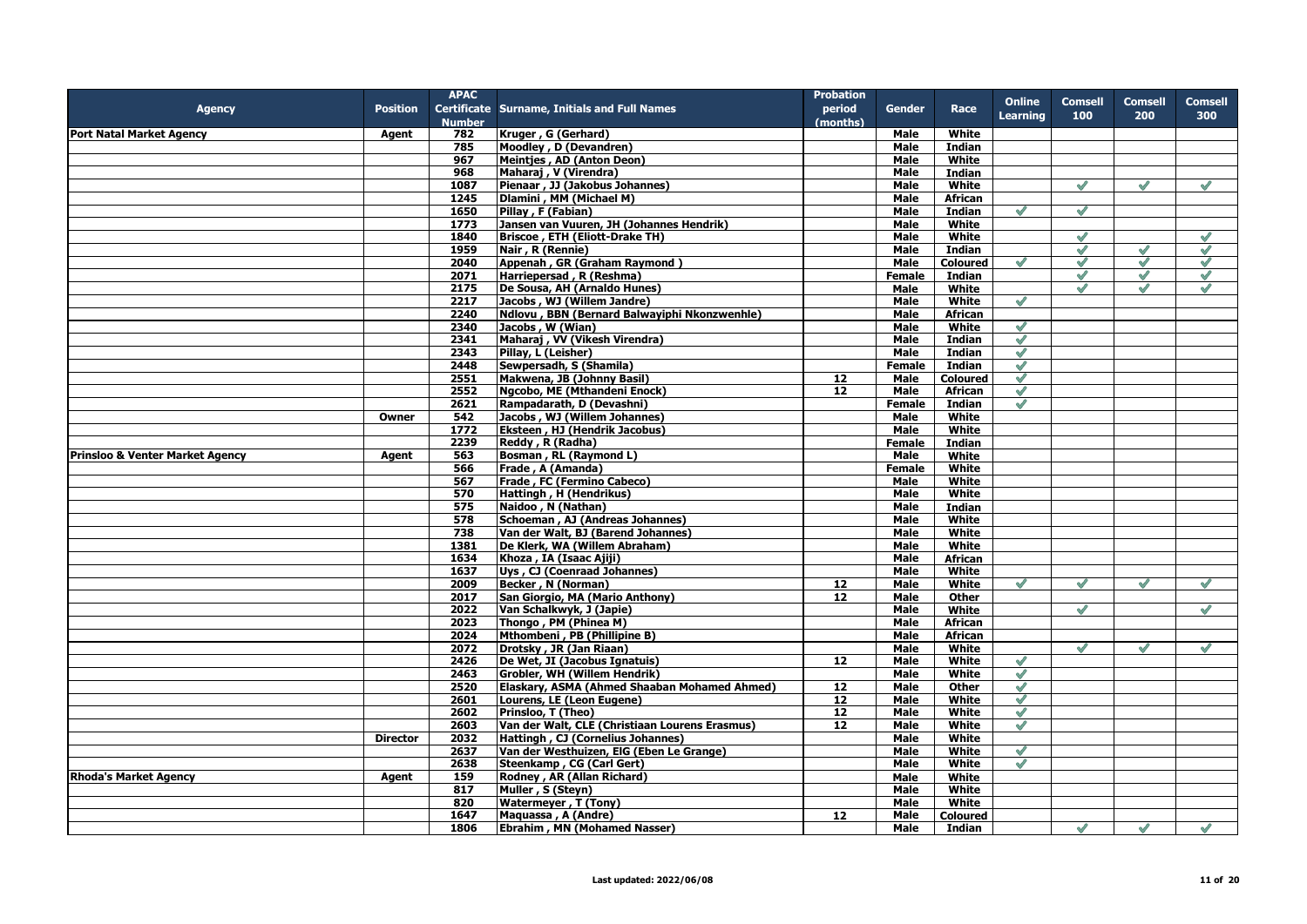|                                        |                 | <b>APAC</b>   |                                                | <b>Probation</b>  |               |                 |                 |                      |                          |                |
|----------------------------------------|-----------------|---------------|------------------------------------------------|-------------------|---------------|-----------------|-----------------|----------------------|--------------------------|----------------|
| <b>Agency</b>                          | <b>Position</b> |               | Certificate Surname, Initials and Full Names   | period            | <b>Gender</b> | Race            | <b>Online</b>   | <b>Comsell</b>       | <b>Comsell</b>           | <b>Comsell</b> |
|                                        |                 | <b>Number</b> |                                                | (months)          |               |                 | <b>Learning</b> | 100                  | 200                      | 300            |
| <b>Rhoda's Market Agency</b>           | Owner           | 1004          | Rhoda, U (Uthmaan)                             |                   | Male          | <b>Coloured</b> |                 |                      |                          |                |
| <b>RSA Southern Cape Market Agency</b> | Agent           | 1517          | Ehlers, E (Louis)                              |                   | Male          | White           |                 |                      |                          |                |
|                                        | Owner           | 1800          | Koen, SJ (Stephanus Johannes)                  |                   | Male          | White           |                 |                      |                          |                |
|                                        |                 | 1801          | Oosthuizen, MJ (Marthinus Jacobus)             |                   | Male          | White           |                 |                      |                          |                |
| <b>RSA Beyond Agency</b>               | Agent           | 2433          | Botha, L (Louis)                               |                   | Male          | White           | $\mathscr{S}$   |                      |                          |                |
|                                        | Owner           | 1800          | Koen, SJ (Stephanus Johannes)                  |                   | Male          | White           |                 |                      |                          |                |
|                                        |                 | 1801          | Oosthuizen, MJ (Marthinus Jacobus)             |                   | Male          | White           |                 |                      |                          |                |
| <b>RSA Beyond North Agency</b>         | Agent           | 2532          | Dry, N (Natalie)                               | $12 \overline{ }$ | Female        | White           | $\mathscr{S}$   |                      |                          |                |
|                                        | Owner           | 1800          | Koen, SJ (Stephanus Johannes)                  |                   | Male          | White           |                 |                      |                          |                |
|                                        |                 | 1801          | <b>Oosthuizen, MJ (Marthinus Jacobus)</b>      |                   | <b>Male</b>   | White           |                 |                      |                          |                |
| <b>RSA Bloemfontein Market Agency</b>  | Agent           | 754           | Aboud, DA (Damian Anthony)                     |                   | Male          | White           |                 |                      |                          |                |
|                                        |                 | 758           | Jammine, CR (Clive Ramon)                      |                   | Male          | White           |                 |                      |                          |                |
|                                        |                 | 760           | Oracki, JD (Jarred David)                      |                   | Male          | White           |                 |                      |                          |                |
|                                        |                 | 763           | Van der Klashorst, M (Michael)                 |                   | Male          | White           |                 |                      |                          |                |
|                                        |                 | 2288          | Erasmus, R (Ryan)                              |                   | Male          | White           | $\mathscr{S}$   |                      |                          |                |
|                                        |                 | 2593          | <b>Schoeman, SV (Sean Villiers)</b>            | $\overline{12}$   | Male          | White           | $\checkmark$    |                      |                          |                |
|                                        |                 | 2594          | Marneweck, LA (Laurens Adriaan)                | 12                | Male          | White           | $\mathscr{S}$   |                      |                          |                |
|                                        |                 |               | Conradie, B (Bartholomeus)                     | 12                |               |                 |                 |                      |                          |                |
|                                        |                 | 2595          |                                                |                   | Male          | <b>White</b>    | $\blacklozenge$ |                      |                          |                |
|                                        |                 | 2598          | Du Plooy, JL (Jonathan Lemuel)                 | 12                | Male          | White           | $\mathscr{S}$   |                      |                          |                |
|                                        | Owner           | 756           | Oracki, DP (David Pierre)                      |                   | Male          | White           |                 |                      |                          |                |
|                                        |                 | 1800          | Koen, JS (Stephanus Johannes)                  |                   | <b>Male</b>   | White           |                 |                      |                          |                |
|                                        |                 | 1801          | Oosthuizen, MJ (Marthinus Jacobus)             |                   | Male          | White           |                 |                      |                          |                |
| <b>RSA Cape Town Market Agency</b>     | Agent           | 365           | Marais, J (Jacques)                            |                   | Male          | White           |                 |                      |                          |                |
|                                        |                 | 372           | De Wet, P (Pieter)                             |                   | Male          | <b>Coloured</b> |                 |                      |                          |                |
|                                        |                 | 377           | Keyster, R (Reidewaan)                         |                   | Male          | Indian          |                 |                      |                          |                |
|                                        |                 | 379           | Mia, MK (Moegamat Kashief)                     |                   | Male          | Indian          |                 |                      |                          |                |
|                                        |                 | 382           | Singh, N (Niezaamodien)                        |                   | Male          | <b>Indian</b>   |                 |                      |                          |                |
|                                        |                 | 1044          | <b>Brand, FJC (Floris Johannes Christiaan)</b> |                   | Male          | White           |                 |                      |                          |                |
|                                        |                 | 1123          | Mandisi, CM (Colin Malusi)                     |                   | Male          | <b>African</b>  |                 |                      |                          |                |
|                                        |                 | 1216          | Robberts, D (Deon)                             |                   | Male          | White           |                 |                      |                          |                |
|                                        |                 | 1217          | Hanekom, PAC (Paulos Andries Cornelius)        |                   | <b>Male</b>   | White           |                 |                      |                          |                |
|                                        |                 | 1332          | Nel, CJ (Charl Johannes)                       |                   | Male          | White           |                 |                      |                          |                |
|                                        |                 | 1542          | Wesson, E (Eriza)                              |                   | Female        | <b>Indian</b>   |                 |                      |                          |                |
|                                        |                 | 1709          | <b>Bubalo, M (Marcello)</b>                    |                   | Male          | White           |                 |                      |                          |                |
|                                        |                 | 1739          | Potgieter, PZ (Phillip Zuidmeer)               |                   | Male          | White           |                 |                      |                          |                |
|                                        |                 | 1768          | <b>Britton, MF (Mogamaj Faried)</b>            |                   | Male          | <b>Indian</b>   |                 | $\mathscr{O}$        | $\mathscr{O}$            | $\mathscr{S}$  |
|                                        |                 | 1804          | Daniels, I (Imraan)                            |                   | <b>Male</b>   | Indian          |                 |                      |                          |                |
|                                        |                 | 1842          | Loubser, M (Marius)                            |                   | <b>Male</b>   | White           |                 | $\mathscr{S}$        | $\mathscr{S}$            | $\mathscr{S}$  |
|                                        |                 | 1843          | Esterhuizen, MD (Mark Daniel)                  |                   | Male          | White           |                 | $\checkmark$         | $\mathscr{S}$            | $\mathscr{S}$  |
|                                        |                 | 1856          | Robberts, C (Cobus)                            |                   | Male          | White           |                 |                      |                          |                |
|                                        |                 | 1858          | Kotze, AJ (Albertus Johannes)                  |                   | Male          | White           |                 |                      |                          |                |
|                                        |                 | 1878          | Loots, LJ (Lieb Johannes)                      |                   | <b>Male</b>   | White           |                 | $\mathscr{Q}$        |                          | $\mathscr{S}$  |
|                                        |                 | 1986          | Wentzel, SJ (Salomon Johannes)                 |                   | Male          | White           |                 |                      |                          |                |
|                                        |                 | 2043          | Haasbroek, AB (Albertus Benjamin)              |                   | Male          | White           |                 | $\mathscr{S}$        |                          | $\checkmark$   |
|                                        |                 | 2159          | Windt, DP (Daniel Pieter)                      |                   | Male          | White           |                 | $\blacktriangledown$ | $\checkmark$             | $\mathscr{S}$  |
|                                        |                 | 2164          | Schultz, WW (Wynand Wolfram)                   |                   | Male          | White           |                 | $\mathscr{S}$        | $\overline{\mathscr{S}}$ | $\mathscr{S}$  |
|                                        |                 | 2202          | Le Roux, HW (Hendrik Willem)                   | 12                | Male          | White           |                 |                      |                          |                |
|                                        |                 | 2378          | Vorster, PJ (Pieter Johannes)                  |                   | Male          | White           | $\mathscr{S}$   |                      |                          |                |
|                                        |                 | 2380          | Vermaak, C (Coenraad)                          |                   | Male          | White           | $\mathscr{S}$   |                      |                          |                |
|                                        |                 | 2382          | <b>Enous, MS (Muhammad Salegh)</b>             |                   | Male          | <b>Indian</b>   |                 | $\mathscr{S}$        | $\mathscr{S}$            | $\checkmark$   |
|                                        |                 | 2455          | Le Roux, HW (Hendrik Willem)                   |                   | Male          | White           | $\mathscr{S}$   |                      |                          |                |
|                                        |                 | 2467          | Roux, SJ (Sarel Johannes)                      |                   | <b>Male</b>   | White           | $\mathscr{S}$   |                      |                          |                |
|                                        |                 |               |                                                |                   |               |                 |                 |                      |                          |                |
|                                        |                 | 2468          | Myburgh, W (Wynand)                            |                   | Male          | White           | $\checkmark$    |                      |                          |                |
|                                        |                 | 2477          | <b>Britton, MF (Moegamad Fasieg)</b>           |                   | Male          | <b>Indian</b>   | $\mathscr{S}$   |                      |                          |                |
|                                        |                 | 2528          | <b>Gobeni, T (Thembile)</b>                    | 12                | Male          | African         | $\checkmark$    |                      |                          |                |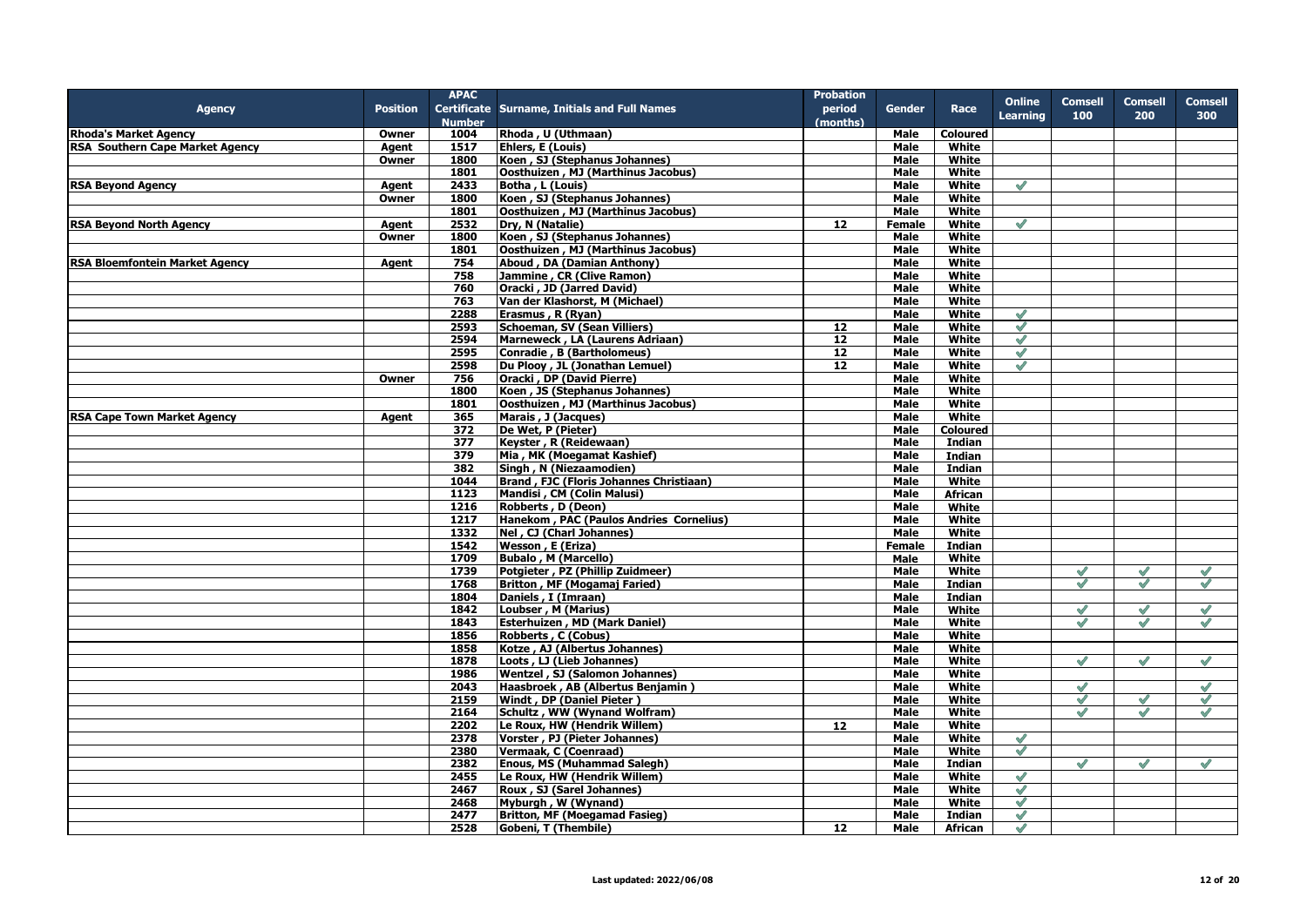|                                       |                 | <b>APAC</b>   |                                              | <b>Probation</b> |               |                |                 |                |               |                |
|---------------------------------------|-----------------|---------------|----------------------------------------------|------------------|---------------|----------------|-----------------|----------------|---------------|----------------|
| <b>Agency</b>                         | <b>Position</b> |               | Certificate Surname, Initials and Full Names | period           | Gender        | Race           | <b>Online</b>   | <b>Comsell</b> | Comsell       | <b>Comsell</b> |
|                                       |                 | <b>Number</b> |                                              | (months)         |               |                | <b>Learning</b> | 100            | 200           | 300            |
| <b>RSA Cape Town Market Agency</b>    | Agent           | 2536          | Mdoti, S (Siyamzukisa)                       | 12               | Male          | African        | $\mathscr{S}$   |                |               |                |
|                                       | Owner           | 1800          | Koen, SJ (Stephanus Johannes)                |                  | Male          | White          |                 |                |               |                |
|                                       |                 |               |                                              |                  |               |                |                 |                |               |                |
|                                       |                 | 1801          | Oosthuizen, MJ (Marthinus Jacobus)           |                  | Male          | White          |                 |                |               |                |
|                                       |                 | 1857          | Van Zyl, GT (George)                         |                  | <b>Male</b>   | White          |                 |                |               |                |
| <b>RSA Coastlands Market Agency</b>   | Agent           | 452           | Wentzel, J (Jan)                             |                  | Male          | White          |                 |                |               |                |
|                                       |                 | 462           | Vogel, NJ (Nicolaas Johannes)                |                  | Male          | White          |                 |                |               |                |
|                                       |                 | 503           | Hardew, R (Rabindh)                          |                  | Male          | Indian         |                 |                |               |                |
|                                       |                 | 762           | Aboud, TL (Tyrone Luke)                      |                  | Male          | White          |                 |                |               |                |
|                                       |                 | 764           | Aboud, KJ (Kevin John)                       |                  | Male          | White          |                 |                |               |                |
|                                       |                 | 765           | Lubbe, CJ (Carel Johannes)                   |                  | <b>Male</b>   | <b>White</b>   |                 |                |               |                |
|                                       |                 | 766           | Abdool, RAH (Rakim Abdool Hamid)             |                  | Male          | Indian         |                 |                |               |                |
|                                       |                 | 786           | Moodley, J (Jugatheesan)                     |                  | Male          | <b>Indian</b>  |                 |                |               |                |
|                                       |                 | 789           | Ngcongo, NJ (Nlanganani Joachim)             |                  | <b>Male</b>   | African        |                 |                |               |                |
|                                       |                 | 798           | Torlage, WL (Wayne Leonard)                  |                  | <b>Male</b>   | White          |                 |                |               |                |
|                                       |                 | 1075          | Shozi, B (Bhekabakwabo)                      |                  | Male          | <b>African</b> |                 | $\mathscr{S}$  | $\mathscr{S}$ | $\sqrt{}$      |
|                                       |                 | 1166          | Aboud, MM (Matthew Mark)                     |                  | Male          | White          |                 |                | $\sqrt{}$     | $\mathscr{S}$  |
|                                       |                 | 1246          | Hoolasie, S (Subashni)                       |                  | <b>Female</b> | Indian         |                 |                |               |                |
|                                       |                 |               |                                              |                  |               |                |                 |                | $\mathscr{S}$ |                |
|                                       |                 | 1277          | Lubbe, JW (Jarryd Wesley)                    |                  | Male          | White          |                 |                |               | $\mathscr{S}$  |
|                                       |                 | 1367          | Hlongwana, ZI (Zizamele Inncoent)            |                  | Male          | African        |                 |                |               |                |
|                                       |                 | 1472          | <b>Botes, JD (Johannes De Villiers)</b>      |                  | Male          | White          |                 |                |               | $\checkmark$   |
|                                       |                 | 1889          | Abdul , RR (Rakhman Rishaad)                 |                  | Male          | Indian         |                 | $\checkmark$   | $\mathscr{O}$ | $\checkmark$   |
|                                       |                 | 1907          | Njoko, NA (Nelisiwe Augustina)               |                  | <b>Female</b> | <b>African</b> |                 | $\checkmark$   | $\checkmark$  | $\mathscr{S}$  |
|                                       |                 | 1930          | Torlage, CK (Cameron Keith)                  |                  | Male          | White          |                 | $\mathscr{S}$  | $\mathscr{O}$ | $\checkmark$   |
|                                       |                 | 1931          | Torlage, CL (Carl Leonard)                   |                  | Male          | White          |                 | $\mathscr{S}$  | $\mathscr{O}$ | $\mathscr{S}$  |
|                                       |                 | 1952          | Hlatshwayo, TD (Thulani Donatus)             |                  | Male          | African        |                 | $\checkmark$   | $\checkmark$  | $\sqrt{}$      |
|                                       |                 | 1977          | Mottura, CB (Claudio Biagio)                 |                  | Male          | White          |                 |                |               |                |
|                                       |                 | 2042          | De Beer, E (Eugene)                          |                  | Male          | White          |                 | $\mathscr{S}$  | $\checkmark$  | $\checkmark$   |
|                                       |                 | 2154          | Tommasi, G (Giuliano)                        |                  | Male          | White          |                 | $\mathscr{S}$  | $\mathscr{S}$ | $\mathscr{S}$  |
|                                       |                 | 2305          | Van der Linde, R (Riaan)                     |                  | <b>Male</b>   | White          | $\mathscr{S}$   |                |               |                |
|                                       |                 | 2347          | Hardew, KH (Kavita Harichund)                |                  | <b>Female</b> | <b>Indian</b>  | $\mathscr{S}$   |                |               |                |
|                                       |                 | 2361          | Muller, KW (Keanen William)                  |                  | <b>Male</b>   | White          | $\mathscr{S}$   |                |               |                |
|                                       |                 | 2479          | Mottura, R (Renzo)                           | 12               | Male          | White          | $\mathscr{S}$   |                |               |                |
|                                       |                 |               |                                              |                  |               |                | $\mathscr{S}$   |                |               |                |
|                                       |                 | 2513          | Mkhize, S (Sibusiso)                         | 12               | Male          | <b>African</b> |                 |                |               |                |
|                                       |                 | 2522          | Hoolasie, N (Nikhiel)                        | 12               | <b>Male</b>   | Indian         | $\mathscr{S}$   |                |               |                |
|                                       |                 | 2554          | Zwane, MS (Mbekezeli Sakhiseni)              | $\overline{12}$  | <b>Male</b>   | <b>African</b> | $\mathscr{S}$   |                |               |                |
|                                       |                 | 2582          | Vogel, NL (Nicolas Louis)                    | 12               | Male          | White          | $\checkmark$    |                |               |                |
|                                       |                 | 2624          | Torlage, LW (Luke Wayne)                     | 12               | Male          | White          | $\blacklozenge$ |                |               |                |
|                                       | Owner           | 1426          | Schumann, D (Dieter)                         |                  | Male          | White          |                 |                |               |                |
|                                       |                 | 1800          | Koen, SJ (Stephanus Johannes)                |                  | Male          | White          |                 |                |               |                |
|                                       |                 | 1801          | Oosthuizen, MJ (Marthinus Jacobus)           |                  | <b>Male</b>   | White          |                 |                |               |                |
| <b>RSA Eastern Cape Market Agency</b> | Agent           | 425           | Mauer, L (Lyndel)                            |                  | Female        | White          |                 |                |               |                |
|                                       |                 | 426           | Mauer, DC (Darryl Craig)                     |                  | Male          | White          |                 |                |               |                |
|                                       |                 | 2500          | Van Zyl, JP (Johannes Pretorius)             |                  | Male          | White          | $\mathscr{S}$   |                |               |                |
|                                       | Owner           | 1800          | Koen, SJ (Stephanus Johannes)                |                  | <b>Male</b>   | White          |                 |                |               |                |
|                                       |                 | 1801          | Oosthuizen, MJ (Marthinus Jacobus)           |                  | Male          | White          |                 |                |               |                |
|                                       |                 | 2337          | Wentzel, L (Luan)                            |                  | Male          | White          | $\mathscr{S}$   |                |               |                |
| <b>RSA Johannesburg Market Agency</b> | Agent           | 223           | Rama, YK (Yogesh Kumar)                      |                  | Male          | Indian         |                 |                |               |                |
|                                       |                 | 579           | Catto, DW (Duncan William)                   |                  | Male          | White          |                 |                |               |                |
|                                       |                 |               |                                              |                  |               |                |                 |                |               |                |
|                                       |                 | 580           | Erasmus, AJP (Andries Johannes P)            |                  | Male          | White          |                 |                |               |                |
|                                       |                 | 583           | Moutsatsos, BJGW (Basil)                     |                  | Male          | <b>African</b> |                 |                |               |                |
|                                       |                 | 587           | Bhagwan, VN (Vinaykant Natvarlal)            |                  | Male          | Indian         |                 |                |               |                |
|                                       |                 | 589           | Butner, JA (John Andrew)                     |                  | <b>Male</b>   | White          |                 |                |               |                |
|                                       |                 | 599           | Haywood, AD (Andrew Duncan)                  |                  | Male          | White          |                 |                |               |                |
|                                       |                 | 600           | Haywood, W (Wilma)                           |                  | <b>Female</b> | White          |                 |                |               |                |
|                                       |                 | 607           | Mlambo, VS (Vhusi Samuel)                    |                  | <b>Male</b>   | African        |                 |                |               |                |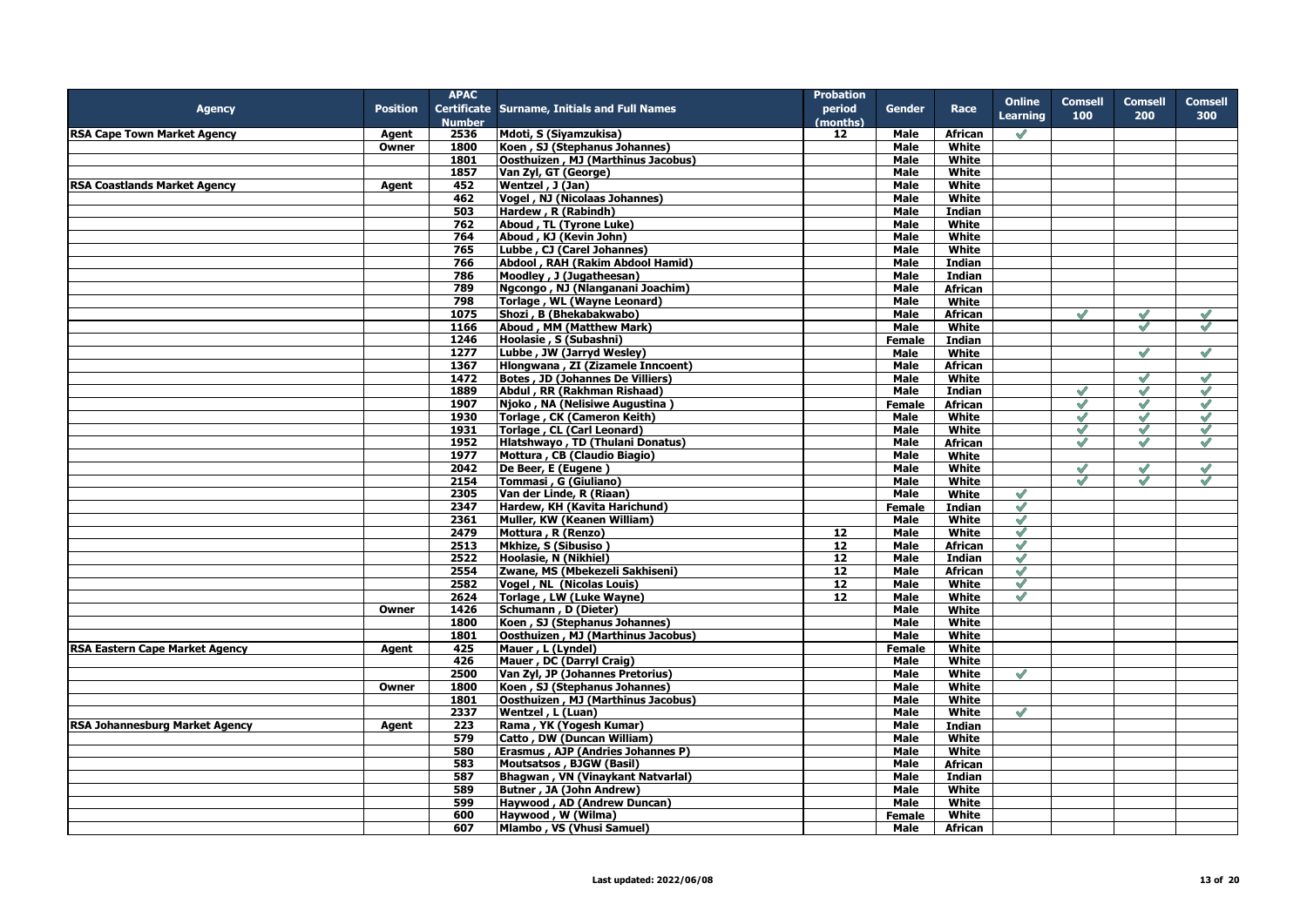|                                       |                 | <b>APAC</b>   |                                                        | <b>Probation</b> |               |                  |                 |                |                    |                 |
|---------------------------------------|-----------------|---------------|--------------------------------------------------------|------------------|---------------|------------------|-----------------|----------------|--------------------|-----------------|
| Agency                                | <b>Position</b> |               | <b>Certificate Surname, Initials and Full Names</b>    | period           | <b>Gender</b> | Race             | <b>Online</b>   | <b>Comsell</b> | <b>Comsell</b>     | Comsell         |
|                                       |                 | <b>Number</b> |                                                        | (months)         |               |                  | <b>Learning</b> | 100            | 200                | 300             |
|                                       |                 |               |                                                        |                  |               |                  |                 |                |                    |                 |
| <b>RSA Johannesburg Market Agency</b> | Agent           | 610<br>613    | Mphuti, IV (Isaac)<br>Muller, CL (Christiaan Loedolff) |                  | Male          | African<br>White |                 |                |                    |                 |
|                                       |                 |               |                                                        |                  | <b>Female</b> |                  |                 |                |                    |                 |
|                                       |                 | 618           | Pretorius, A (Andre)                                   |                  | Male          | White            |                 |                |                    |                 |
|                                       |                 | 748           | Webb, PA (Paul Anthony)                                |                  | Male          | White            |                 |                |                    |                 |
|                                       |                 | 886           | Visagie, PM (Paul Mouton)                              |                  | Male          | White            |                 |                |                    |                 |
|                                       |                 | 1192          | Aggenbacht, GJ (Gert Johannes)                         |                  | <b>Male</b>   | White            |                 |                |                    |                 |
|                                       |                 | 1274          | <b>Fernandes, JG (Jose Geronimo)</b>                   |                  | Male          | Indian           |                 |                |                    |                 |
|                                       |                 | 1348          | Moutsatsos, EB (Emmanuel Basil)                        |                  | <b>Male</b>   | African          |                 | $\mathscr{S}$  | $\mathscr{S}$      | $\checkmark$    |
|                                       |                 | 1378          | Mabasa, MT (Magezi Thomas)                             |                  | Male          | <b>African</b>   |                 | $\mathscr{S}$  | $\mathscr{S}$      | $\mathscr{S}$   |
|                                       |                 | 1453          | Valli, IV (Innayat)                                    |                  | <b>Female</b> | Indian           |                 |                |                    |                 |
|                                       |                 | 1507          | <b>Meyer, PC (Pieter Cornelius)</b>                    |                  | Male          | White            |                 |                |                    |                 |
|                                       |                 | 1528          | Viljoen, FM (Franscois Marais)                         |                  | Male          | White            |                 |                |                    | $\mathscr{S}$   |
|                                       |                 | 1539          | <b>Blignaut, E (Elza)</b>                              |                  | <b>Female</b> | White            |                 | $\sqrt{}$      | $\sim$             | $\checkmark$    |
|                                       |                 | 1598          | Mogorosi, D (Dingo)                                    |                  | Male          | African          |                 | $\mathscr{S}$  | $\checkmark$       | $\mathscr{O}$   |
|                                       |                 | 1688          | Mkhabele, MT (Mkhacani Thomas)                         |                  | Male          | African          |                 | $\mathscr{S}$  |                    |                 |
|                                       |                 |               |                                                        |                  |               |                  |                 |                |                    |                 |
|                                       |                 | 1720          | Enderstein, DDT (Dirkie Du Toit Lars)                  |                  | Male          | White            |                 | $\mathscr{S}$  | $\checkmark$       | $\checkmark$    |
|                                       |                 | 1726          | Erasmus, WD (Waldemar Daniel)                          |                  | Male          | White            |                 | $\mathscr{S}$  | $\mathscr{S}$      | $\mathscr{S}$   |
|                                       |                 | 1759          | Moolman, F (Francois)                                  |                  | Male          | White            |                 |                |                    |                 |
|                                       |                 | 1761          | Bean, EP (Evert Philippus)                             |                  | Male          | White            |                 | $\mathscr{S}$  | $\mathscr{S}$      | $\mathscr{S}$   |
|                                       |                 | 1886          | Catto, DW (Dyllan William)                             |                  | Male          | White            |                 |                | $\checkmark$       | $\checkmark$    |
|                                       |                 | 1958          | Le Roux, RE (Roelof Erasmus)                           |                  | Male          | White            |                 |                |                    |                 |
|                                       |                 | 1965          | Naude, SC (Stanley Christopher)                        |                  | Male          | White            |                 | $\mathscr{S}$  | $\mathscr{S}$      | $\mathscr{S}$   |
|                                       |                 | 2046          | Van Aswegen, RJ (Rudolf Johan)                         |                  | Male          | White            |                 | $\checkmark$   | $\checkmark$       | $\mathscr{S}$   |
|                                       |                 | 2070          | Geyer, FJC (Faure Johnson)                             |                  | Male          | White            |                 | $\mathscr{S}$  | $\mathscr{S}$      | $\checkmark$    |
|                                       |                 | 2122          | Petersen, CB (Craig Brian)                             |                  | Male          | White            |                 | $\mathscr{S}$  | $\checkmark$       | $\blacklozenge$ |
|                                       |                 | 2123          | Patel, J (John)                                        |                  | Male          | Indian           |                 | $\mathscr{S}$  | $\mathscr{S}$      | $\mathscr{S}$   |
|                                       |                 |               |                                                        |                  |               |                  |                 |                |                    |                 |
|                                       |                 | 2276          | Perumal, AM (Angela Maria)                             |                  | Female        | White            |                 | $\mathscr{O}$  | $\rightsquigarrow$ | $\checkmark$    |
|                                       |                 | 2316          | De Wet, CR (Chriatoff Reinhardt)                       |                  | Male          | White            | $\mathscr{Q}$   |                |                    |                 |
|                                       |                 | 2321          | De Freitas, DJ (Domingos Jaime)                        |                  | Male          | White            | $\mathscr{S}$   |                |                    |                 |
|                                       |                 | 2363          | <b>Burr-Dixon, AR (Andre Robert)</b>                   |                  | <b>Male</b>   | White            | $\checkmark$    |                |                    |                 |
|                                       |                 | 2365          | Zwane, HM (Hezekiel Mafu)                              |                  | Male          | <b>African</b>   | $\mathscr{S}$   |                |                    |                 |
|                                       |                 | 2371          | <b>Underhay, RT (Robert Tom)</b>                       |                  | Male          | White            | $\mathscr{S}$   |                |                    |                 |
|                                       |                 | 2390          | Pheiffer, D (Dominic)                                  | 12               | Male          | White            | $\mathscr{S}$   |                |                    |                 |
|                                       |                 | 2393          | Germishuizen, W (Wickus)                               |                  | Male          | White            | $\checkmark$    |                |                    |                 |
|                                       |                 | 2396          | Hattingh, T (Talita)                                   |                  | <b>Female</b> | White            | $\mathscr{S}$   |                |                    |                 |
|                                       |                 | 2429          | Makopo, MV (Matshidiso Valentine)                      |                  | Female        | African          | $\mathscr{O}$   |                |                    |                 |
|                                       |                 | 2430          | Richards, AC (Alan Cliff)                              |                  | Male          | White            | $\checkmark$    |                |                    |                 |
|                                       |                 | 2487          | Cagnacci, RC (Ricardo Clemente)                        | 12               | Male          | White            | $\mathscr{S}$   |                |                    |                 |
|                                       |                 | 2490          |                                                        | 12               | Male          | White            | $\mathscr Q$    |                |                    |                 |
|                                       |                 |               | Steenkamp, RM (Ruhan Marchant)                         |                  |               |                  |                 |                |                    |                 |
|                                       |                 | 2493          | Kumalo, VR (Valentia Refiloe)                          | 12               | Female        | <b>African</b>   | $\checkmark$    |                |                    |                 |
|                                       |                 | 2494          | Simons, WL (Wade Leeam)                                | 12               | Male          | <b>Coloured</b>  | $\mathscr{S}$   |                |                    |                 |
|                                       |                 | 2525          | Matebula, HC (Hlulani Clearance)                       | 12               | Male          | African          | $\mathscr{S}$   |                |                    |                 |
|                                       |                 | 2529          | Ngobeni, TM (Tinyiko Millicent)                        | $\overline{12}$  | <b>Female</b> | <b>African</b>   | $\sqrt{}$       |                |                    |                 |
|                                       |                 | 2539          | Hooghiemstra, G (Gjalt)                                | 12               | Male          | White            | $\mathscr{S}$   |                |                    |                 |
|                                       |                 | 2556          | Muller, M (Morne)                                      | 12               | <b>Male</b>   | White            | $\mathscr{S}$   |                |                    |                 |
|                                       |                 | 2558          | De Freitas, AJ (Agostinho Jose)                        | 12               | Male          | White            | $\mathscr{S}$   |                |                    |                 |
|                                       |                 | 2561          | Mashau, A (Avhakholwi)                                 | 12               | Female        | African          | $\mathscr{S}$   |                |                    |                 |
|                                       |                 | 2567          | Sabumana, S (Shuminu)                                  | 12               | Female        | <b>African</b>   | $\mathscr{S}$   |                |                    |                 |
|                                       |                 | 2614          | Coetzee, B (Brandon)                                   | 12               | Male          | White            | $\mathscr{S}$   |                |                    |                 |
|                                       |                 | 2616          | <b>Efstratiou, M (Michael)</b>                         | 12               | Male          | White            | $\mathscr{O}$   |                |                    |                 |
|                                       |                 | 2628          | Malan, AA (Alta Antionette)                            | 12               | Female        | White            | $\mathscr{O}$   |                |                    |                 |
|                                       |                 | 2629          |                                                        |                  |               |                  |                 |                |                    |                 |
|                                       |                 |               | Schlebusch, A (Albert)                                 | 12               | Male          | White            | $\mathscr{O}$   |                |                    |                 |
|                                       |                 | 2636          | <b>Schutte, A (Armandt)</b>                            | 12               | Male          | White            | $\mathscr{S}$   |                |                    |                 |
|                                       | Owner           | 1800          | Koen, SJ (Stephanus Johannes)                          |                  | Male          | White            |                 |                |                    |                 |
|                                       |                 | 1801          | Oosthuizen, MJ (Marthinus Jacobus)                     |                  | Male          | White            |                 |                |                    |                 |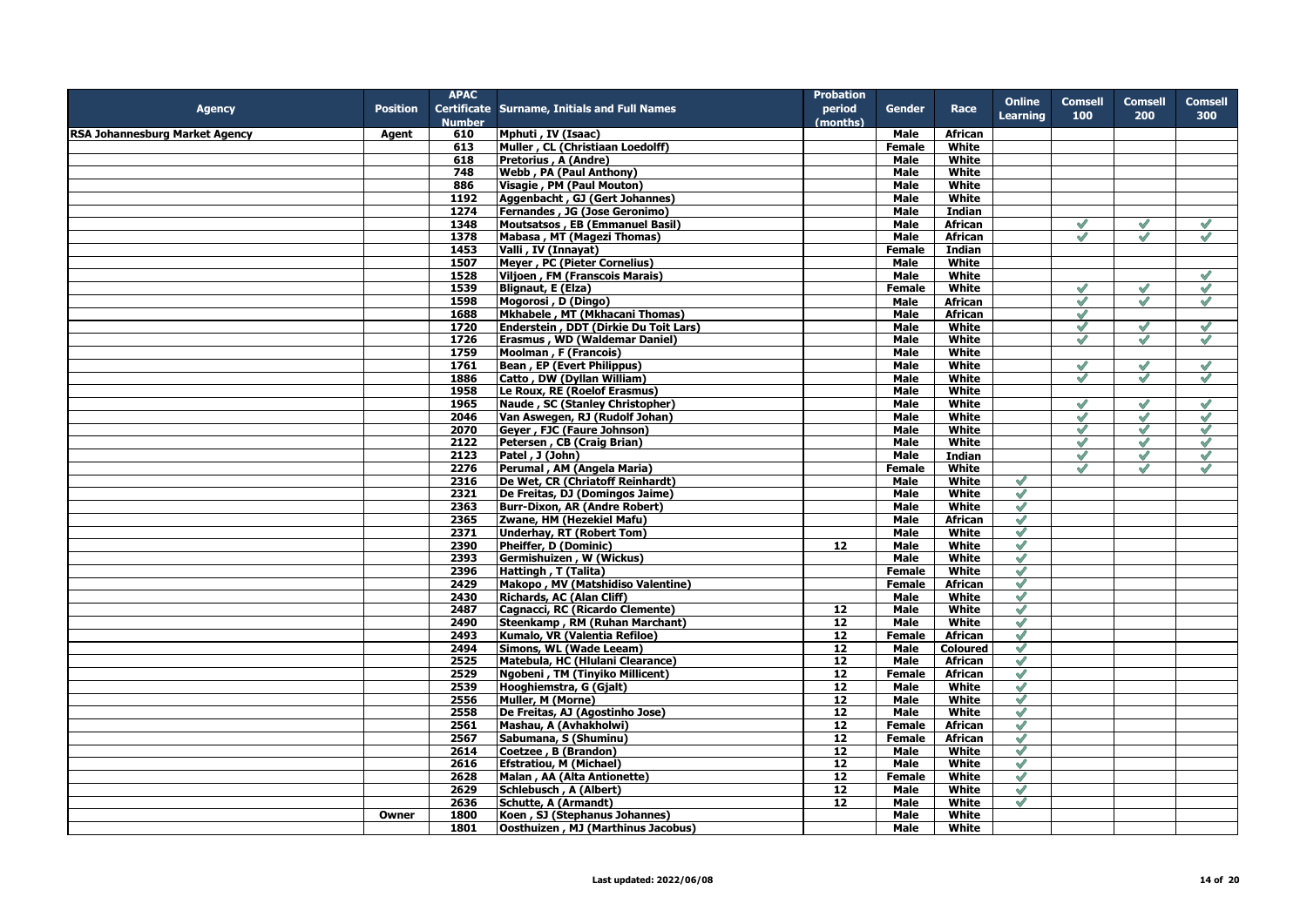|                                       |                 | <b>APAC</b>   |                                                       | <b>Probation</b> |               |                       |                 |                |               |                |
|---------------------------------------|-----------------|---------------|-------------------------------------------------------|------------------|---------------|-----------------------|-----------------|----------------|---------------|----------------|
| <b>Agency</b>                         | <b>Position</b> |               | Certificate Surname, Initials and Full Names          | period           | <b>Gender</b> | Race                  | <b>Online</b>   | <b>Comsell</b> | Comsell       | <b>Comsell</b> |
|                                       |                 | <b>Number</b> |                                                       | (months)         |               |                       | <b>Learning</b> | 100            | 200           | 300            |
| <b>RSA Johannesburg Market Agency</b> | Owner           | 2489          | Schutte, E (Evert)                                    |                  | Male          | White                 | $\mathscr{S}$   |                |               |                |
| <b>RSA Mooketsie Market Agency</b>    | Agent           | 2292          | Maila, DT (Dikeledi Tears)                            |                  | <b>Female</b> | <b>African</b>        | $\mathscr{S}$   |                |               |                |
|                                       |                 | 2359          | Kaber, SJ (Sidney John)                               | 12               | <b>Male</b>   | White                 | $\checkmark$    |                |               |                |
|                                       |                 | 2641          | Janse Van Rensburg, N (Noelene)                       | 12               | Female        | White                 | $\mathcal Q$    |                |               |                |
|                                       | Owner           | 1800          | Koen, SJ (Stephanus Johannes)                         |                  | Male          | White                 |                 |                |               |                |
|                                       |                 | 1801          | Oosthuizen, MJ (Marthinus Jacobus)                    |                  | Male          | White                 |                 |                |               |                |
|                                       |                 | 2337          | Wentzel, L (Luan)                                     |                  | Male          | White                 | $\mathscr{S}$   |                |               |                |
| <b>RSA Nelspruit Market Agency</b>    | Agent           | 986           | Mkhombo, DN (Danny Nkosinathi)                        | 12               | Male          | African               | $\mathscr{S}$   |                |               |                |
|                                       |                 | 988           | Sifunda, MS (Mabatdla Simon)                          | $\overline{12}$  | <b>Male</b>   | <b>African</b>        | $\blacklozenge$ |                |               |                |
|                                       |                 | 991           | Meyer, SA (Stephanus Anton)                           |                  | Male          | White                 |                 |                |               |                |
|                                       |                 | 2201          | Ndobela, JK (Jabu Kenneth)                            | 12               | Male          | African               | $\checkmark$    |                |               |                |
|                                       |                 | 2497          | Ritson, R (Raun)                                      | 12               | Male          | White                 | $\mathscr{S}$   |                |               |                |
|                                       |                 | 2507          | Nhanale, CJ (Carlos Joaquim)                          | 12               | Male          | African               | $\checkmark$    |                |               |                |
|                                       |                 | 2544          | Temba, SC (Sonto Collie)                              | 12               | Male          | African               | $\mathscr{S}$   |                |               |                |
|                                       |                 | 2609          | Barnard, AI (Adriaan Izak)                            | 12               | Male          | White                 | $\mathscr{S}$   |                |               |                |
|                                       |                 | 2613          | Mavuso, MJ (Martin Jacobs)                            | 12               | Male          | African               | $\mathscr{S}$   |                |               |                |
|                                       |                 | 2620          | Roos, BJ (Barend Jacobus)                             | 12               | Male          | White                 | $\mathscr{S}$   |                |               |                |
|                                       | Owner           | 1800          | Koen, SJ (Stephanus Johannes)                         |                  | Male          | White                 |                 |                |               |                |
|                                       |                 | 1801          | Oosthuizen, MJ (Marthinus Jacobus)                    |                  | Male          | White                 |                 |                |               |                |
|                                       |                 | 2337          | Wentzel, L (Luan)                                     |                  | Male          | White                 | $\mathscr{S}$   |                |               |                |
| <b>RSA Polokwane Market Agency</b>    | Agent           | 1452          | Venter, JNR (Johannes Nicolaas Rudolf)                |                  | Male          | White                 |                 | $\mathscr{Q}$  | $\mathscr{O}$ | $\checkmark$   |
|                                       |                 | 2318          | Van Zyl, WJJ (Willem Johannes Jacobus)                |                  | <b>Male</b>   | White                 | $\mathcal Q$    |                |               |                |
|                                       |                 | 2499          | Oosthuizen, R (Rudi)                                  | 12               | Male          | White                 | $\mathscr{S}$   |                |               |                |
|                                       |                 | 2506          | Mofe, RG (Rearabetswe Gabriel)                        | 12               | <b>Male</b>   | White                 | $\mathcal Q$    |                |               |                |
|                                       |                 | 2570          | Oosthuizen, WJJ (William Johannes Jacobus)            | 12               | Male          | White                 | $\mathcal Q$    |                |               |                |
|                                       |                 | 2606          | Swart, PJ (Petrus Johannes)                           | 12               | Male          | White                 | $\mathscr{S}$   |                |               |                |
|                                       |                 | 2607          | Van Zyl, SG (Sybrand Gerhardus)                       | 12               | Male          | White                 | $\checkmark$    |                |               |                |
|                                       |                 | 2608          | Enslin, T (Tiaan)                                     | 12               | <b>Male</b>   | White                 | $\mathscr{S}$   |                |               |                |
|                                       |                 | 2610          | Rakgatla, G (Godfrey)                                 | 12               | <b>Male</b>   | <b>African</b>        | $\mathscr{S}$   |                |               |                |
|                                       |                 | 2611          | Mathye, MM (Maropene Margaret)                        | 12               | <b>Female</b> | African               | $\mathscr{S}$   |                |               |                |
|                                       |                 | 2612          | Moyo, KS (Kevin Shingirai)                            | 12 <sub>1</sub>  | Male          | <b>African</b>        | $\mathscr{S}$   |                |               |                |
|                                       | Owner           | 1800          | Koen, SJ (Stephanus Johannes)                         |                  | Male          | White                 |                 |                |               |                |
|                                       |                 | 1801          | Oosthuizen, MJ (Marthinus Jacobus)                    |                  | Male          | White                 |                 |                |               |                |
|                                       |                 | 2337          | Wentzel, L (Luan)                                     |                  | Male          | White                 | $\mathscr{S}$   |                |               |                |
| <b>RSA Springs Market Agency</b>      |                 | 664           | Maharaj, S (Someswar)                                 |                  | Male          | Indian                |                 |                |               |                |
|                                       | Agent           | 666           | Maharaj, BB (Binayak)                                 |                  | Male          | <b>Indian</b>         |                 |                |               |                |
|                                       |                 | 667           | Malerotho, MF (Mabjlane Frans)                        |                  | Male          | <b>African</b>        |                 |                |               |                |
|                                       |                 | 2053          | Joubert, R (Riaan)                                    |                  | Male          | White                 |                 | $\checkmark$   | $\sqrt{}$     | $\checkmark$   |
|                                       |                 | 2084          | Meyer, PC (Pieter Cornelius)                          |                  | Male          | White                 |                 | $\mathscr{S}$  | $\mathscr{S}$ | $\mathscr{S}$  |
|                                       |                 | 2346          | Maharaj, B (Bhavnesh)                                 |                  | Male          | <b>Indian</b>         | $\mathscr{S}$   |                |               |                |
|                                       |                 | 2545          | Du Toit, DJ (David James)                             | 12               | Male          | White                 | $\mathscr{S}$   |                |               |                |
|                                       | Owner           | 1800          | Koen, SJ (Stephanus Johannes)                         |                  | Male          | White                 |                 |                |               |                |
|                                       |                 | 1801          | <b>Oosthuizen, MJ (Marthinus Jacobus)</b>             |                  | Male          | White                 |                 |                |               |                |
|                                       |                 | 2337          | Wentzel, L (Luan)                                     |                  | Male          | White                 | $\sqrt{}$       |                |               |                |
| <b>RSA Tshwane Market Agency</b>      | Agent           | 347           | Smith, WA (Willem Adriaan)                            |                  | Male          | White                 |                 |                |               |                |
|                                       |                 | 590           | Wentzel, G (Gerhard)                                  |                  | Male          | White                 |                 |                |               |                |
|                                       |                 |               |                                                       |                  |               |                       |                 |                |               |                |
|                                       |                 | 643<br>651    | Grobler, JJ (Jaco Johannes)<br>Van Rooyen, W (Werner) |                  | Male<br>Male  | White<br>White        |                 |                |               |                |
|                                       |                 | 865           | <b>Britz, WC (Willem Cornelius)</b>                   |                  | Male          | White                 |                 | $\mathscr{S}$  | $\mathscr{S}$ | $\mathscr{S}$  |
|                                       |                 |               |                                                       |                  |               | <b>White</b>          |                 |                |               |                |
|                                       |                 | 874           | Hofmeyer, G (Gustav Frederick)                        |                  | Male          |                       |                 |                |               |                |
|                                       |                 | 884           | Visser, A (Andre)                                     |                  | Male          | White<br><b>White</b> |                 |                |               |                |
|                                       |                 | 1276          | Engelbrecht, E (Ernst)                                |                  | Male          |                       |                 |                |               |                |
|                                       |                 | 1463          | Thae, TF (Tekoitsile Francis)                         |                  | Male          | White                 |                 |                |               |                |
|                                       |                 | 1716          | Van Zyl, C (Zyl Cindy)                                |                  | <b>Female</b> | White                 |                 | $\mathscr{S}$  | $\mathscr{S}$ | $\mathscr{S}$  |
|                                       |                 | 1912          | Kruger, CJ (Chanelle Judith)                          |                  | <b>Female</b> | White                 |                 |                |               |                |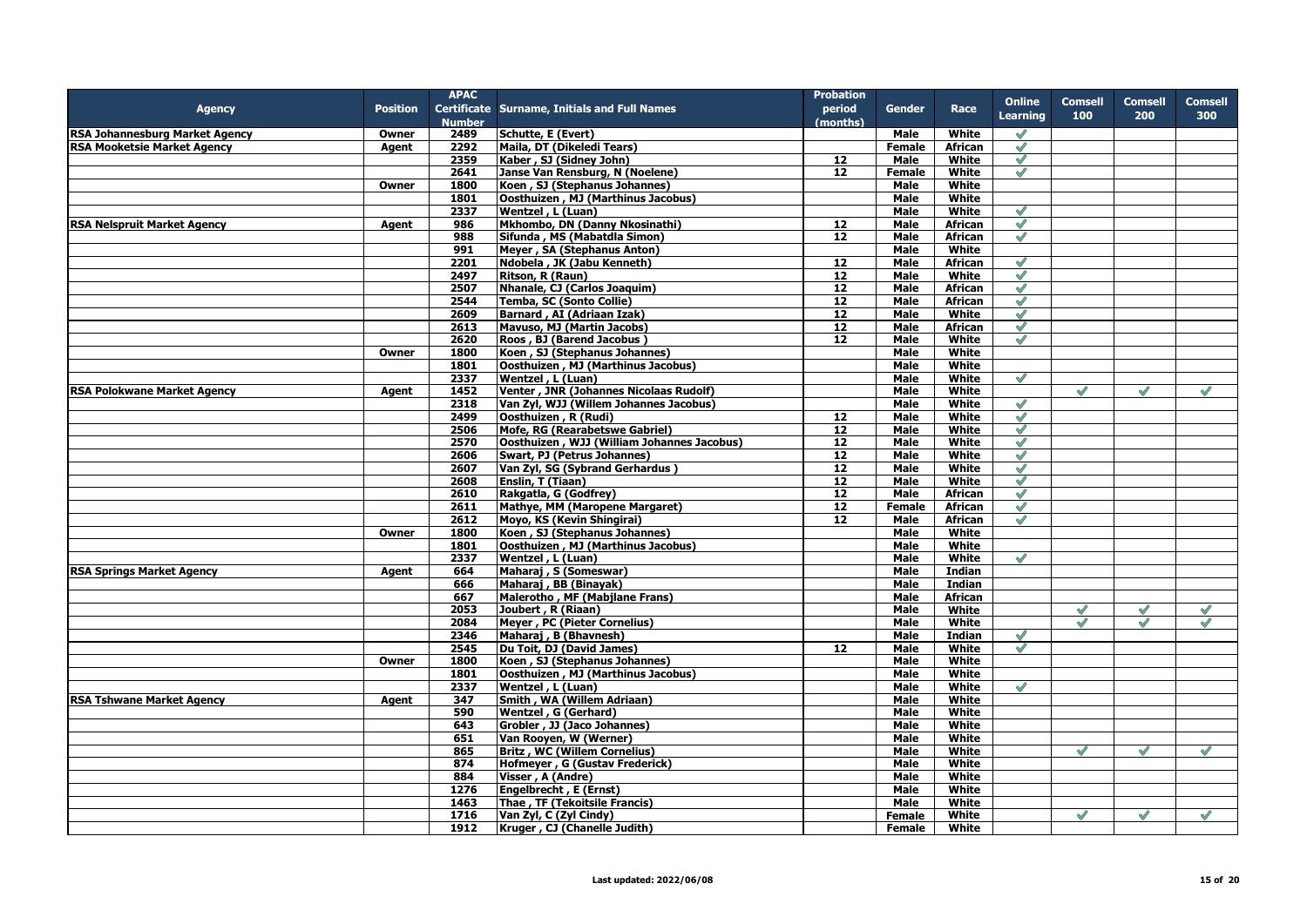|                                                |                 | <b>APAC</b>   |                                                     | <b>Probation</b> |               |                 |                 |                |               |                |
|------------------------------------------------|-----------------|---------------|-----------------------------------------------------|------------------|---------------|-----------------|-----------------|----------------|---------------|----------------|
| <b>Agency</b>                                  | <b>Position</b> |               | <b>Certificate Surname, Initials and Full Names</b> | period           | Gender        | Race            | <b>Online</b>   | <b>Comsell</b> | Comsell       | <b>Comsell</b> |
|                                                |                 | <b>Number</b> |                                                     | (months)         |               |                 | <b>Learning</b> | 100            | 200           | 300            |
| <b>RSA Tshwane Market Agency</b>               | Agent           | 1916          | Meintjes, R (Rautenbach)                            |                  | Male          | White           |                 |                |               |                |
|                                                |                 | 1929          | <b>Britz, WC (Willem Cornelius)</b>                 |                  | Male          | White           |                 |                | $\mathscr{S}$ |                |
|                                                |                 | 2134          | Maubane, S (Sandra)                                 |                  | Female        | <b>African</b>  |                 | $\mathscr{S}$  | $\mathscr{S}$ | $\mathscr{A}$  |
|                                                |                 | 2282          | Sixel, DT (Daniel Thomas)                           |                  | Male          | White           |                 |                |               |                |
|                                                |                 | 2358          | Van der Merwe, A (Adriaan)                          |                  | Male          | White           | $\mathscr{S}$   |                |               |                |
|                                                |                 | 2387          | Lyon, SG (Sean George)                              | 12               | Male          | White           | $\mathscr{S}$   |                |               |                |
|                                                |                 | 2425          | Modisane, LD (Lucky Daniel)                         |                  | Male          | African         | $\mathscr{S}$   |                |               |                |
|                                                |                 | 2587          | Oosthuizen, R (Renico)                              | 12               | Male          | White           | $\checkmark$    |                |               |                |
|                                                |                 | 2588          | Weiss, JC (Jason Christopher)                       | 12               | Male          | White           | $\mathscr{S}$   |                |               |                |
|                                                |                 | 2589          | Smith, SA (Sean Adriaan)                            | 12               | <b>Male</b>   | White           | $\mathscr{S}$   |                |               |                |
|                                                |                 | 2590          | van der Merwe, J (Jaco)                             | 12               | Male          | White           | $\mathscr{S}$   |                |               |                |
|                                                |                 | 2591          | Froneman, TF (Therseus Francois)                    | 12               | Male          | White           | $\mathscr{S}$   |                |               |                |
|                                                | Owner           | 1800          | Koen, SJ (Stephanus Johannes)                       |                  | Male          | White           |                 |                |               |                |
|                                                |                 | 1801          | Oosthuizen, MJ (Marthinus Jacobus)                  |                  | <b>Male</b>   | White           |                 |                |               |                |
|                                                |                 | 2227          | Coetser, R (Roy)                                    |                  | Male          | White           |                 |                |               |                |
| <b>RSA Vaal Market Agency</b>                  | Agent           | 430           | Falch, G (Gerhard)                                  |                  | Male          | White           |                 |                |               |                |
|                                                |                 | 2157          | Maartens, JA (Johanna Andriana)                     |                  | Female        | White           |                 | $\mathscr{A}$  | $\mathscr{Q}$ | $\mathscr{S}$  |
|                                                |                 | 2391          | Van Rensburg, H (Heinrich)                          |                  | Male          | White           | $\checkmark$    |                |               |                |
|                                                | Owner           | 1800          | Koen, SJ (Stephanus Johannes)                       |                  | Male          | White           |                 |                |               |                |
|                                                |                 | 1801          | Oosthuizen, MJ (Marthinus Jacobus)                  |                  | Male          | White           |                 |                |               |                |
|                                                |                 | 2337          | Wentzel, L (Luan)                                   |                  | Male          | White           | $\mathscr{S}$   |                |               |                |
| <b>Springs Vegetables Market Agency</b>        | Agent           | 136           | Willemse, C (Christo)                               |                  | Male          | White           |                 |                |               |                |
|                                                |                 | 663           | Van Tonder, HC (Hendrik C)                          |                  | Male          | White           |                 |                |               |                |
|                                                |                 | 1974          | Scheepers, J (Johan)                                |                  | Male          | White           |                 | $\mathscr{S}$  | $\mathscr{A}$ | $\checkmark$   |
|                                                |                 | 2457          | Manaleng, TW (Thabo Wiseman)                        |                  | Male          | African         |                 |                |               |                |
|                                                |                 | 2458          | <b>Kriek, GM (Gerhardus Marthinus)</b>              |                  | Male          | White           | $\mathscr{S}$   |                |               |                |
|                                                |                 | 2466          | <b>Ubisi, MP (Michael Providence)</b>               | 12               | Male          | <b>African</b>  | $\mathscr{S}$   |                |               |                |
|                                                | Owner           | 127           | Kruger, EW (Eben Willie)                            |                  | Male          | White           |                 |                |               |                |
| <b>Stargrow Fruit Marketing</b>                | Owner           | 2374          | <b>Prins, HC (Hendrik Cornelius)</b>                |                  | Male          | White           | $\mathscr{S}$   |                |               |                |
|                                                |                 | 2375          | Van der Westhuizen, AC (Andries Cornelis)           |                  | Male          | White           | $\mathscr{S}$   |                |               |                |
| <b>Subropico Head office</b>                   | Owner           | 861           | Horn, MH (Marthinus Gerhardus)                      |                  | <b>Male</b>   | White           |                 |                |               |                |
|                                                |                 | 890           | Botha, PB (Petrus Burger)                           |                  | Male          | White           |                 |                |               |                |
|                                                | <b>Director</b> | 891           | Vos, A (Anton)                                      |                  | Male          | White           |                 |                |               |                |
|                                                |                 | 898           | <b>Weppenaar, IL (Ian Lionel)</b>                   |                  | Male          | White           |                 |                |               |                |
|                                                |                 | 2281          | Van der Walt, P (Pieter)                            |                  | <b>Male</b>   | White           |                 |                |               |                |
| <b>Subtropico Bloemfontein Market Agency</b>   | Agent           | 899           | <b>Wessels, JA (Johannes Albertus)</b>              |                  | Male          | White           |                 |                |               |                |
|                                                |                 | 1283          | Du Plessis, S (Shaun)                               |                  | Male          | White           |                 |                |               |                |
|                                                |                 | 1284          | Booysen, R (Rohan)                                  |                  | Male          | <b>White</b>    |                 |                |               |                |
|                                                |                 | 1482          | Motake, KP (Khahliso Philemon)                      |                  | Male          | African         |                 |                | $\mathscr{S}$ |                |
|                                                |                 | 1765          | <b>Barnard, M (Mias)</b>                            |                  | Male          | White           |                 |                |               |                |
|                                                |                 | 1823          | Nel, CM (Chantel Maryna)                            | 18               | Female        | White           |                 |                |               |                |
|                                                | <b>Director</b> | 898           | <b>Weppenaar, IL (Ian Lionel)</b>                   |                  | Male          | White           |                 |                |               |                |
| Subtropico Cape Town / Spes Bona Market Agency | Agent           | 918           | <b>Barnard, GE (Gabriel Ernst)</b>                  |                  | Male          | White           |                 |                |               |                |
|                                                |                 | 1078          | Smit, CF (Christiaan Frederick)                     |                  | Male          | White           |                 |                |               |                |
|                                                |                 | 1406          | Norman, R (Ryan)                                    |                  | Male          | White           |                 | $\mathscr{S}$  | $\mathscr{S}$ | $\mathscr{S}$  |
|                                                |                 | 1496          | Daniëls, Q (Quinton)                                |                  | Male          | <b>Coloured</b> |                 |                |               |                |
|                                                |                 | 1656          | Laurie, R (John Robert)                             |                  | Male          | White           |                 | $\mathscr{S}$  | $\mathscr{S}$ | $\mathscr{S}$  |
|                                                |                 | 1855          | Simons, AJV (Adelle Julian Victoria)                |                  | Female        | <b>African</b>  |                 | $\checkmark$   | $\sqrt{}$     | $\checkmark$   |
|                                                |                 | 1883          | Karolus, HF (Hellenic Fernando)                     |                  | Male          | <b>Coloured</b> |                 |                |               |                |
|                                                |                 | 1909          | Oosthuysen, SA (Stefanus Adriaan)                   |                  | <b>Male</b>   | White           |                 |                |               |                |
|                                                |                 | 2449          | Oosthuysen, J (Jolene)                              |                  | <b>Female</b> | White           | $\mathscr{S}$   |                |               |                |
|                                                | Owner           | 855           | <b>Standers, E (Ettiene)</b>                        |                  | <b>Male</b>   | <b>White</b>    |                 |                |               |                |
|                                                |                 | 2236          | Samaai, G (Gaironisa)                               |                  | Female        | <b>Coloured</b> |                 |                |               |                |
|                                                |                 | 891           | Vos, A (Anton)                                      |                  | Male          | White           |                 |                |               |                |
|                                                | <b>Director</b> | 325           |                                                     |                  |               |                 |                 |                |               |                |
| <b>Subtropico Durban Market Agency</b>         | Agent           |               | Nxumalo, EN (Erison Nkosiyazi)                      |                  | <b>Male</b>   | African         |                 | $\checkmark$   |               |                |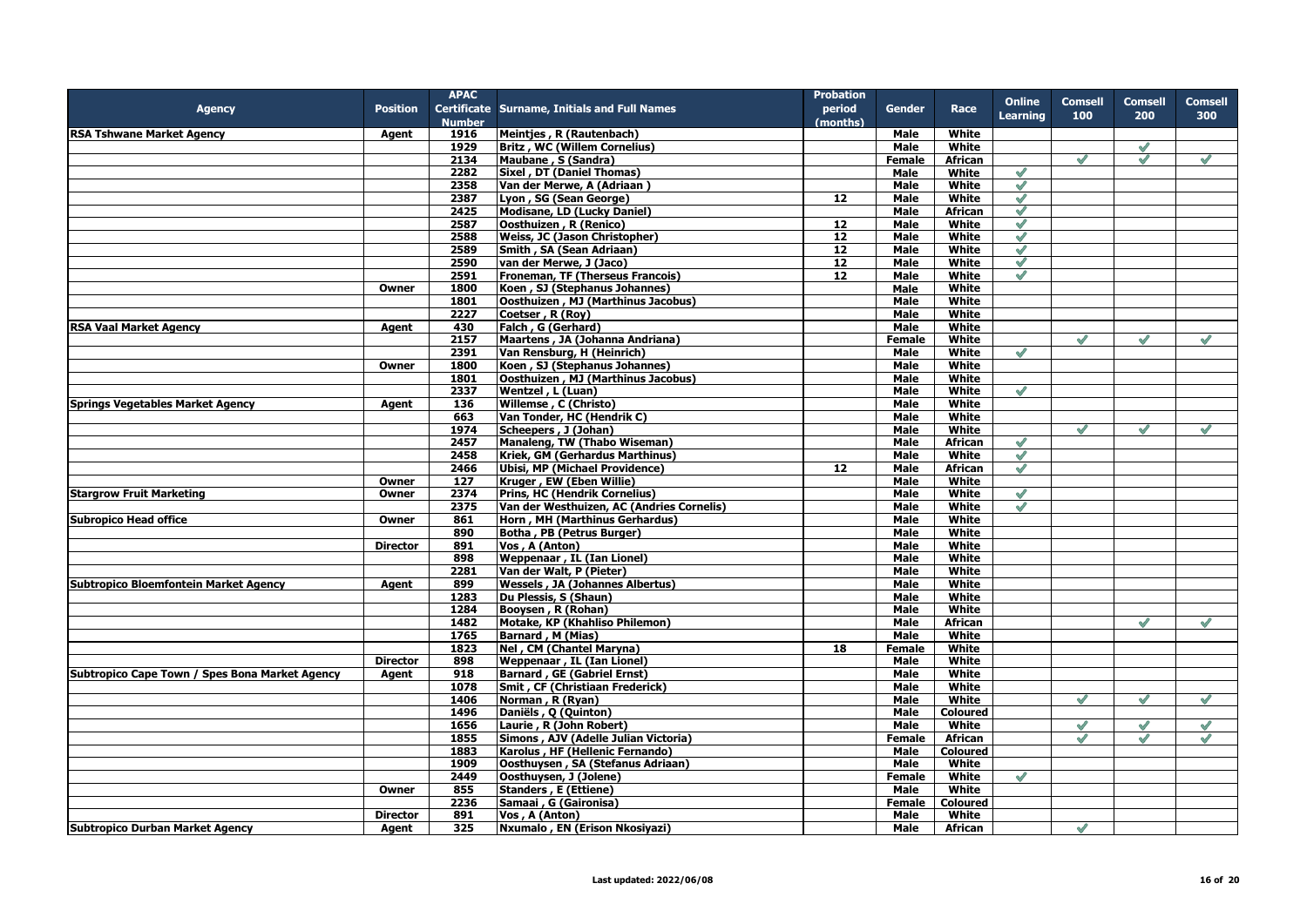|                                             |                 | <b>APAC</b>   |                                                     | <b>Probation</b> |               |                 |                 |                |               |                |
|---------------------------------------------|-----------------|---------------|-----------------------------------------------------|------------------|---------------|-----------------|-----------------|----------------|---------------|----------------|
| <b>Agency</b>                               | <b>Position</b> |               | <b>Certificate Surname, Initials and Full Names</b> | period           | Gender        | Race            | <b>Online</b>   | <b>Comsell</b> | Comsell       | <b>Comsell</b> |
|                                             |                 | <b>Number</b> |                                                     | (months)         |               |                 | <b>Learning</b> | 100            | 200           | 300            |
| <b>Subtropico Durban Market Agency</b>      | Agent           | 790           | Ramker, SS (Sunkerpersadh Shailendra)               |                  | Male          | Indian          |                 |                |               |                |
|                                             |                 | 917           | Rossouw, E (Eugene)                                 |                  | Male          | White           |                 |                |               |                |
|                                             |                 | 1570          | Mkize, ZE (Zamani Eric)                             |                  | Male          | <b>African</b>  | $\mathscr{S}$   |                |               |                |
|                                             |                 | 1956          |                                                     |                  | Female        | <b>Indian</b>   |                 | $\checkmark$   |               |                |
|                                             |                 |               | Reddy, V (Veniela)                                  |                  |               |                 |                 |                |               |                |
|                                             |                 | 1967          | McAvoy, RJ (Rory Joseph)                            |                  | <b>Male</b>   | White           |                 | $\mathscr{Q}$  |               | $\mathscr{S}$  |
|                                             |                 | 2605          | Khan, S (Safeeya)                                   | 12               | Female        | <b>Indian</b>   | $\mathscr{S}$   |                |               |                |
|                                             | <b>Director</b> | 891           | Vos, A (Anton)                                      |                  | <b>Male</b>   | White           |                 |                |               |                |
|                                             |                 | 898           | <b>Weppenaar, IL (Ian Lionel)</b>                   |                  | Male          | White           |                 |                |               |                |
|                                             |                 | 2281          | Van der Walt, P (Pieter)                            |                  | Male          | White           |                 |                |               |                |
| <b>Subtropico East London Market Agency</b> | Agent           | 919           | Kemp, AR (Allan Richard)                            |                  | Male          | White           |                 |                |               |                |
|                                             |                 | 1573          | Kemp, CA (Charlotte Ann)                            |                  | Female        | White           |                 |                |               |                |
|                                             |                 | 2473          | Rudy, RP (Robert Paul)                              |                  | Male          | White           | $\mathscr{S}$   |                |               |                |
|                                             |                 | 2560          | Young, EC (Errois Christopher)                      | 12               | <b>Male</b>   | White           | $\mathscr{S}$   |                |               |                |
|                                             |                 | 2568          | Bekizulu, B (Banele)                                | 12               | Male          | African         | $\mathscr{S}$   |                |               |                |
| Subtropico Johannesburg Market Agency       | Agent           | 668           | Mc Mahon, CJJ (Cliff J J)                           |                  | Male          | White           |                 |                |               |                |
|                                             |                 | 905           | Oosthuizen, WD (Willie du Toit)                     |                  | Male          | White           |                 | $\mathscr{S}$  |               |                |
|                                             |                 | 906           | Ndhlovu, R (Ronnie)                                 |                  | <b>Male</b>   | <b>African</b>  |                 |                |               |                |
|                                             |                 | 907           | Roos, CF (Christina Fransina)                       |                  | Female        | White           |                 |                |               |                |
|                                             |                 | 911           | Van Dyk, TA (Thomas Andries)                        |                  | Male          | White           |                 |                |               |                |
|                                             |                 | 946           | Pieterse, OR (Ockert Rudolph)                       |                  | Male          | White           |                 |                |               |                |
|                                             |                 | 950           | Ferreira, YC (Yolande Caren)                        |                  |               | White           |                 |                |               |                |
|                                             |                 |               |                                                     |                  | Female        |                 |                 |                |               |                |
|                                             |                 | 1232          | Khosa, J (Joseph)                                   |                  | Male          | African         |                 |                |               |                |
|                                             |                 | 1428          | Prajapati, P (Paresh)                               |                  | Male          | Indian          |                 |                |               |                |
|                                             |                 | 1670          | Smit, M (Marcel)                                    |                  | <b>Male</b>   | White           |                 |                |               |                |
|                                             |                 | 1922          | Van Dyk, M (Magda)                                  |                  | Female        | White           |                 | $\mathscr{S}$  | $\checkmark$  | $\checkmark$   |
|                                             |                 | 2004          | Mc Mahon, D (Devan)                                 |                  | Male          | White           |                 | $\mathscr{S}$  | $\mathscr{S}$ | $\mathscr{S}$  |
|                                             |                 | 2302          | Von Moltke, KGE (Karel Gottfriedt Eduard)           |                  | Male          | White           |                 |                |               |                |
|                                             |                 | 2310          | Mc Mahon, D (Dane)                                  |                  | <b>Female</b> | White           | $\mathscr{O}$   |                |               |                |
|                                             |                 | 2360          | Oosthuizen, M (Markus)                              |                  | Male          | White           | $\mathscr{S}$   |                |               |                |
|                                             |                 | 2389          | Nel, DH (Dirk Herman)                               |                  | Male          | White           | $\mathscr{S}$   |                |               |                |
|                                             |                 | 2394          | <b>Britz, AF (Andre Francois)</b>                   |                  | Male          | White           | $\mathscr{S}$   |                |               |                |
|                                             |                 | 2600          | Patel, YL (Yogendrakumar Lalloobhai)                | 12               | Male          | Indian          | $\mathscr{S}$   |                |               |                |
|                                             | Owner           | 277           | Theunissen, H (Helgaard)                            |                  | Male          | White           |                 |                |               |                |
|                                             | <b>Director</b> | 891           | Vos, A (Anton)                                      |                  | Male          | White           |                 |                |               |                |
|                                             |                 | 2281          | Van der Walt, P (Pieter)                            |                  | Male          | White           |                 |                |               |                |
| <b>Subtropico Kimberly Market Agency</b>    | Agent           | 1577          | Booysen, S (Schalk)                                 |                  | Male          | White           |                 | $\mathscr{S}$  | $\mathscr{S}$ | $\mathscr{S}$  |
|                                             |                 | 2596          | Clark, SE (Shenayne Edward)                         | 12               | Male          | <b>Coloured</b> | $\mathscr{S}$   |                |               |                |
| Subtropico Klerksdorp Market Agency         | Agent           | 412           | Gouws, C (Charmaine)                                |                  | Female        | White           |                 |                |               |                |
|                                             |                 | 445           | Wood, NC (Neil Craig)                               |                  | Male          | White           |                 |                |               |                |
|                                             |                 | 916           | Kruger, CA (Conraad Adolph)                         |                  | Male          | White           |                 |                |               |                |
| <b>Subtropico Online Agency</b>             | Owner           | 1589          | Du Plessis, B (Bekker)                              |                  | Male          | White           | $\mathscr{S}$   |                |               |                |
|                                             |                 |               |                                                     |                  |               |                 |                 |                |               |                |
|                                             | <b>Director</b> | 891           | Vos. A (Anton)                                      |                  | Male          | White           |                 |                |               |                |
|                                             |                 | 2281          | Van der Walt, P (Pieter)                            |                  | Male          | <b>White</b>    |                 |                |               |                |
| Subtropico Online DC Pretoria Agency        | Owner           | 1589          | Du Plessis, B (Bekker)                              |                  | Male          | White           | $\mathscr{S}$   |                |               |                |
|                                             | <b>Director</b> | 891           | Vos, A (Anton)                                      |                  | Male          | <b>White</b>    |                 |                |               |                |
|                                             |                 | 2281          | Van der Walt, P (Pieter)                            |                  | Male          | White           |                 |                |               |                |
| Subtropico Pietermaritzburg Market Agency   | Agent           | 927           | Raju, YF (Yovesh)                                   |                  | Male          | Indian          |                 |                |               |                |
|                                             |                 | 2126          | Khan, Z (Zain -UI- Aabideen)                        |                  | Male          | Indian          | $\checkmark$    |                |               |                |
|                                             |                 | 2443          | Chiutsi, N (Norton)                                 | 12               | Male          | African         | $\mathscr{S}$   |                |               |                |
| <b>Subtropico Springs Market Agency</b>     | Agent           | 511           | Van Zyl, JP (Juan Pierre)                           |                  | Male          | White           |                 |                |               |                |
|                                             |                 | 660           | Taljaard, CA (CA)                                   |                  | Male          | White           |                 |                |               |                |
|                                             |                 | 942           | Karsten, M (Marius Snr)                             |                  | Male          | White           |                 |                |               |                |
|                                             |                 | 1240          | Nel, M (Marius)                                     |                  | Male          | White           |                 |                |               |                |
|                                             |                 | 1483          | Laing, S (Shaun)                                    |                  | <b>Male</b>   | White           |                 |                |               |                |
|                                             |                 | 1975          | Scheepers, J (Jaco)                                 |                  | Male          | White           |                 |                | $\sqrt{}$     |                |
|                                             |                 |               |                                                     |                  |               |                 |                 |                |               |                |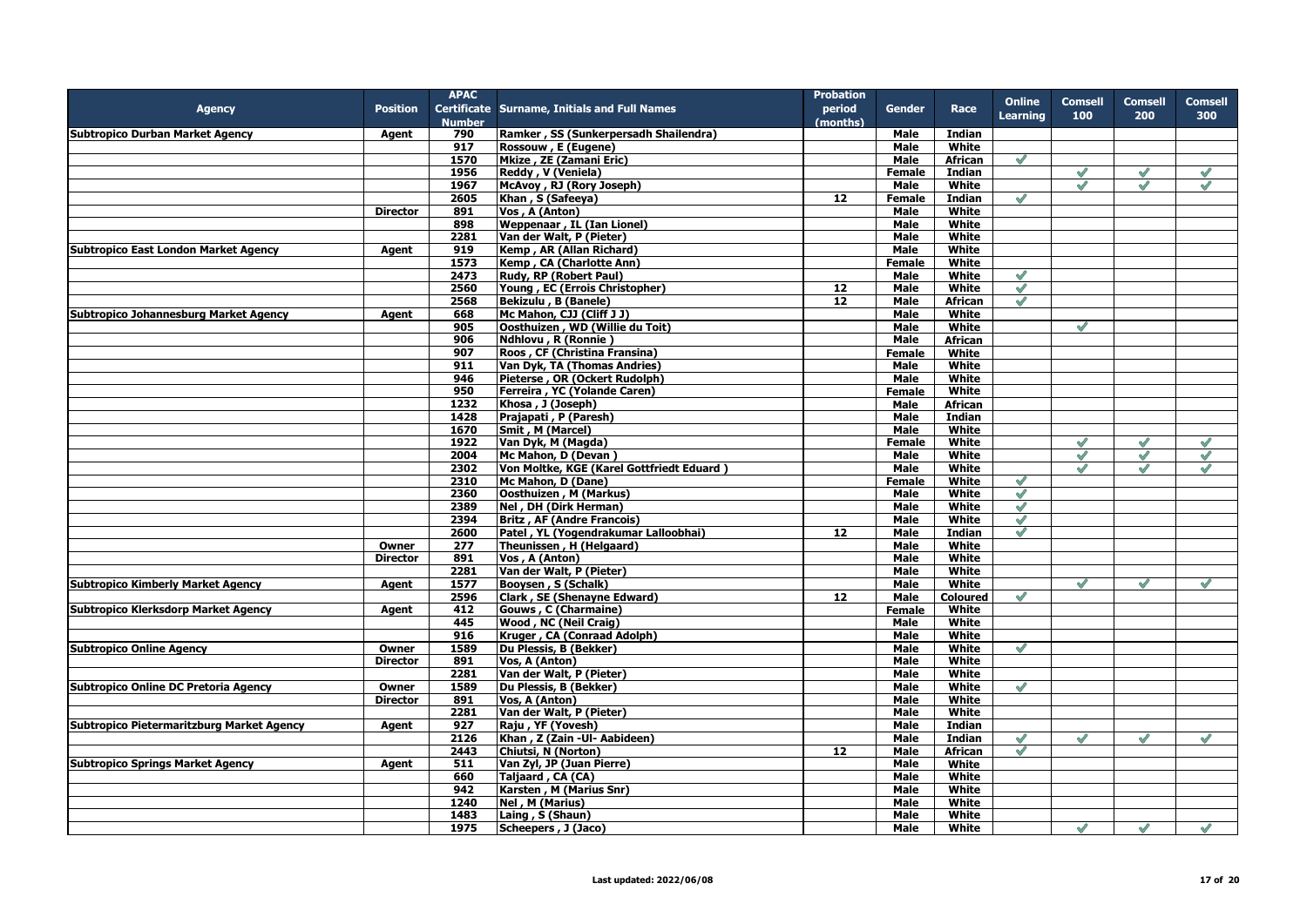|                                             |                 | <b>APAC</b>   |                                              | <b>Probation</b>  |               |                 |                 |                |                |                |
|---------------------------------------------|-----------------|---------------|----------------------------------------------|-------------------|---------------|-----------------|-----------------|----------------|----------------|----------------|
| <b>Agency</b>                               | <b>Position</b> |               | Certificate Surname, Initials and Full Names | period            | <b>Gender</b> | Race            | <b>Online</b>   | <b>Comsell</b> | <b>Comsell</b> | <b>Comsell</b> |
|                                             |                 | <b>Number</b> |                                              | (months)          |               |                 | <b>Learning</b> | 100            | 200            | 300            |
| <b>Subtropico Springs Market Agency</b>     | Agent           | 2323          | Van Tonder, C (Christiaan)                   |                   | Male          | White           | $\mathscr{O}$   |                |                |                |
|                                             |                 | 2332          | Karsten, B (Brenda)                          |                   | <b>Female</b> | White           | $\checkmark$    |                |                |                |
|                                             |                 | 2362          | Karsten, M (Marius)                          |                   | Male          | White           | $\mathscr{S}$   |                |                |                |
|                                             |                 | 2496          | Karsten, N (Nadia)                           |                   | Female        | White           | $\mathcal{S}$   |                |                |                |
|                                             |                 | 2631          | <b>Victor, TM (Travis Mike)</b>              | 12 <sup>12</sup>  | Male          | White           | $\checkmark$    |                |                |                |
| Subtropico Tshwane/ Protea Market Agency    | Agent           | 576           | Naidoo, R (Rajendren)                        |                   | <b>Male</b>   | <b>Indian</b>   |                 |                |                |                |
|                                             |                 | 872           | De Lange, PA (Philippus Andries)             |                   | Male          | White           |                 |                |                |                |
|                                             |                 | 873           | Du Plessis, CJH (Casper J H)                 |                   | Male          | White           |                 |                |                |                |
|                                             |                 | 876           | Horn, IC (Ivan Christiaan)                   |                   | Male          | White           |                 |                |                |                |
|                                             |                 |               |                                              |                   | <b>Male</b>   | <b>White</b>    |                 |                |                | $\mathscr{A}$  |
|                                             |                 | 877           | Horn, PJ (Petrus Johannes)                   |                   |               |                 |                 |                |                |                |
|                                             |                 | 935           | Du Toit, JJ (Johannes Jacobus)               |                   | Male          | White           |                 |                |                |                |
|                                             |                 | 937           | Meyer, EG (Emile Gerhard)                    |                   | Male          | <b>White</b>    |                 |                |                |                |
|                                             |                 | 938           | Mmonwa, JK (Johannes Kgabo)                  |                   | Male          | African         |                 |                |                |                |
|                                             |                 | 1282          | Du Plessis, ID (Izak David)                  |                   | Male          | White           |                 |                |                |                |
|                                             |                 | 1294          | Frayne, T (Tanya)                            |                   | Female        | White           |                 |                |                |                |
|                                             |                 | 1760          | De Lange, R (Ronel)                          |                   | <b>Female</b> | White           |                 |                |                |                |
|                                             |                 | 1831          | <b>Badenhorst, JL (Johannes Lourens)</b>     |                   | Male          | White           |                 | $\mathscr{S}$  | $\mathscr{S}$  | $\checkmark$   |
|                                             |                 | 1832          | Horn, J (Johannes)                           |                   | Male          | White           |                 | $\mathscr{S}$  | $\mathscr{S}$  | $\mathscr{S}$  |
|                                             |                 | 1835          | Swanepoel, R (Roelf)                         | 18                | Male          | White           |                 |                |                |                |
|                                             |                 | 1915          | <b>Grobler, AN (Andries Nicolaas)</b>        |                   | Male          | White           |                 | $\mathscr{S}$  | $\mathscr{S}$  | $\mathscr{S}$  |
|                                             |                 | 2247          | Horn, PJ (Petrus Johannes)                   |                   | Male          | White           |                 | $\mathscr{O}$  | $\mathscr{S}$  | $\mathscr{S}$  |
|                                             |                 | 2286          | Van der Nat, J (Julian)                      |                   | <b>Male</b>   | White           | $\mathscr{S}$   |                |                |                |
|                                             |                 | 2300          | Serakoane, DM (Dieketseng Margaret)          |                   | <b>Female</b> | <b>African</b>  | $\mathcal{S}$   |                |                |                |
|                                             |                 | 2372          | Van der Nat, R (Ray)                         |                   | Male          | White           | $\mathscr{S}$   |                |                |                |
|                                             |                 |               |                                              | 12                |               | White           | $\mathscr{S}$   |                |                |                |
|                                             |                 | 2478          | <b>Blignaut, A (Anton)</b>                   |                   | Male          |                 |                 |                |                |                |
|                                             |                 | 2530          | Moyo, HM (Hlobokone Michael)                 | 12                | Male          | <b>African</b>  | $\mathscr{S}$   |                |                |                |
|                                             | Owner           | 861           | Horn, MG (Marthinus Gerhardus)               |                   | Male          | White           |                 |                |                |                |
| <b>Subtropico Vereeniging Market Agency</b> | Agent           | 437           | Van Zyl, Ro (Roland Ockert)                  |                   | <b>Male</b>   | White           |                 |                |                |                |
|                                             |                 | 951           | Kruger, P (Petronella)                       |                   | <b>Female</b> | White           |                 |                |                |                |
|                                             |                 | 1474          | Van Zyl, GF (George Frederick)               |                   | Male          | White           |                 |                |                |                |
|                                             |                 | 2592          | Kruger, CD (Christiaan David)                | 12 <sup>12</sup>  | <b>Male</b>   | White           | $\mathscr{S}$   |                |                |                |
|                                             |                 | 2619          | Sales, SW (Stian Wanti)                      | 12                | Male          | White           | $\mathscr{S}$   |                |                |                |
| <b>Subtropico Welkom Market Agency</b>      | Agent           | 957           | Van Zyl, M (Michelle)                        |                   | Female        | White           |                 |                |                |                |
|                                             |                 | 958           | Schmidt, C (Charl)                           |                   | Male          | White           |                 |                |                |                |
|                                             |                 | 2640          | Schmidt, W (Walrick)                         | 12                | <b>Male</b>   | White           | $\mathscr{S}$   |                |                |                |
| <b>Subtropico Witbank Market Agency</b>     | Agent           | 960           | Koch, JE (Johanna Elizabeth)                 |                   | <b>Female</b> | White           |                 |                |                |                |
|                                             |                 | 1810          | Koch, HJ (Hermanus Jacobus)                  | 18                | Male          | White           |                 | $\mathscr{S}$  |                |                |
| <b>Swartberg Market Agency</b>              | Agent           | 2392          | Kyriakou, I (Ioanna)                         |                   | <b>Female</b> | White           | $\mathscr{S}$   |                |                |                |
|                                             |                 | 2474          | Van Staden, F (Flippie)                      |                   | Male          | <b>Coloured</b> | $\mathscr{S}$   |                |                |                |
|                                             | Owner           | 2191          | Bryce-Pease, LBryce-P (Laver Regan)          |                   | Male          | <b>Coloured</b> | $\mathscr{S}$   | $\checkmark$   |                |                |
| The Class of 92 Market Agency               | Owner           | 2575          | Maharaj, KA (Kavish Ajith)                   |                   | Male          | <b>Indian</b>   | $\mathscr{S}$   |                |                |                |
| <b>Tshwane Green Fresh Produce Agency</b>   | Agent           | 341           | Manaswe, TM (Thekure Mischack)               |                   | Male          | <b>African</b>  |                 |                |                |                |
|                                             |                 |               | Mogale, SJ (Simon Johannes)                  |                   |               |                 |                 |                |                |                |
|                                             |                 | 344           |                                              |                   | <b>Male</b>   | African         |                 |                |                |                |
|                                             | Owner           | 2267          | Sebake, SJ (Sinkatile Jacob)                 |                   | Male          | African         |                 | $\checkmark$   | $\checkmark$   | $\checkmark$   |
|                                             |                 | 2268          | Mokwena, MS (Michael Sello)                  |                   | <b>Male</b>   | <b>African</b>  |                 | $\checkmark$   | $\mathscr{O}$  | $\mathscr{O}$  |
|                                             |                 | 2269          | Matloga, R (Ramosite)                        |                   | Male          | <b>African</b>  |                 | $\checkmark$   | $\checkmark$   | $\checkmark$   |
|                                             |                 | 2270          | Mashiane, MM (Marienkie Mary)                |                   | Female        | <b>African</b>  |                 | $\checkmark$   | $\checkmark$   | $\mathscr{S}$  |
|                                             |                 | 2272          | Matjeng, VD (Vincent Daniel)                 |                   | Male          | African         |                 | $\checkmark$   | $\checkmark$   | $\sqrt{}$      |
| <b>Uni Dev Market Agency</b>                | Agent           | 2199          | Vermeulen, HE (Henry Edgar)                  | 12                | Male          | <b>White</b>    | $\mathscr{S}$   | $\mathscr{S}$  | $\mathscr{S}$  | $\mathscr{S}$  |
|                                             |                 | 2231          | Seokoma, LM (Lacious Modupi)                 |                   | Male          | African         |                 | $\mathscr{S}$  | $\mathscr{S}$  | $\mathscr{S}$  |
|                                             |                 | 2289          | Van Wyk, JG (Johannes Gerhardus)             |                   | Male          | White           | $\mathscr{S}$   |                |                |                |
|                                             |                 | 2290          | Van Wyk, ML (Marlize Lee)                    |                   | Female        | White           | $\mathscr{S}$   | $\checkmark$   | $\checkmark$   | $\mathscr{S}$  |
|                                             |                 | 2481          | Viljoen, WW (Willem Wouter)                  |                   | Male          | White           | $\mathscr{O}$   |                |                |                |
|                                             | <b>Owner</b>    | 280           | Muller, AN (Anton Nico)                      |                   | <b>Male</b>   | White           |                 |                |                |                |
| <b>United Export</b>                        | Agent           | 2585          | Prins, A (Ananja)                            | $12 \overline{ }$ | Female        | White           | $\mathscr{S}$   |                |                |                |
|                                             |                 |               |                                              |                   |               |                 |                 |                |                |                |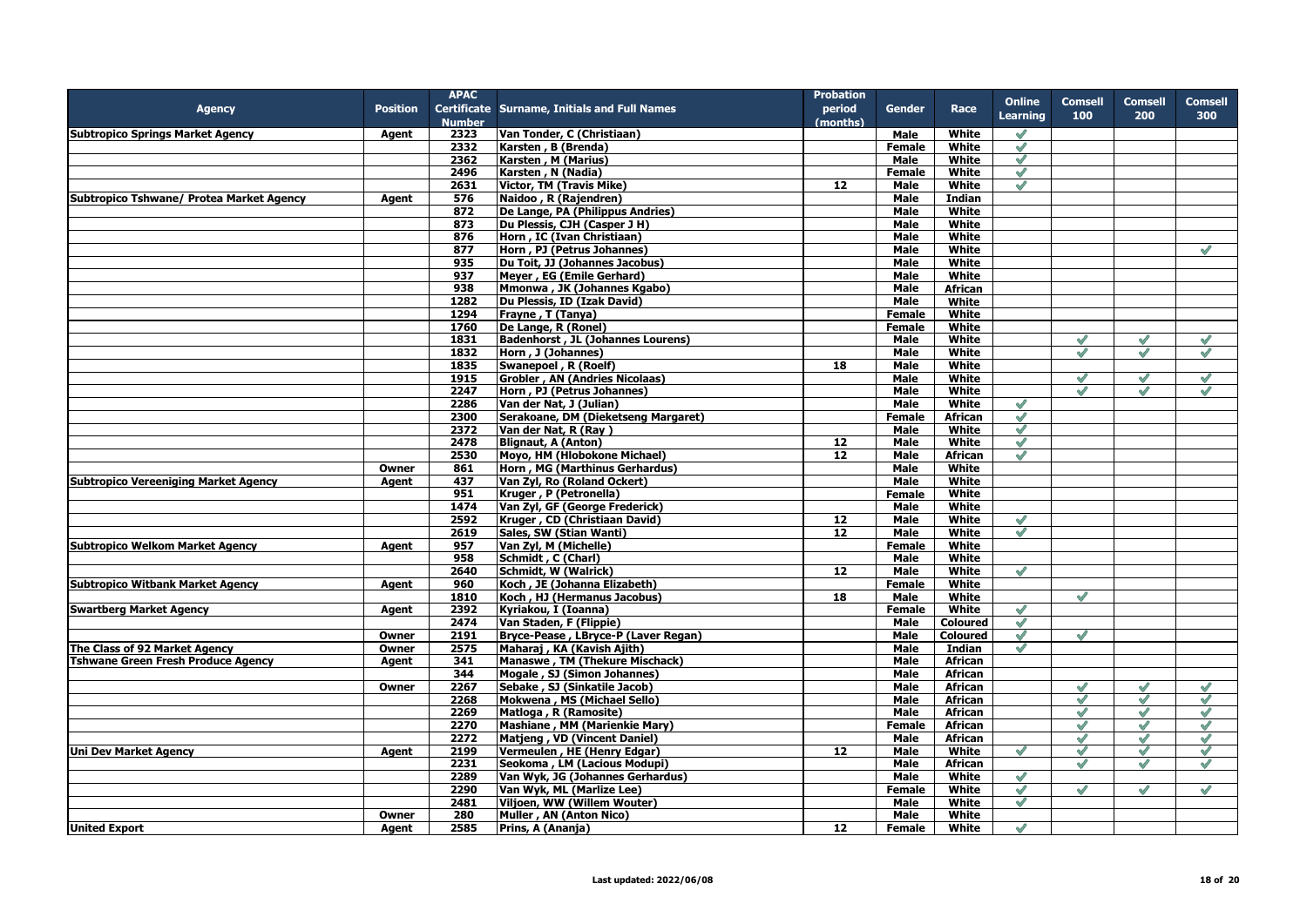|                                          |                 | <b>APAC</b>      |                                              | <b>Probation</b> |               |                 |                 |                |               |                |
|------------------------------------------|-----------------|------------------|----------------------------------------------|------------------|---------------|-----------------|-----------------|----------------|---------------|----------------|
| <b>Agency</b>                            | <b>Position</b> |                  | Certificate Surname, Initials and Full Names | period           | Gender        | Race            | <b>Online</b>   | <b>Comsell</b> | Comsell       | <b>Comsell</b> |
|                                          |                 | <b>Number</b>    |                                              | (months)         |               |                 | <b>Learning</b> | 100            | 200           | 300            |
| <b>United Export</b>                     | Agent           | 2586             | Muchazondida, A (Alexious)                   | 12               | Male          | African         | $\checkmark$    |                |               |                |
|                                          | Owner           | 2583             |                                              |                  | <b>Male</b>   | White           | $\mathscr{S}$   |                |               |                |
|                                          |                 |                  | Salters, JD (Jon Douglas)                    |                  |               |                 |                 |                |               |                |
| <b>Vrystaat Market Agency</b>            | Agent           | 675              | Motsama, SS (Seabata Siman)                  |                  | Male          | African         |                 |                |               |                |
|                                          |                 | 676              | Naude, C (Charles)                           |                  | Male          | White           |                 |                |               |                |
|                                          |                 | 1769             | Naude, E (Eduan)                             |                  | Male          | White           | $\mathscr{S}$   | $\mathscr{S}$  |               |                |
|                                          |                 | 2367             | Hugo, MJ (Morne Jeanne)                      |                  | Male          | White           | $\mathscr{S}$   |                |               |                |
|                                          | Owner           | 670              | Naude, AJ (Andreas Johannes)                 |                  | Male          | White           |                 |                |               |                |
|                                          |                 | 671              | Schwartz, JGP (Johan George P)               |                  | Male          | White           |                 |                |               |                |
| W Finlayson & Co Market Agency           | Agent           | 1003             | <b>Wilson, BL (Bertie Laurence)</b>          |                  | Male          | White           |                 | $\mathscr{S}$  | $\mathscr{S}$ | $\mathscr{S}$  |
|                                          |                 | 1287             | Jaftha, CS (Charlton Sydney)                 |                  | Male          | <b>Coloured</b> |                 |                |               |                |
|                                          |                 | 1424             | De Ridder, JR (Jan Robert)                   |                  | Male          | White           |                 |                |               | $\mathscr{S}$  |
|                                          |                 | 2045             | Van der Westhuizen, HJ (Hendrik Jacobus)     |                  | Male          | White           |                 | $\mathscr{S}$  | $\mathscr{Q}$ | $\mathscr{S}$  |
|                                          |                 | 2306             | Foster, CE (Claire Elizabeth)                |                  | <b>Female</b> | White           | $\mathscr{S}$   |                |               |                |
|                                          | Owner           | 997              | Knowlden, PA (Peter Anthony)                 |                  | Male          | White           |                 |                | $\mathscr{S}$ | $\mathscr{S}$  |
| W.L. Ochse & Co Market Agency            | Agent           | 683              | Grobler, SM (Stephny Magdelene)              |                  | <b>Female</b> | <b>White</b>    |                 |                |               |                |
|                                          |                 | 685              | Knox, HJU (Hendrik Johannes Uys)             |                  | Male          | White           |                 |                |               |                |
|                                          |                 | 1738             | Knox, APS (Abraham Petrus Schalkwyk)         |                  | Male          | <b>White</b>    |                 |                |               |                |
|                                          |                 |                  |                                              |                  |               |                 |                 |                |               |                |
|                                          |                 | 1748             | Letlakane, LL (Lenyatso Labeuws)             |                  | Male          | African         |                 | $\mathscr{A}$  | $\mathscr{S}$ | $\checkmark$   |
|                                          |                 | 2370             | Potgieter, D (Dewaldt)                       |                  | Male          | White           | $\mathscr{S}$   |                |               |                |
|                                          | Owner           | 679              | Fourie, JN (Jacobus Nicolaas)                |                  | Male          | White           |                 |                |               |                |
|                                          |                 | 680              | Fourie, MJ (Michiel Jacobus)                 |                  | Male          | White           |                 |                |               |                |
|                                          |                 | 681              | <b>Blom, MM (Maria Magrieta)</b>             |                  | <b>Female</b> | White           |                 |                |               |                |
|                                          |                 | 690              | Swart, WJ (Wynand Johannes)                  |                  | Male          | White           |                 |                |               |                |
| <b>Wenpro Johannesburg Market Agency</b> | Agent           | 224              | <b>Retief, DF (Daniel Francois)</b>          |                  | Male          | White           |                 |                |               |                |
|                                          |                 | 269              | Erasmus, J (Josua)                           |                  | Male          | White           |                 |                |               |                |
|                                          |                 | 619              | Pretorius, L (Louis)                         |                  | Male          | White           |                 |                |               |                |
|                                          |                 | 704              | Erasmus, AJP (Andries Johannes Peyper)       |                  | Male          | White           |                 |                |               |                |
|                                          |                 | 706              | Horn, GPJ (Gerhardus P J)                    |                  | Male          | White           |                 |                |               |                |
|                                          |                 | 708              | Marais, KA (Karen Aletta)                    |                  | <b>Female</b> | White           |                 |                |               |                |
|                                          |                 | 710              | Myburgh, LA (Louis Adriaan)                  |                  | Male          | White           |                 |                |               |                |
|                                          |                 | 711              | Nagel, WJ (Willem Johannes)                  |                  | <b>Male</b>   | <b>White</b>    |                 |                |               |                |
|                                          |                 |                  |                                              |                  |               |                 |                 |                |               |                |
|                                          |                 | 714              | Redpath, AE (Anot E)                         |                  | Male          | White           |                 |                |               |                |
|                                          |                 | 715              | Reichel, CJJ (Carel J J)                     |                  | Male          | White           |                 |                |               |                |
|                                          |                 | 716              | <b>Schlebusch, ND (Nicolaas Dirk)</b>        |                  | <b>Male</b>   | White           |                 |                |               |                |
|                                          |                 | $\overline{717}$ | Schlebusch, ND (Nicolaas Dirk)               |                  | <b>Male</b>   | White           |                 |                |               |                |
|                                          |                 | 719              | Theart, JJ (Johannes Joachim)                |                  | Male          | White           |                 |                |               |                |
|                                          |                 | 720              | Van, NM (Niekerk Mia)                        |                  | Female        | White           |                 |                |               |                |
|                                          |                 | 1306             | Mokane, MJ (Moferefere Jannie)               |                  | Male          | <b>African</b>  |                 |                |               |                |
|                                          |                 | 1309             | Khumalo, NE (Nkosinathi Emmanuel)            |                  | Male          | African         |                 |                |               |                |
|                                          |                 | 1380             | Nagel, AR (Anton Rudolph)                    |                  | Male          | White           |                 |                |               |                |
|                                          |                 | 1434             | Sekgale, NA (Ngwako Alfred)                  |                  | Male          | African         |                 |                |               |                |
|                                          |                 | 1494             | Soma, R (Rajesh)                             |                  | Male          | Indian          |                 |                |               |                |
|                                          |                 | 1502             | Niranjan, MM (Munnie Morar)                  |                  | Male          | Indian          |                 |                |               |                |
|                                          |                 | 1574             | Marais, HJ (Heinrich Jurgens)                |                  | Male          | White           |                 | $\mathscr{S}$  | $\checkmark$  | $\checkmark$   |
|                                          |                 | 1575             | <b>Els, DE (Daniel Elhardus)</b>             |                  | Male          | White           |                 | $\mathscr{S}$  | $\mathscr{S}$ | $\mathscr{S}$  |
|                                          |                 | 1585             | Govender, S (Shameer)                        |                  | Male          |                 |                 | $\mathscr{O}$  | $\mathscr{S}$ | $\mathscr{O}$  |
|                                          |                 |                  |                                              |                  |               | Indian          |                 |                |               |                |
|                                          |                 | 1713             | <b>Els, MC (Marthinus Cornelis)</b>          |                  | Male          | White           |                 | $\mathscr{S}$  | $\mathscr{S}$ | $\mathscr{S}$  |
|                                          |                 | 1786             | Van loggerenberg, W (Werner)                 |                  | Male          | White           |                 |                |               |                |
|                                          |                 | 1789             | Harisunker, R (Rakesh)                       |                  | Male          | <b>Indian</b>   |                 |                |               |                |
|                                          |                 | 1791             | Van Biljon, K (Kevin)                        |                  | Male          | White           |                 |                |               |                |
|                                          |                 | 1792             | Van Schalkwyk, CJ (Cornelius Benjamin)       |                  | Male          | White           |                 |                |               |                |
|                                          |                 | 1992             | Morar, MM (Mukash Munnie)                    |                  | <b>Male</b>   | Indian          |                 |                |               |                |
|                                          |                 | 2168             | Erasmus, G (Gideon)                          |                  | Male          | White           |                 | $\mathscr{S}$  | $\sqrt{}$     | $\mathscr{S}$  |
|                                          |                 | 2205             | <b>Badenhorst, UD (Urban DuToit)</b>         |                  | Male          | White           |                 | $\mathscr{S}$  | $\mathscr{S}$ | $\mathscr{S}$  |
|                                          |                 | 2241             | Morar, PM (Prakash Manibhai)                 |                  | <b>Male</b>   | Indian          |                 | $\checkmark$   | $\checkmark$  | $\checkmark$   |
|                                          |                 |                  |                                              |                  |               |                 |                 |                |               |                |